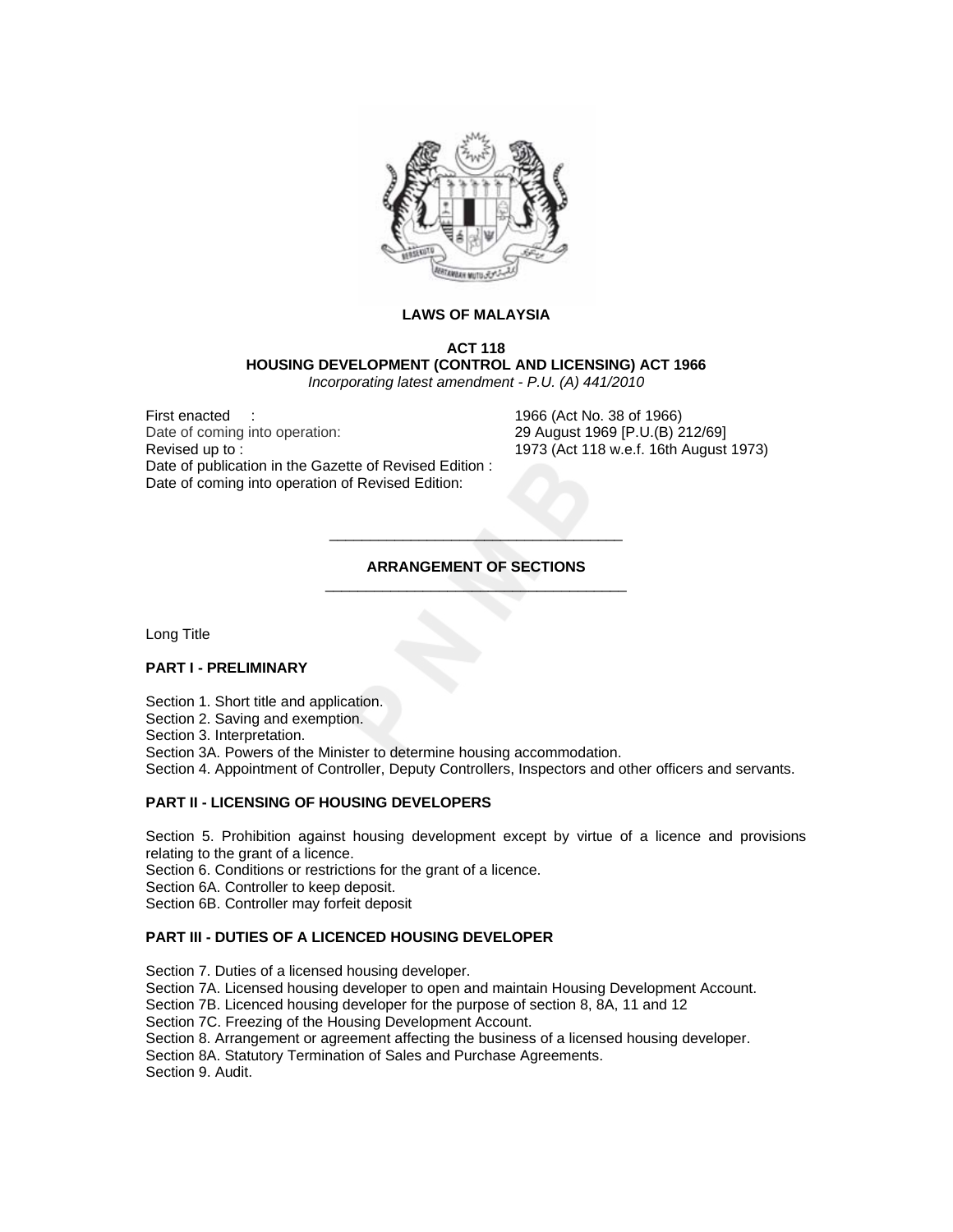# **PART IV - INVESTIGATION AND ENFORCEMENT**

Section 10. Investigation.

Section 10A. Powers of entry, search and seizure.

Section 10B. Search of person.

Section 10C. Obstruction to exercise of powers by an Inspector.

Section 10D. Requirement to provide translation.

Section 10E. Power to examine persons.

Section 10F. Specific persons in respect of whom powers of investigation may be exercised.

Section 10G. Assistance to police or other public officer.

Section 10H. Protection of informers

Section 10I. Authority to act.

Section 10J. Limitation on the powers of an Inspector.

Section 10K. Penalty for obstruction and failure to provide translation.

## **PART V - POWERS OF MINISTER**

Section 11. Powers of the Minister to give directions for the purpose of safeguarding the interests of purchasers.

Section 12. Powers of the Minister to give general directions.

Section 13. Revocation and suspension of a licence.

Section 13A. Controller to report the conduct of an architect or engineer.

Section 13B. Transfer or assignment of a licence.

Section 14. Opportunity of being heard to be afforded before revocation or suspension of a licence and in certain other cases.

Section 15. Individual not eligible to take part in management of the business of a licensed housing developer.

Section 16. Right of appeal to the Minister by an aggrieved licensed housing developer against the decision of the Controller.

## **PART VI - TRIBUNAL FOR HOMEBUYER CLAIMS**

Section 16A. Meaning of "homebuyer".

Section 16B. Establishment of Tribunal for Homebuyer Claims.

Section 16C. Membership of Tribunal.

Section 16D. Temporary exercise of functions of Chairman.

Section 16E. Vacation of office.

Section 16F. Revocation of appointment.

Section 16G. Resignation.

Section 16H. Filling of vacancy.

Section 16I. Remuneration.

Section 16J. Secretary to Tribunal and other officers.

Section 16K. Sittings of Tribunal.

Section 16L. Commencement of proceedings.

Section 16M. Jurisdiction of Tribunal.

Section 16N. Limitation of jurisdiction.

Section 16O. Extension of jurisdiction by agreement.

Section 16P. Abandonment to bring claim within jurisdiction.

Section 16Q. Cause of action not to be split.

Section 16R. Exclusion of jurisdiction of court.

Section 16S. Notice of claim and hearing.

Section 16T. Negotiation for settlement.

Section 16U. Right to appear at hearings.

Section 16V. Proceedings to be public.

Section 16W. Evidence.

Section 16X. Tribunal may act in absence of party.

Section 16Y. Awards of the Tribunal.

Section 16Z. Reference to a Judge of the High Court on a question of law.

Section 16AA. Reasons for decision.

Section 16AB. Orders and settlement to be recorded in writing.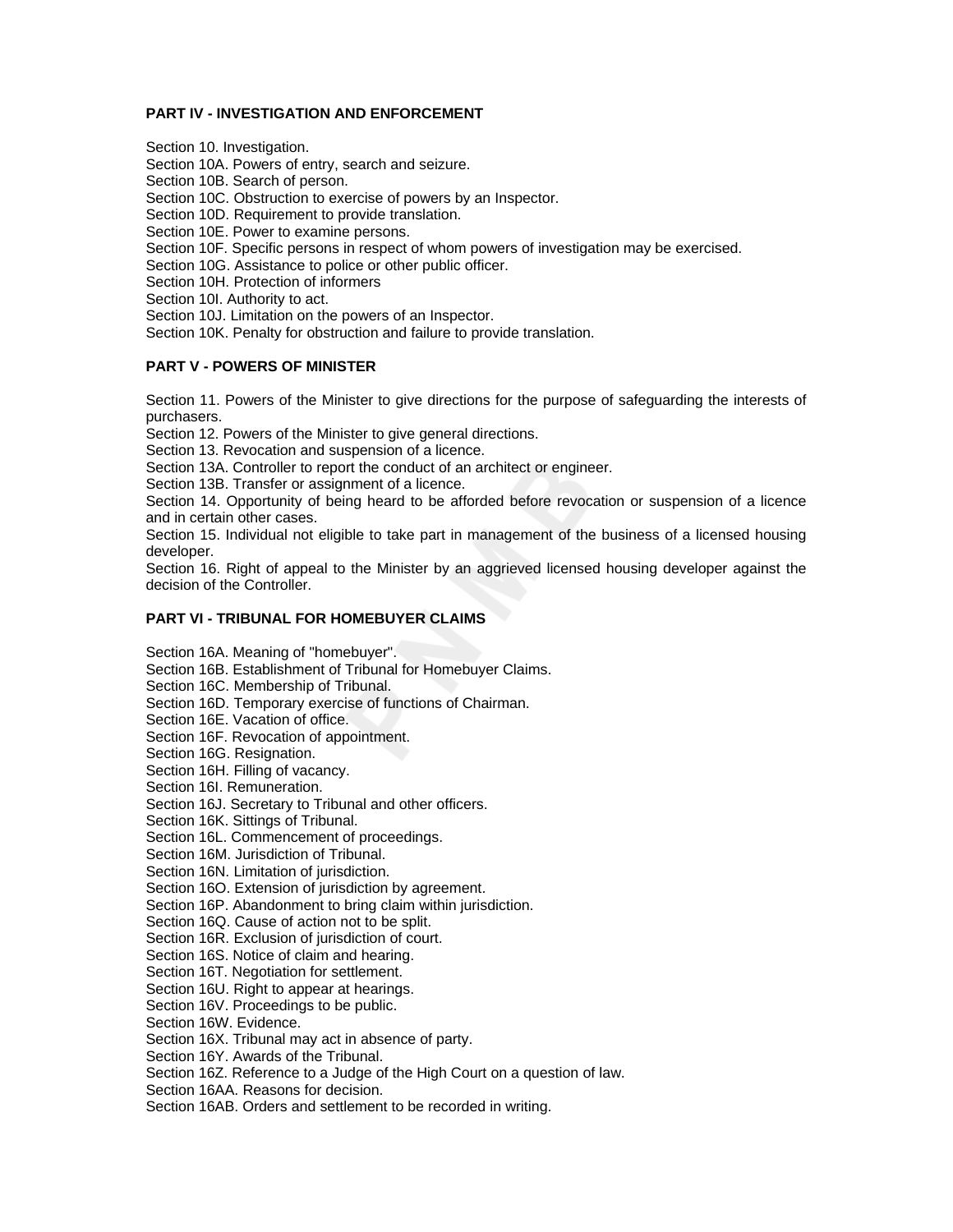Section 16AC. Decisions of Tribunal to be final.

Section 16AD. Criminal penalty for failure to comply.

Section 16AE. Procedure where no provision is made

Section 16AF. Want of form.

Section 16AG. Disposal of documents, etc.

Section 16AH. Act or omission done in good faith.

Section 16AI. Regulations in respect of the Tribunal.

# **PART VII - MISCELLANEOUS.**

Section 17. Indemnity and protection against suit and proceedings.

Section 18. Offences relating to a licence under section 5.

Section 18A. Offences relating to abandonment of housing development by a licensed housing developer.

Section 19. Offences by a housing developer.

Section 20. Offences by a director of or a person connected with the business of a licensed housing developer in certain cases.

Section 21. Penalty for offences not otherwise provided for.

Section 22. Liability of director, manager and other officials for offences committed by companies and liability of a person for acts done by others.

Section 22A. .Public servants and public officers.

Section 22B. Application of Public Authorities Protection Act 1948.

Section 22C. Right to initiate and maintain actions.

Section 22D. Assignment.

Section 22E. Release of moneys by a stakeholder.

Section 22F. Progress certification.

Section 23. Prosecution.

Section 23A. Power to compound.

Section 24. Powers to make regulations.

Notes: Saving and transitional [Act A1142]. Saving and transitional [Act A1289]

SCHEDULE [Subsection 5(3)]

LIST OF AMENDMENTS LIST OF SECTIONS AMENDED

**REGULATIONS**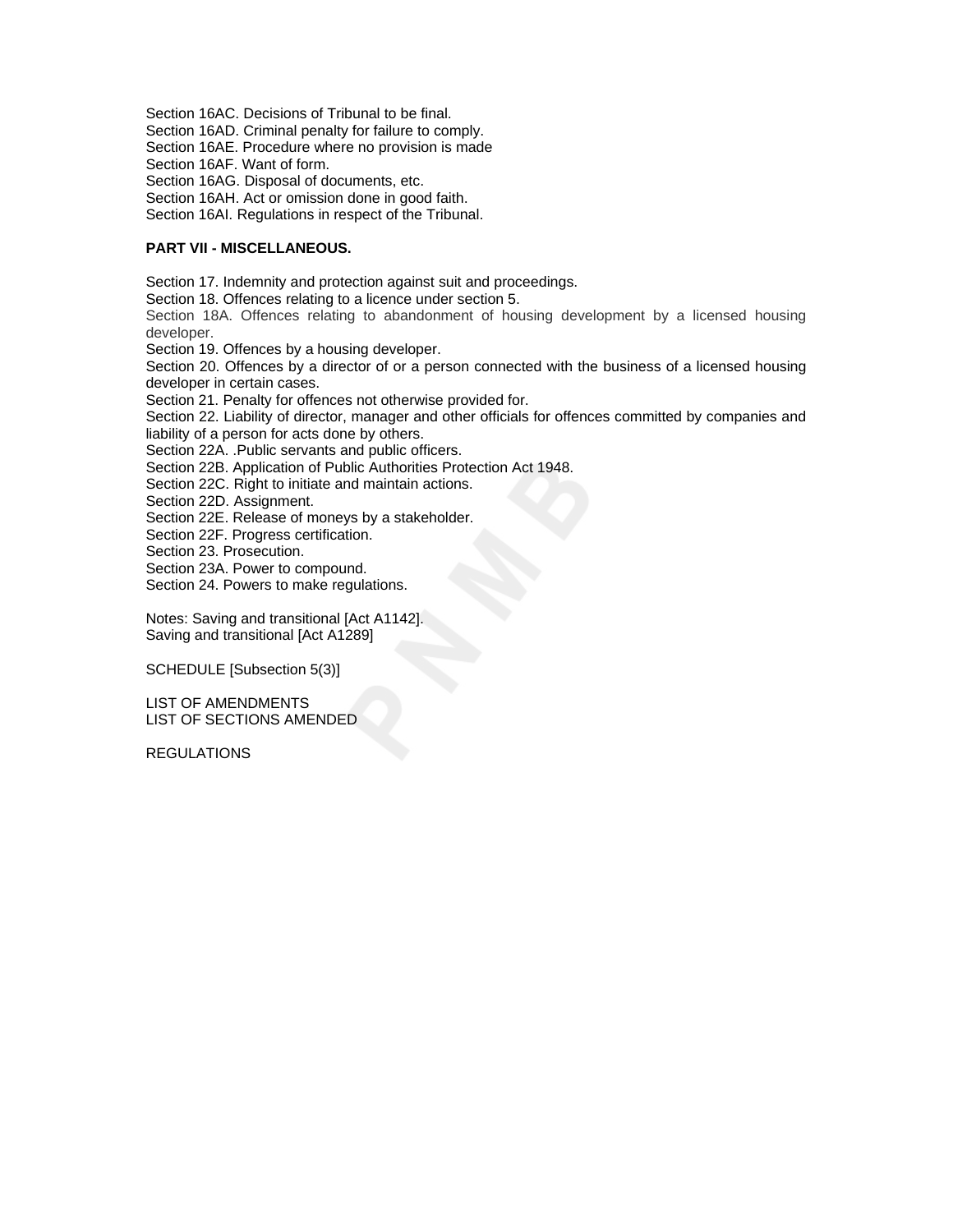# **Long Title**

An Act to provide for the control and licensing of the business of housing development in Peninsular Malaysia, the protection of the interest of purchasers and for matters connected therewith.

[*29 August 1969, P.U. (B) 212/1969*]

[*Am. Act A1289:s.2*]

# **PART I PRELIMINARY**

# **1. Short title and application.**

**(**1) This Act may be cited as the Housing Development (Control and Licensing) Act 1966.\*

(2) (Omitted).

(3) This Act shall apply only in Peninsular Malaysia.

\* NOTE—Where, on or after 1 December 2002, a reference is made in any written law to the "Housing Developers (Control and Licensing) Act 1966", such reference shall be construed as a reference to the "Housing Development (Control and Licensing) Act 1966"–see section 5 Act A1142.

\_\_\_\_\_\_\_\_\_\_\_\_\_\_\_\_\_\_\_\_\_\_\_\_\_\_\_\_\_\_\_\_\_\_\_\_\_\_\_\_\_\_\_\_\_\_\_\_\_\_\_\_\_\_\_\_\_\_\_\_\_\_\_\_\_\_\_\_\_\_\_\_\_\_\_\_\_\_\_\_

Federal Territory of Labuan (Extension and Modification of Housing Development (Control and Licensing) Act 1966) Order 2010- P.U.(A) 441/2010 c.i.f. 01-01-2011.

\_\_\_\_\_\_\_\_\_\_\_\_\_\_\_\_\_\_\_\_\_\_\_\_\_\_\_\_\_\_\_\_\_\_\_\_\_\_\_\_\_\_\_\_\_\_\_\_\_\_\_\_\_\_\_\_\_\_\_\_\_\_\_\_\_\_\_\_\_\_\_\_\_\_\_\_\_\_\_\_\_

(3) This Act shall apply only in Peninsular Malaysia and the Federal Territory of Labuan.

## **2. Saving and exemption.**

(1) [*Deleted by Act A1142: s.6*].

(2) The Minister may by order published in the Gazette exempt any housing developer or housing accommodation from any or all of the provisions of this Act and such exemption may be granted for such duration as may be specified in the order, and may be made subject to such limitations, restrictions or conditions as the Minister may specify in the order.

*[Subs. Act A1289:s.3]*

(2A) The Minister may at any time by order published in the *Gazette*, revoke any exemption granted by him under subsection (2).

*[Ins. Act A1289:s.3]*

(3) The provisions of this Act which relate to a company shall be construed as in addition or supplementary to, and not in derogation from, the provisions of any written law relating to companies.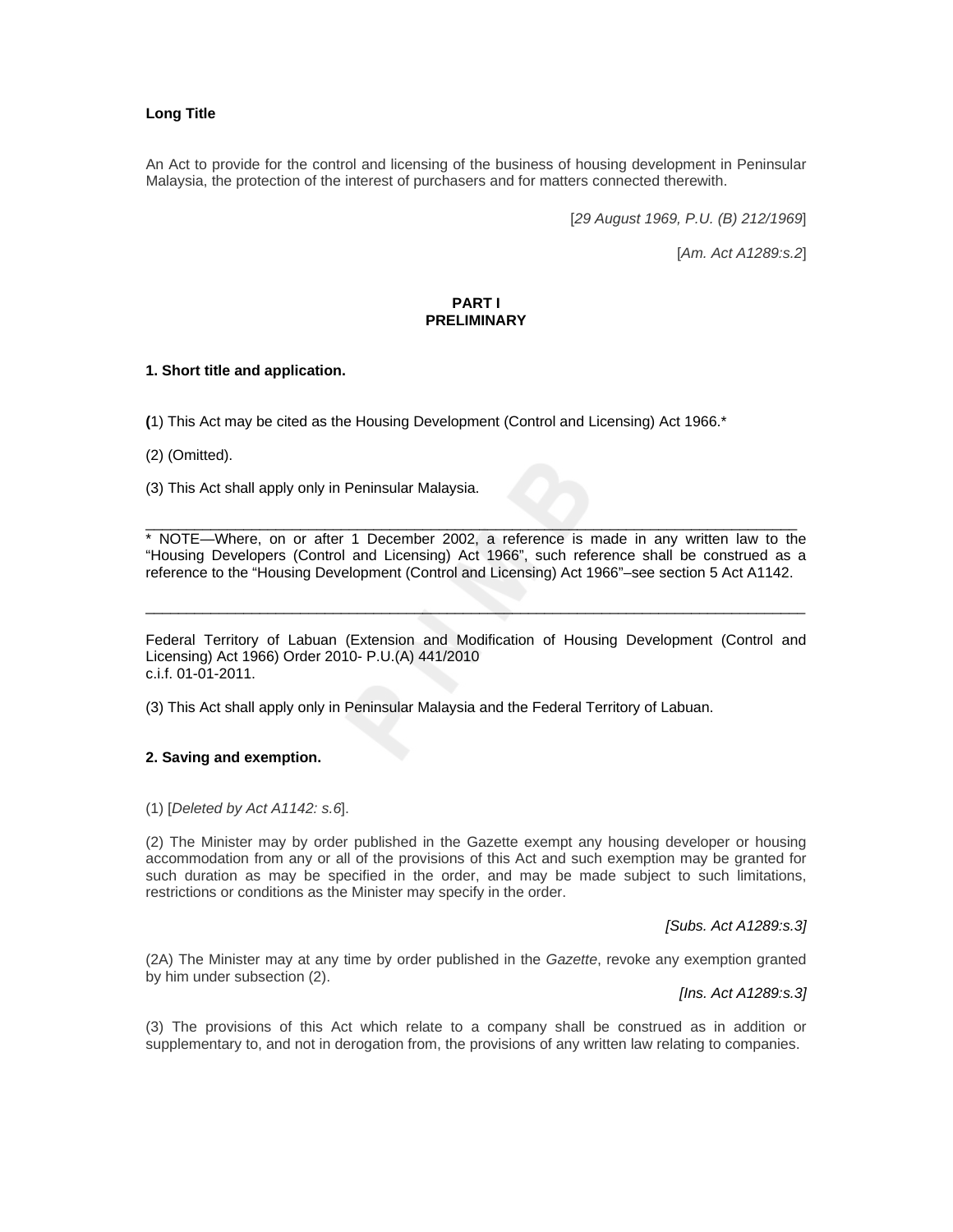## **3. Interpretation.**

In this Act, unless the context otherwise requires—

"bank" means any bank licensed under the Banking and Financial Institutions Act 1989 [Act 372] or under the Islamic Banking Act 1983 [Act 276];

"body of persons" means a group of persons, not being an incorporated body or group;

"certificate of completion and compliance" means the certificate of completion and compliance given or granted under the Street, Drainage and Building Act 1974 [Act 133] and any by-laws made under that Act certifying that the housing accommodation has been completed and is safe and fit for occupation but does not include partial certificate of completion and compliance;

[*Subs. Act A1289:s.4*]

"company" means any company incorporated, formed or registered under any written law for the time being in force in Malaysia relating to companies, and includes any body corporate established under any written law in force in Malaysia;

"Controller" means the Controller of Housing appointed under section 4;

"Deputy Controller" means the Deputy Controller of Housing appointed under section 4;

"finance company" means any finance company licensed under the Banking and Financial Institutions Act 1989;

"firm" means an unincorporated body of persons (whether consisting of individuals or of corporations or partly of individuals and partly of corporations) associated together for the purpose of carrying on business;

"housing accommodation" includes any building, tenement or messuage which is wholly or principally constructed, adapted or intended for human habitation or partly for human habitation and partly for business premises and such other type of accommodation as may be prescribed by the Minister from time to time to be a housing accommodation pursuant to section 3A;

[*Subs. Act A1289:s.4*]

"housing developer" means any person, body of persons, company, firm or society (by whatever name described), who or which engages in or carries on or undertakes or causes to be undertaken a housing development;

"housing development" means to develop or construct or cause to be constructed in any manner whatsoever more than four units of housing accommodation and includes the collection of moneys or the carrying on of any building operations for the purpose of erecting housing accommodation in, on, over or under any land; or the sale of more than four lots of land or building lots with the view of constructing more than four units of housing accommodation;

[*Subs. Act A1289:s.4*]

"Housing Development Account" means an account opened and maintained by a licensed housing developer pursuant to section 7A;

"housing lot" means any piece of land surveyed or otherwise, to which a lot number has been assigned to it and which is subject to the category "building" in accordance with the National Land Code 1965 [Act 56 of 1965];

"Inspector" means an inspector appointed under section 4;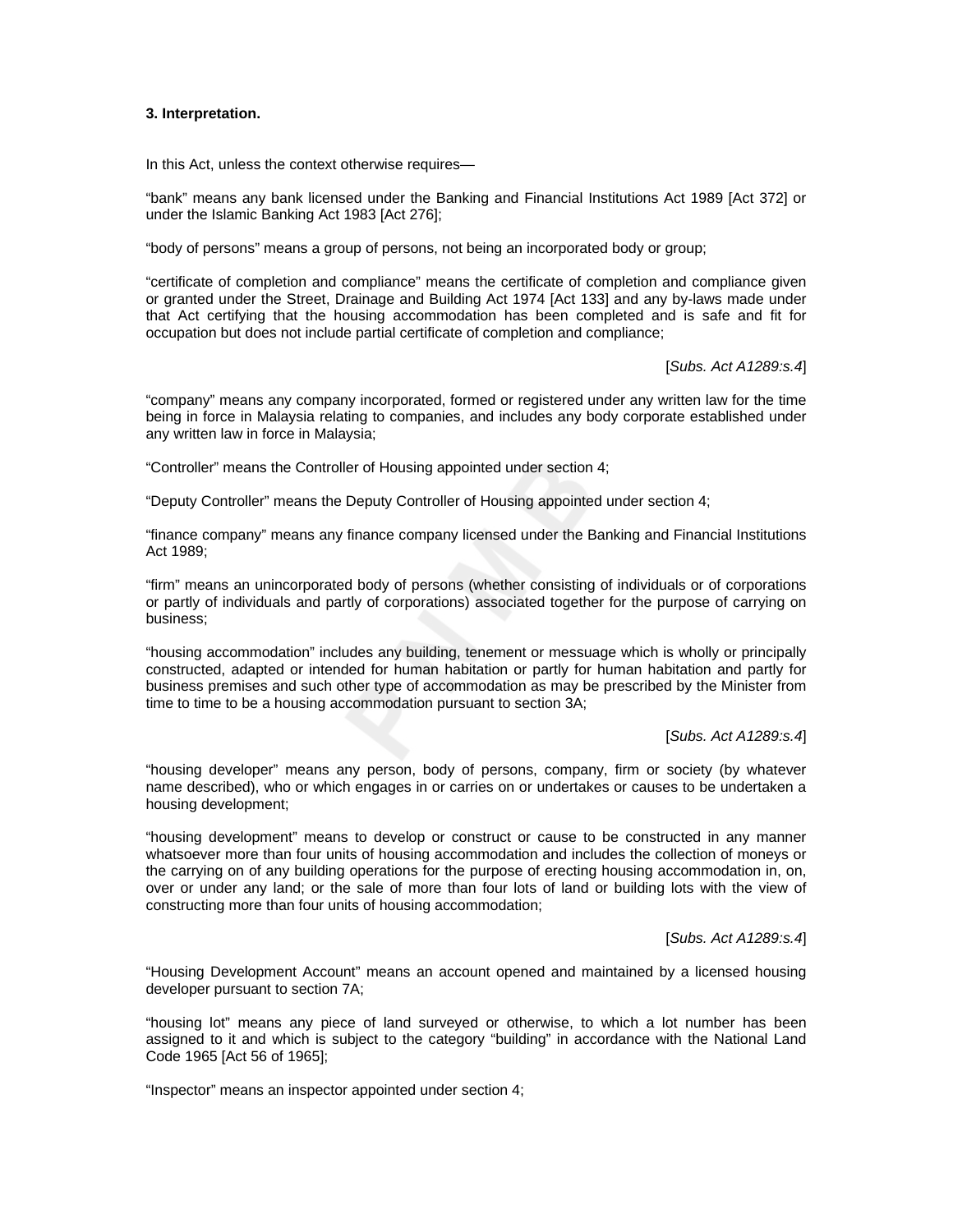"licence" means a licence granted under section 5;

"licensed housing developer" means any housing developer licensed under section 5 to engage in or carry on or undertake a housing development and includes the holder of any power of attorney of such housing developer duly created under the Powers of Attorney Act 1949 [Act 424];

"local authority" includes any person or body of persons appointed or authorized under any written law to exercise and perform the powers and duties which are conferred and imposed on a local authority under any written law;

"prescribed" means prescribed by regulations made under this Act, and where no mode is mentioned means prescribed from time to time by order published in the Gazette;

"purchaser" means any person who purchases housing accommodation or who has any dealing with a licensed housing developer in respect of the acquisition of housing accommodation;

"stakeholder" means any solicitor holding moneys as stakeholder for payment to a housing developer pursuant to sale and purchase agreements in respect of a housing development which the housing developer is engaged in, carries on or undertakes or causes to be undertaken;

"Tribunal" means the Tribunal for Homebuyer Claims established under section 16B.

Federal Territory of Labuan (Extension and Modification of Housing Development (Control and Licensing) Act 1966) Order 2010- P.U.(A) 441/2010 c.i.f. 01-01-2011

\_\_\_\_\_\_\_\_\_\_\_\_\_\_\_\_\_\_\_\_\_\_\_\_\_\_\_\_\_\_\_\_\_\_\_\_\_\_\_\_\_\_\_\_\_\_\_\_\_\_\_\_\_\_\_\_\_\_\_\_\_\_\_\_\_\_\_\_\_\_\_\_\_\_\_\_\_\_\_\_\_

 "certificate of completion and compliance" means the certificate of completion and compliance given or granted under the Street, Drainage and Building Act 1974 [Act 133] and any by-laws made under that Act as extended and modified by the Federal Territory of Labuan (Extension and Modification of the Street, Drainage and Building Act 1974) Order 2010 [P.U. (A) 394/2010] certifying that the housing accommodation has been completed and is safe and fit for occupation but does not include partial certificate of completion and compliance;

"housing lot" means any piece of land surveyed or otherwise, to which a lot number has been assigned to it and which is subject to the category "building" in accordance with the National Land Code 1965 [Act 56 of 1965] as extended and modified by the Federal Territory of Labuan (Extension and Modification of National Land Code) Order 2009 [P.U. (A) 454/2009];

"licensed housing developer" means any housing developer licensed under section 5 to engage in or carry on or undertake a housing development and includes the holder of any power of attorney of such housing developer duly created under the subsection 83(4) of the Stamp Ordinance 1952 [Chapter 137].

"Minister" means the Minister charged with the responsibility for the Federal Territory of Labuan;

"local authority" [Deleted].

## **3A. Powers of the Minister to determine housing accommodation.**

(1) The Minister may, from time to time, by order published in the Gazette, prescribe any type of accommodation to be a housing accommodation.

(2) In the event of any doubt as to whether a housing accommodation falls within the meaning of this Act, the Minister's decision shall be final and shall not be questioned in any court.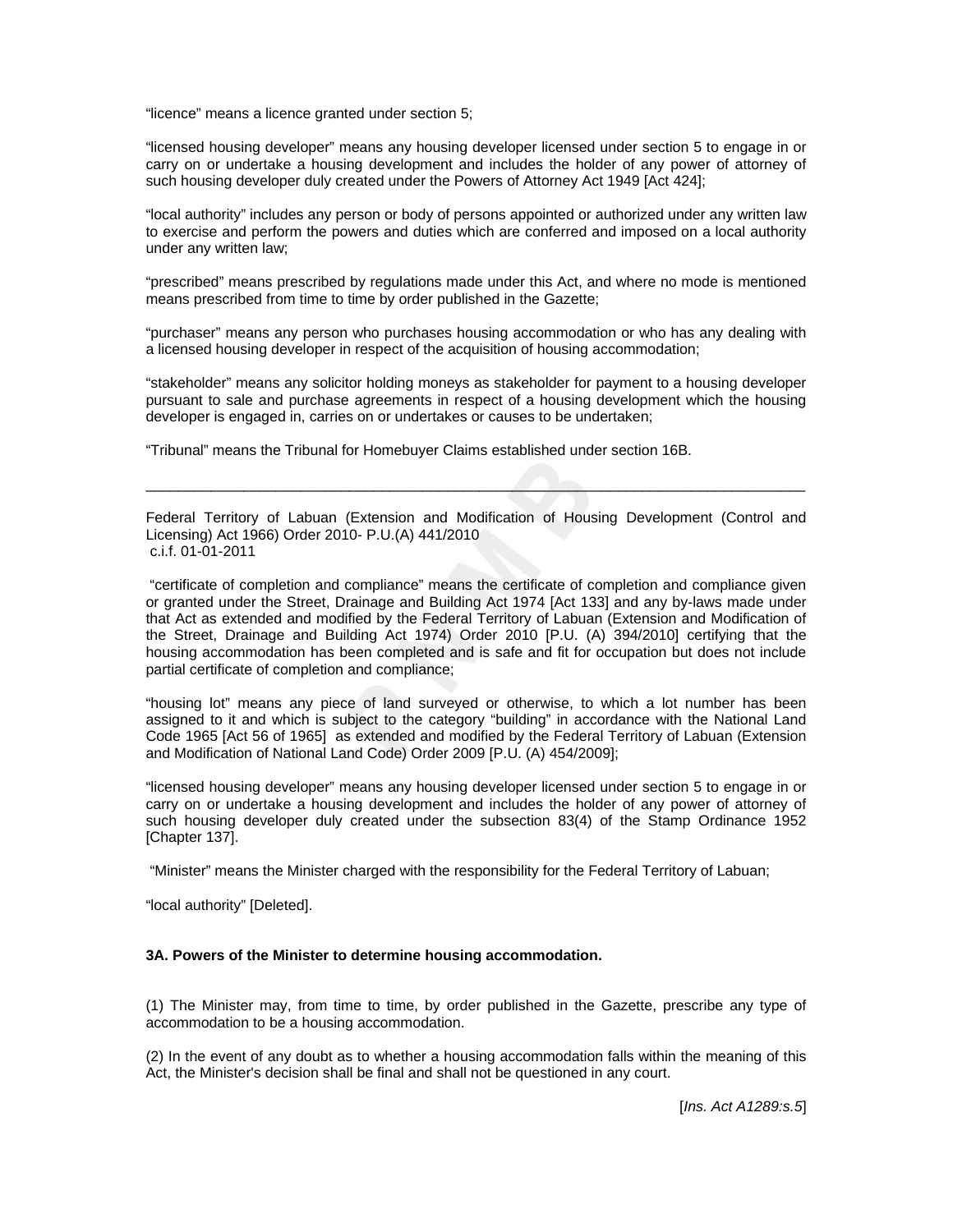### **4. Appointment of Controller, Deputy Controllers, Inspectors and other officers and servants.**

(1) For the purpose of this Act, the Minister may appoint a Controller of Housing and such number of Deputy Controllers of Housing, Inspectors of Housing and other officers and servants as the Minister may deem fit from amongst members of the public service.

(2) The Controller and Deputy Controllers shall have and may exercise any of the powers conferred on an Inspector by or under this Act.

(3) The Controller may, in writing, delegate all or any of his powers or functions under this Act, except his power of delegation, to any Deputy Controller, Inspector, officer or servant appointed under subsection (1).

(4) Without prejudice to subsection (2), the Controller may, in writing, delegate any of his powers and functions under this Act in respect of the investigation of offences under this Act and the enforcement of this Act to any public officer or officer of a local authority.

(5) Any delegation under subsection (3) or (4) may be revoked at any time by the Controller and does not prohibit the Controller from himself exercising the powers or performing the functions so delegated.

### **PART II LICENSING OF HOUSING DEVELOPERS**

### **5. Prohibition against housing development except by virtue of a licence and provisions relating to the grant of a licence.**

(1) No housing development shall be engaged in, carried on, undertaken or caused to be undertaken except by a housing developer in possession of a licence issued under this Act.

(2) Except with the written consent of the Controller no housing developer other than a licensed housing developer shall assume or use in relation to his business or any part of his business the words "housing developer" or any of its derivatives or any other word indicating the carrying on of the business of housing development.

(3) A housing developer who desires to engage in or carry out or undertake or cause to be undertaken a housing development shall apply to the Controller for a licence and any such application shall be made in the prescribed form and in the case of any applicant listed in column (1) of the Schedule the application shall be accompanied by the documents listed against him in column (2), every such document being verified by means of a statutory declaration made by the person listed in column (3) of the said Schedule.

(4) Upon receiving an application for a licence under this section, the Controller may grant the licence applied for or refuse to grant such a licence; and in granting such a licence the Controller may impose thereon such conditions (including the period during which the licence shall be valid) as he may deem fit and proper.

(4A) No application for a licence under this section shall be considered unless the prescribed fees have been paid to the Controller.

(4B) There shall be charged and paid to the Controller on the grant of a licence and at such intervals after such grant during the period of validity of the licence such fees as may be prescribed.

(5) Subject to section 14, the Controller may at any time vary, cancel or alter the conditions imposed under subsection (4) or impose any new or additional conditions; or, where the licence is not subject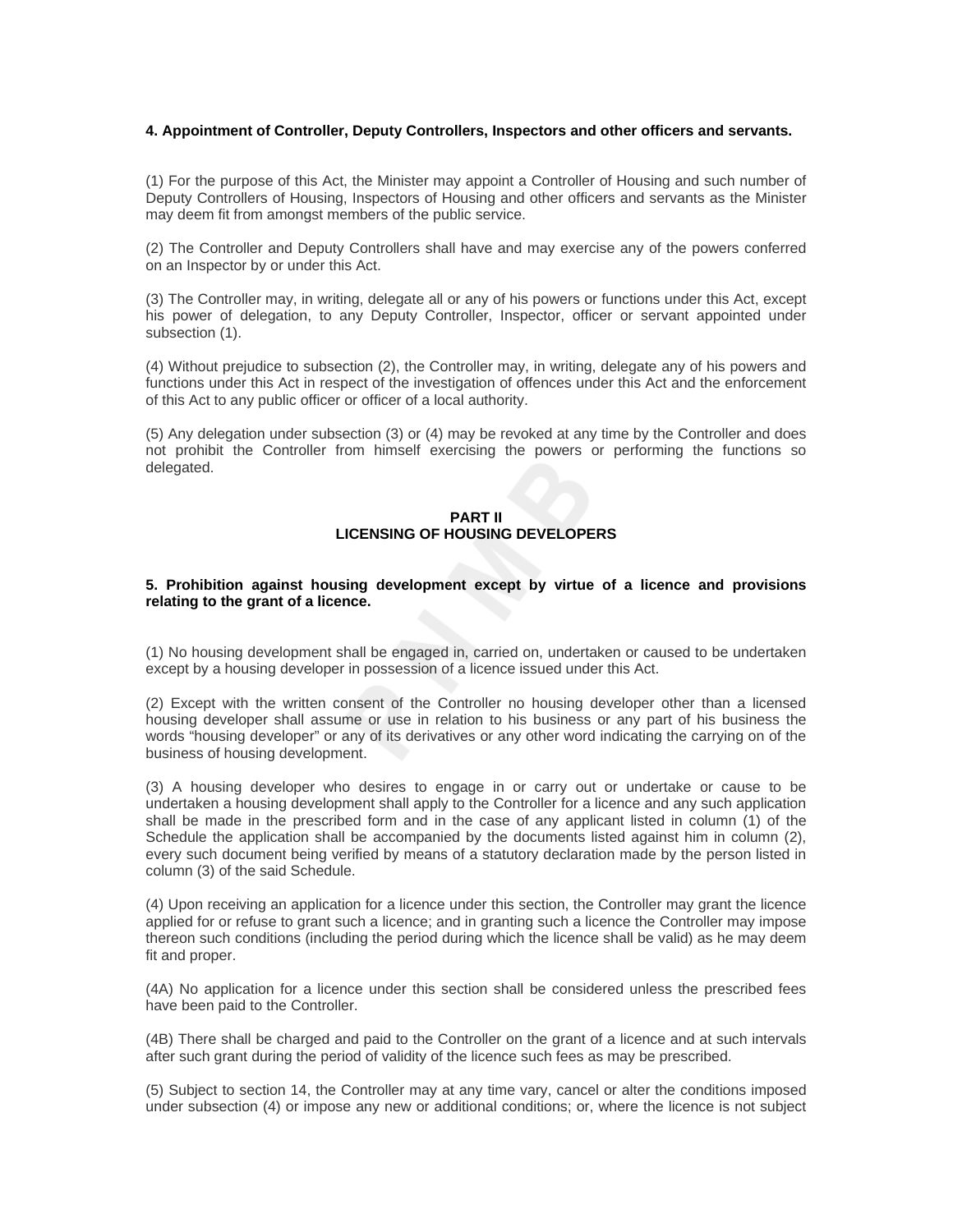to any condition, impose thereon such conditions as the Controller may deem fit for carrying out the provisions of this Act.

### **6. Conditions or restrictions for the grant of a licence.**

(1) Subject to the exercise of power of waiver by the Minister under subsection (2), the licence applied for under section 5 shall not be granted—

*(a)* unless the applicant has a capital issued and paid up in cash of not less than two hundred and fifty thousand ringgit and makes a deposit with the Controller of not less than two hundred thousand ringgit in cash or in such other form as the Minister may determine, if the application is made by a company; or

*(b)* unless the applicant makes a deposit with the Controller of not less than two hundred thousand ringgit in cash or in such other form as the Minister may determine, if the application is made by a person or body of persons;

*(c)* unless the applicant is not himself nor is any member or partner thereof a person convicted of an offence involving fraud or dishonesty or an undischarged bankrupt, if the application is made respectively by a person or a body of persons or a firm;

*(d)* unless no one who is convicted of an offence involving fraud or dishonesty or who is an undischarged bankrupt is holding office as director, manager or secretary of the applicant or other similar office or position, if the application is made by a company, or is holding office as president, secretary or treasurer of the applicant or other similar office or position, if the application is made by a society;

*(e)* unless, at the time the application is made, the applicant or any member or partner of the applicant, if the applicant is a body of persons or firm, or a director, manager or secretary of the applicant, if the applicant is a company, has not, due to a conviction for an offence under this Act, been sentenced to a fine exceeding ten thousand ringgit or to imprisonment (other than imprisonment in default of a fine not exceeding ten thousand ringgit);

*(f)* unless, at the time the application is made, a person who had been a director of or had been directly concerned in the management of the business of a licensed housing developer which has been wound up by a court is not a director or is not directly concerned in the management of the business of the applicant; and

*(g)* if the registration of the applicant's architect or engineer has been cancelled and has not been reinstated under the Architects Act 1967 [*Act 117*] or the Registration of Engineers Act 1967 [*Act 138*] at the time the application is made.

(1A) For the purposes of paragraphs (1)(*d*), (*e*) and (*f*), if the applicant is a company, the expression "applicant" shall include the holding company of the applicant, or a subsidiary of the applicant or a subsidiary of the holding company of the applicant.

(2) The Minister may in his absolute discretion waive any or all of the conditions set out in paragraph (1) (*a*), (*b*) or (*d*) or substitute any or all of the said conditions for such other conditions as he may consider fit and proper.

### **6A. Controller to keep deposit.**

Subject to any direction of the Minister, the Controller shall keep the deposit made under paragraphs 6(1)(a) and (b) until the expiry of the defect liability period of the housing development.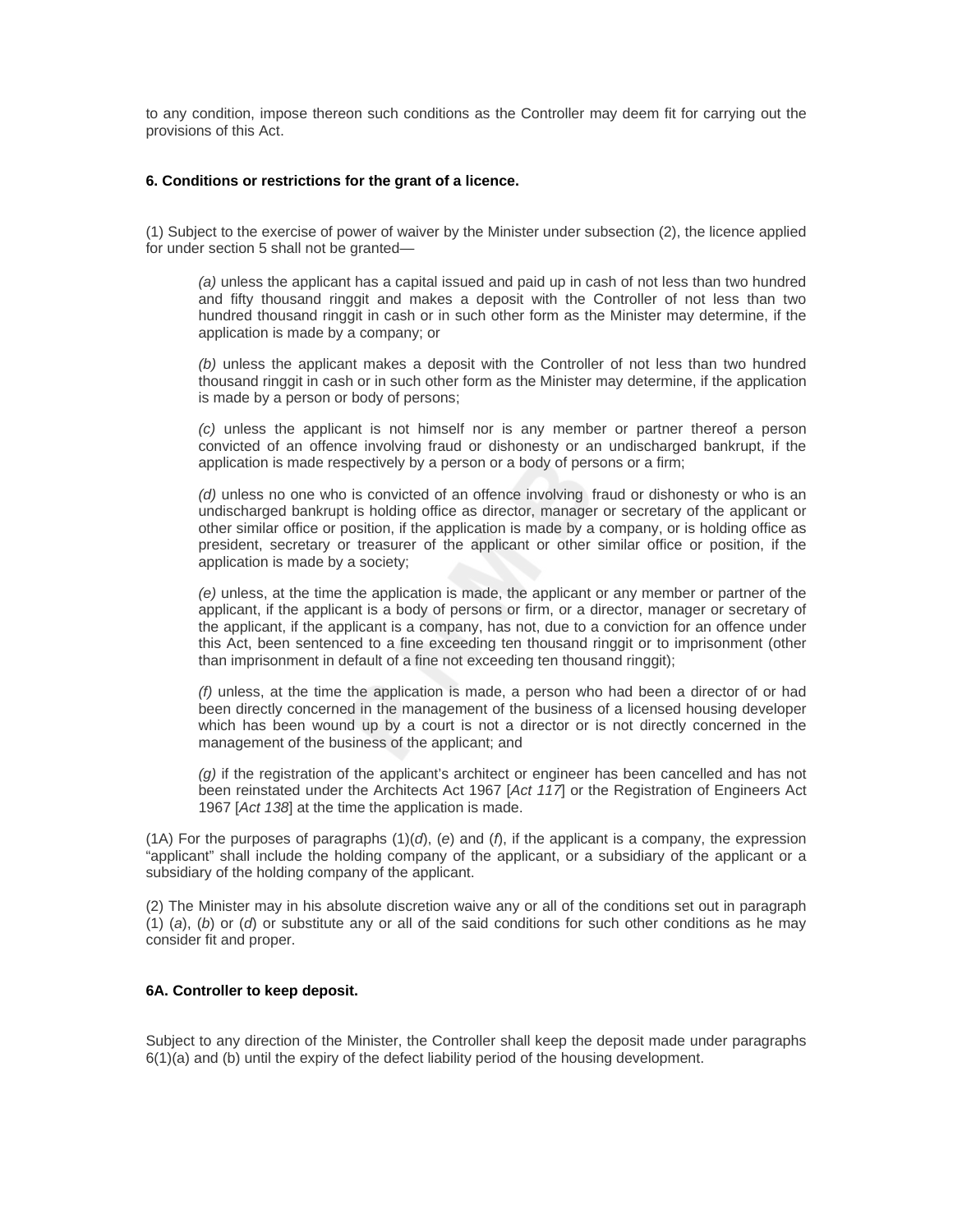### **6B. Controller may forfeit deposit**

If any licensed holding developer—

*(a)* is carrying on his business, in the opinion of the Controller, in a manner detrimental to the interest of the purchasers or to any member of the public;

- *(b)* has insufficient assets to cover his liabilities;
- *(c)* is contravening any of the provisions of this Act; or
- *(d)* has ceased to carry on housing development in Peninsular Malaysia,

the Controller may, after having given the licensed developer an opportunity to submit reasons within a specified time on why the deposit under paragraph 6(1)(*a*) or (*b*) should not be forfeited, forfeit the whole or a part of the deposit.

### **PART III DUTIES OF A LICENCED HOUSING DEVELOPER**

#### **7. Duties of a licensed housing developer.**

In addition to the liabilities and duties imposed in sections 8 and 9, a licensed housing developer shall—

*(a)* within four weeks of the making of any alterations in or to any documents submitted to the Controller under subsection 5(3) furnish to the Controller written particulars of the alterations;

*(b)* exhibit at all times in a conspicuous position in any office and branch office of the licensed housing developer and at any other place where a sale of housing accommodation is conducted, a copy of his licence, advertisement and sale permit and a copy of his last audited balancesheet as soon as the same is available and such information as the present or former full name, usual residential address, nationality, nationality of origin (where the present nationality is not that of origin), business or occupation (if any) of each person who has the control and management of the business of the licensed housing developer and particulars of any other directorship held by that person;

#### *[Am. Act A1289:s.6]*

*(c)* keep or cause to be kept in his office in Peninsular Malaysia such accounting and other records as will sufficiently explain the transactions and the financial position of the licensed housing developer and enable true and fair profit and loss accounts and balance-sheets and any documents required to be attached thereto to be prepared from time to time, shall cause these records to be kept in such manner as to enable them to be conveniently and properly audited;

*(d)* every year appoint an auditor in the manner required under section 9;

*(e)* within six months after the close of the financial year of the licensed housing developer in question send to the Controller and also publish in the *Gazette* a copy of the report of the auditor prepared under section 9 together with a copy of his balance-sheet and profit and loss account;

*(f)* not later than the 21st day of January and the 21st day of July of each year or at such frequency as may be determined by the Controller from time to time or upon the request of the Controller, send to the Controller a correct and complete statement in writing made on oath or affirmation, in such form and containing such information as the Controller may from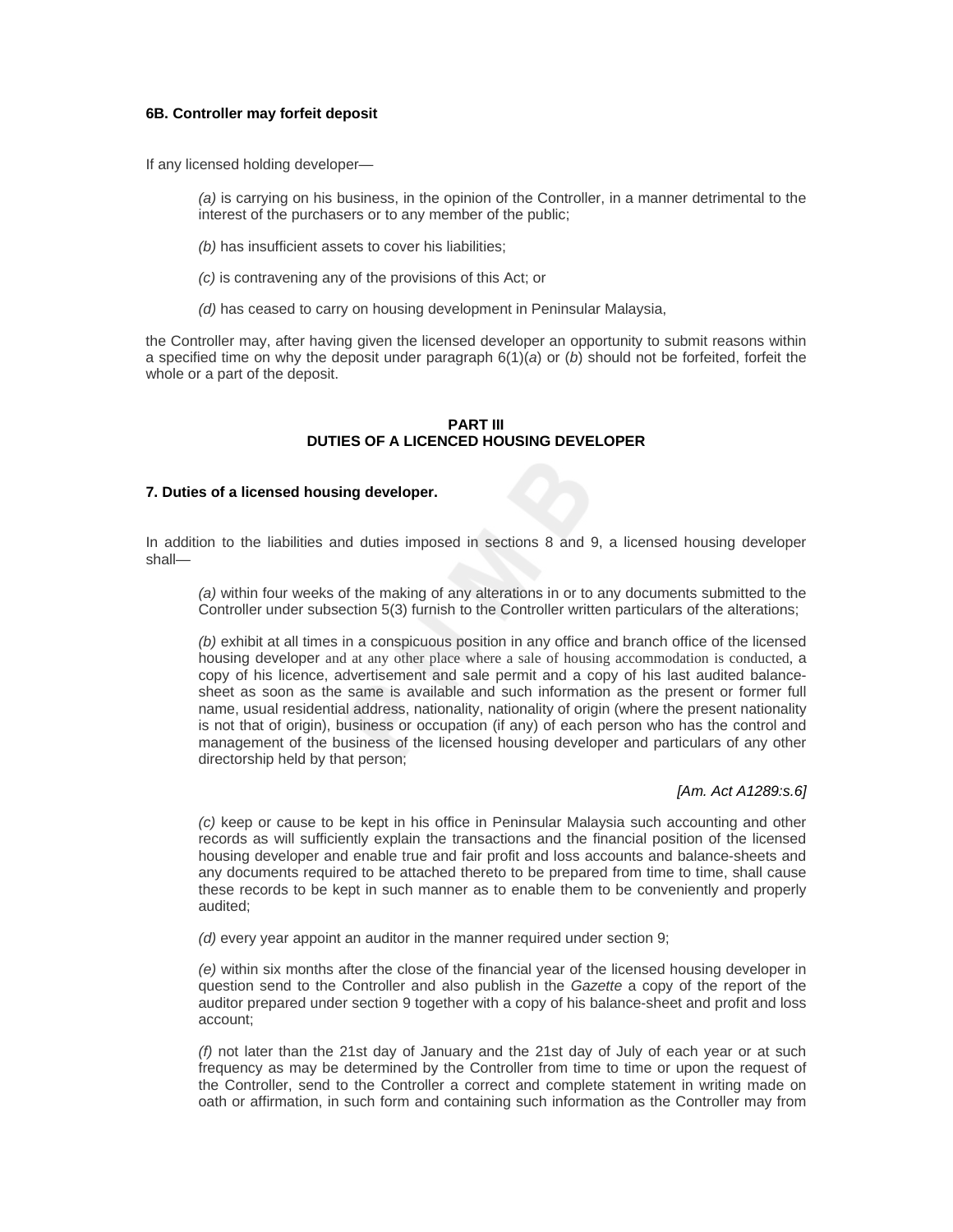time to time determine, on the progress of the housing development which the housing developer is engaged in, carries on or undertakes or causes to be undertaken until certificate of completion and compliance have been issued for all the housing accommodation in that housing development;

# *[Subs. Act A1289:s.6]*

*(g)* where he considers that he is likely to become unable to meet his obligations to the purchasers at any stage of the housing development before the issuance of the certificate of completion and compliance, forthwith inform the Controller of such fact;

## *[Am. Act A1289:s.6]*

*(h)* undertake the following—

(i) within twenty-one days from the date of receipt by the housing developer of the certificate of completion and compliance, submit such certificate to the Controller; and

(ii) within twenty-one days after the date of handing over of vacant possession to the first purchaser of the housing accommodation in the housing development, inform the Controller in writing of the handing over;

### *[Subs. Act A1289:s.6]*

*(i)* inform the Controller of any refusal in the issuance of certificate of completion and compliance;

## *[Subs. Act A1289:s.6]*

*(j)* ensure that the development of the housing accommodation has been carried out in accordance with any requirements prescribed under any law regulating buildings and has exercised all such diligence as may be required for the issuance of certificate of completion and compliance and for the issuance and transfer of the titles to the housing accommodation to the purchasers; and

## *[Am. Act A1289:s.6]*

*(k)* inform the Controller of the progress in the issuance of separate or strata titles for the housing accommodation and the transfer of such titles to the purchasers at such frequency as may be determined by the Controller beginning from the date of the handing over of vacant possession to the first purchaser of the housing accommodation in the housing development until separate or strata titles for all the housing accommodation have been issued.

### *Am. Act A1289:s.6]*

#### **7A. Licensed housing developer to open and maintain Housing Development Account.**

(1) Subject to subsection (9), every licensed housing developer shall open and maintain a Housing Development Account with a bank or finance company for each housing development undertaken by the licensed housing developer.

(2) Where a housing development is to be developed in phases, the licensed housing developer shall open and keep a Housing Development Account under subsection (1) for each phase of such housing development.

(3) The licensed housing developer shall pay into the Housing Development Account of a housing development the purchase moneys received by the licensed housing developer from the sale of housing accommodation in the housing development and any other sum of money which are required by regulations made under this Act to be paid into the Housing Development Account.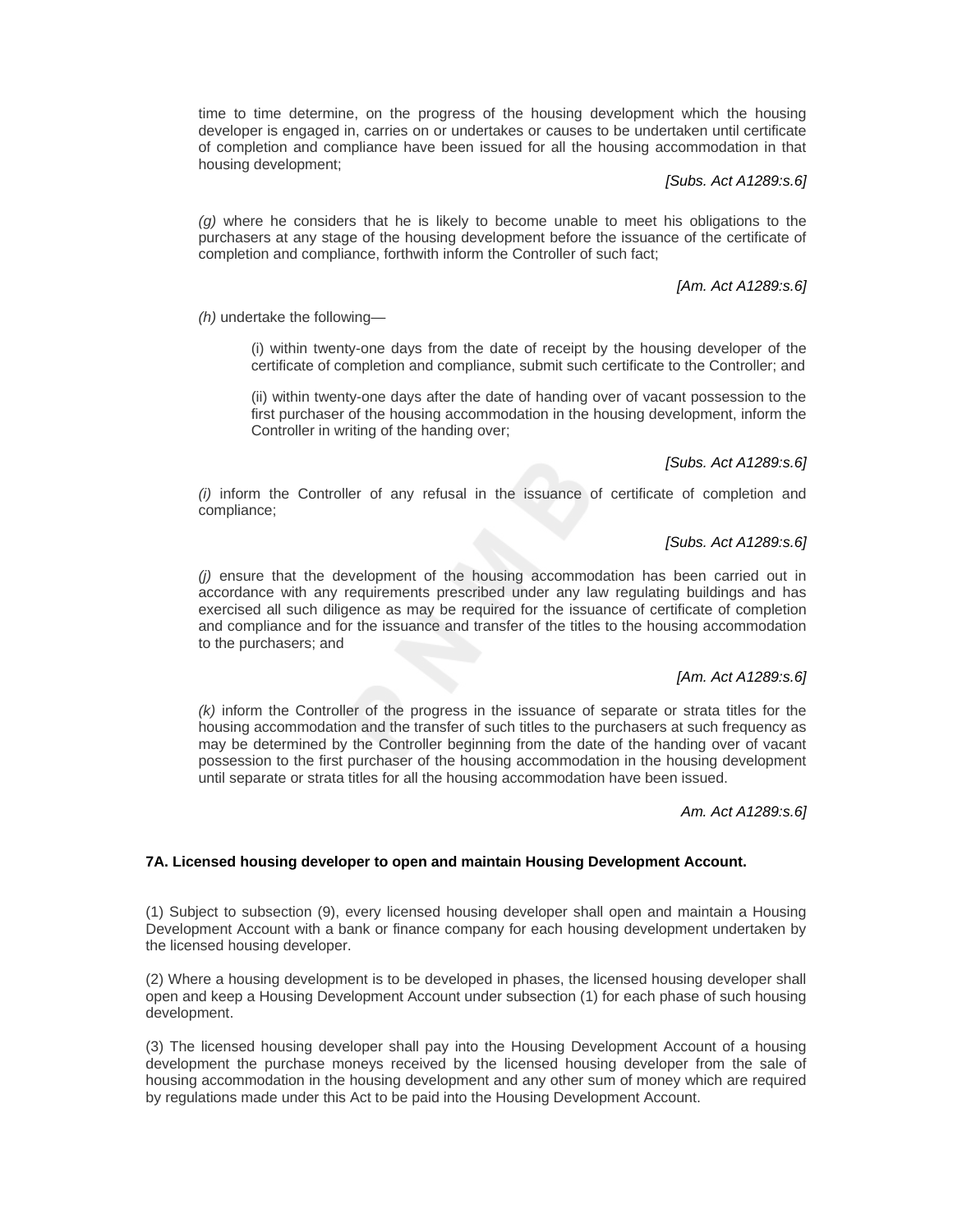(4) The licensed housing developer shall not withdraw any money from the Housing Development Account except as authorized by regulations made under this Act.

(5) Subject to paragraph (6)*(b)*, all moneys in the Housing Development Account and all moneys held by the stakeholder shall, notwithstanding any other written law to the contrary, be deemed not to form part of the property of the licensed housing developer in the event—

*(a)* the licensed housing developer enters into any composition or arrangement with his creditors or has a receiving order or an adjudication order made against him; or

*(b)* the licensed housing developer, being a company, goes into voluntary or compulsory liquidation.

(6) Upon the happening of any of the event referred to in subsection (5)—

*(a)* the moneys in the Housing Development Account and moneys held by the stakeholder shall vest in the official receiver, trustee in bankruptcy or liquidator as the case may be, to be applied for all or any of the purposes for which moneys in the Housing Development Account and moneys held by the stakeholder are authorized by regulations made under this Act to be withdrawn; and

*(b)* any moneys remaining in the Housing Development Account and moneys held by the stakeholder, after all payments have been made pursuant to paragraph (*a*) and all liabilities and obligations of the licensed housing developer under the sale and purchase agreements in respect of the housing development have been fully discharged and fulfilled, shall be held by the official receiver, trustee in bankruptcy or liquidator, as the case may be, as money belonging to the licensed housing developer to be applied in accordance with the law relating to bankruptcy of or the winding-up of a company.

(7) Notwithstanding any other written law to the contrary, all moneys in the Housing Development Account and moneys held by the stakeholder shall not be garnished until all liabilities and obligations of the licensed housing developer under the sale and purchase agreements in respect of the housing development have been fully discharged and fulfilled.

(8) Subject to the Banking and Financial Institutions Act 1989 and the Islamic Banking Act 1983, the Minister may, if he thinks necessary, appoint an approved company auditor to investigate the books, accounts and transactions of a Housing Development Account and the licensed housing developer shall pay all expenses incurred hereto.

(9) This section shall not apply to any housing development carried on by a licensed housing developer where all the housing accommodation in the housing development will not be offered for sale and purchase before the completion of the housing development and the issuance of certificate of completion and compliance.

# *[Am. Act A1289:s.7]*

(10) Any housing developer who contravenes or fails to comply with this section shall be guilty of an offence and shall, on conviction, be liable to a fine which shall not be less than two hundred and fifty thousand ringgit but which shall not exceed five hundred thousand ringgit and shall also be liable to imprisonment for a term not exceeding three years or to both.

*[Am. Act A1289:s.7]*

## **7B. Licenced housing developer for the purpose of section 8, 8A, 11 and 12**

For the purpose of sections 8, 8A, 11 and 12, "licensed housing developer" includes any housing developer whose licence has expired.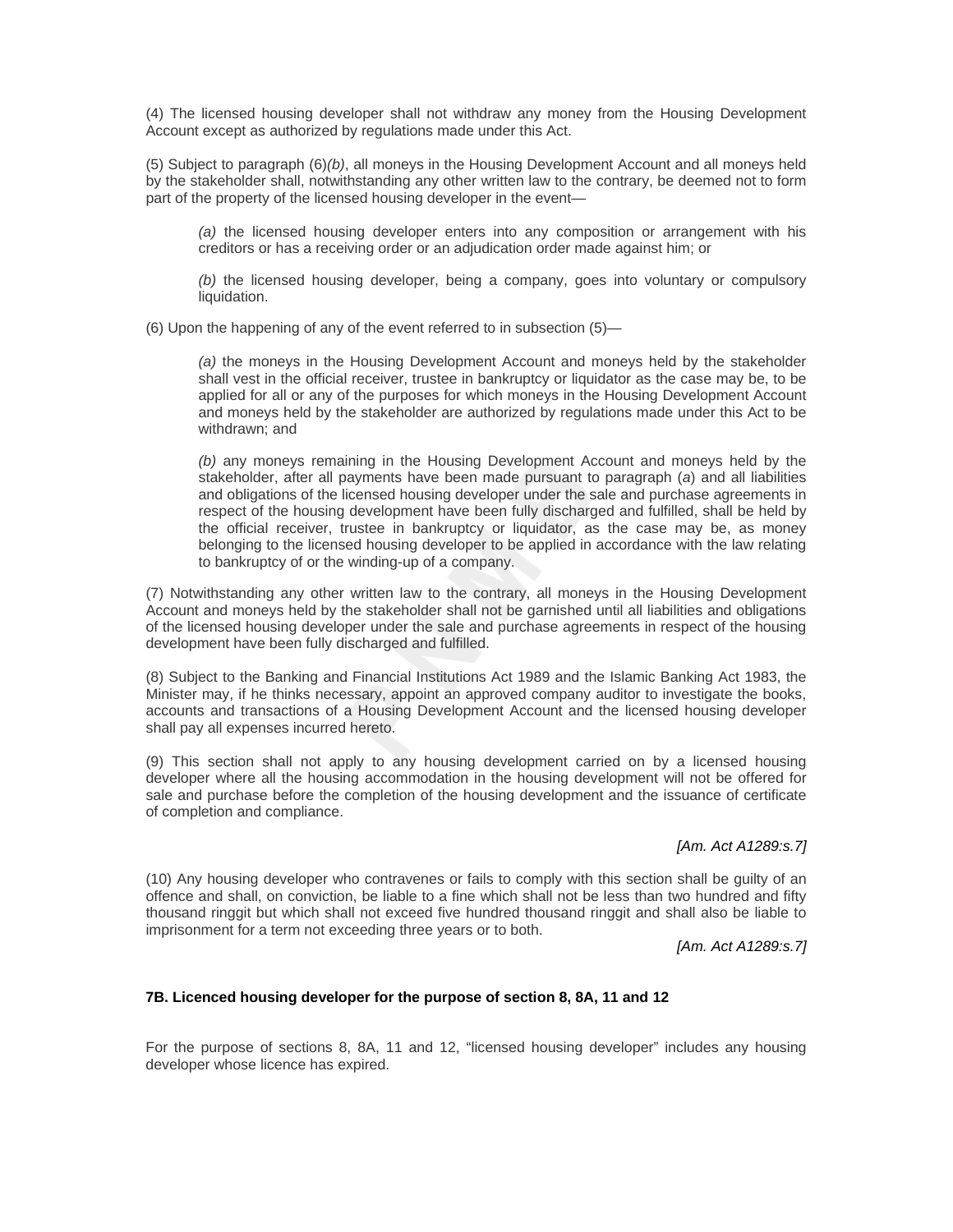### **7C. Freezing of the Housing Development Account.**

(1) If the Controller has reason to believe that a licensed housing developer is carrying on his business in a manner detrimental to the interest of the purchasers or is contravening any of the provision of this Act, the Controller may in writing order a freeze on the Housing Development Account and direct the bank or finance company, as the case may be, not to part with, deal in or otherwise permit any withdrawal of any moneys from the Housing Development Account until the order is revoked or varied or unless in accordance with any conditions as may be imposed by the Controller at his absolute discretion from time to time during the currency of the order.

(2) No bank or finance company, or director, officer or employee of the bank or finance company, as the case may be, shall be subject to any claim or demand by or liability to any person in respect of anything done or omitted to be done in good faith in pursuance of or execution or intended execution of or in connection with the execution or intended execution of an order of the Controller under subsection (1).

(3) Any person who fails to comply with an order of the Controller under subsection (1) shall be guilty of an offence and shall be liable to a fine not exceeding one hundred thousand ringgit.

[*Ins. Act A1289:s.8*]

## **8. Arrangement or agreement affecting the business of a licensed housing developer.**

(1) Where a licensed housing developer proposes to enter into an arrangement or agreement to sell, transfer, assign, dispose of or reconstruct his business or management relating to housing development either by amalgamation or otherwise, the licensed housing developer shall as soon as possible notify the Controller of the proposed arrangement or agreement and unless approved by the Controller under subsection (2), the licensed housing developer shall not proceed with that arrangement or agreement.

(2) Where the Controller receives the notification of the proposed arrangement or agreement under subsection (1), the Controller may approve the arrangement or agreement or refuse to give approval thereto; and in approving the same he may impose thereon such conditions as he may deem fit and proper for the purpose of carrying into effect the provisions of this Act.

## **8A. Statutory Termination of Sales and Purchase Agreements.**

(1) Notwithstanding anything contained in any agreement, a licensed housing developer or the purchasers may apply to the Minister for approval to terminate all the sale and purchase agreements entered into in respect of a housing development or any phase of a housing development which the housing developer is engaged in, carries on or undertakes or causes to be undertaken if—

#### *[Am. Act A1289:s.9]*

*(a)* such application, duly made in accordance with subsection (2), is received by the Minister within six months after the execution of the first sale and purchase agreement in respect of that housing development or that phase of housing development; and

#### *[Subs. Act A1289:s.9]*

*(b)* at least seventy-five per cent of all the purchasers who have entered into the sale and purchase agreements have agreed with the housing developer in writing to terminate the sale and purchase agreements.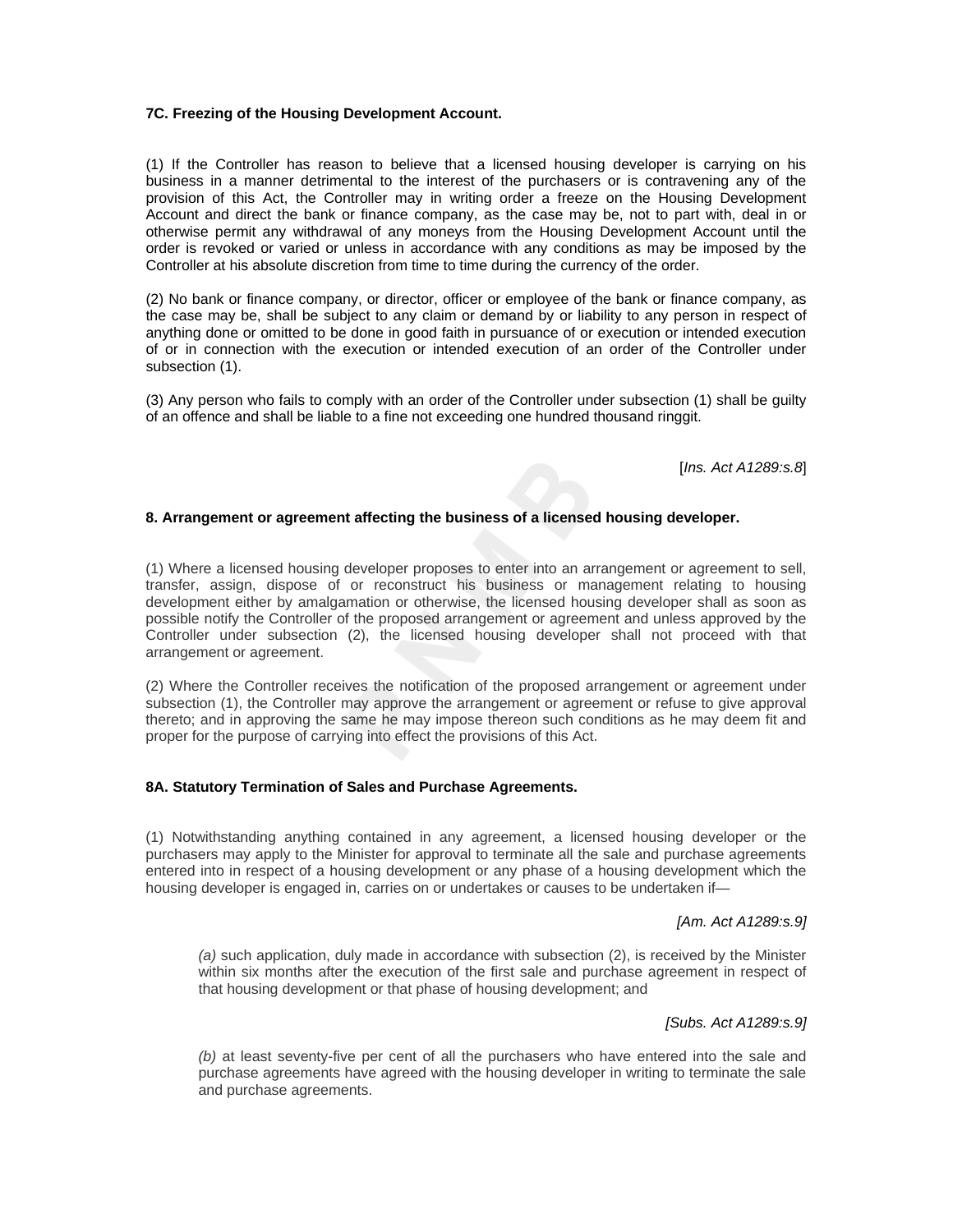(2) Any application made under subsection (1) shall be supported by—

*(a)* the written consent of the licensed housing developer and of each of the purchasers who have agreed to terminate the sale and purchase agreements and such consent shall have been duly executed by the licensed housing developer and the purchaser, as the case may be, and witnessed by his solicitors or a Commissioner for Oaths not earlier than one month before the date of the application; and

*(b)* such other documents or evidence as the Minister may require or as may be determined including such evidence which may satisfy the Minister that the licensed housing developer is financially capable of refunding to the purchasers and their financiers all the moneys paid by them to the licensed housing developer if the Minister approves such application.

(2A) In the case of an application made by the purchasers under subsection (1), no licensed housing developer shall unreasonably withhold his written consent to the termination of the sale and purchase agreement.

### *[Ins. Act A1289:s.9]*

(3) For the purpose of this section, joint purchasers irrespective of any number in a sale and purchase agreement shall be considered as one purchaser.

(4) Upon receipt of an application under subsection (1), the Minister may grant or refuse the application for approval.

(5) In granting the approval under subsection (4) the Minister may impose such conditions as he may deem fit and proper.

(6) The decision of the Minister shall be final and shall not be questioned in any court and it shall be binding on the licensed housing developer and all the purchasers and no injunction shall be granted to restrain any person from carrying out the decision of the Minister.

(7) All the sale and purchase agreements in respect of the housing development or the phase of a housing development which is the subject of an approval under subsection (4) including those of the remaining purchasers who have not agreed to the termination shall be deemed to have been duly terminated.

(8) The licensed housing developer shall, within fourteen days from the date of receipt of the Minister's approval, inform all the purchasers in writing of the Minister's decision.

(9) The licensed housing developer shall refund all moneys received by the licensed housing developer from the respective purchasers free of any interest within the period stated in the Minister's approval.

(10) Upon receipt of the refund under subsection (9), the purchasers shall immediately cause all encumbrances on the land to be removed and the cost and expenses for such removal shall be borne by and may be claimed as a civil debt from the housing developer.

(11) Any person who fails to comply with this section shall be guilty of an offence and shall, on conviction, be liable to a fine which shall not be less than fifty thousand ringgit but which shall not exceed two hundred and fifty thousand ringgit and to a further fine not exceeding five thousand ringgit for every day during which the offence continues after conviction.

*[Section (11) Am. Act A1289:s.9]*

#### **9. Audit.**

(1) Subject to subsection (2), every licensed housing developer shall every year or as often as the need arises appoint a person approved by the Minister to be his auditor; and where a licensed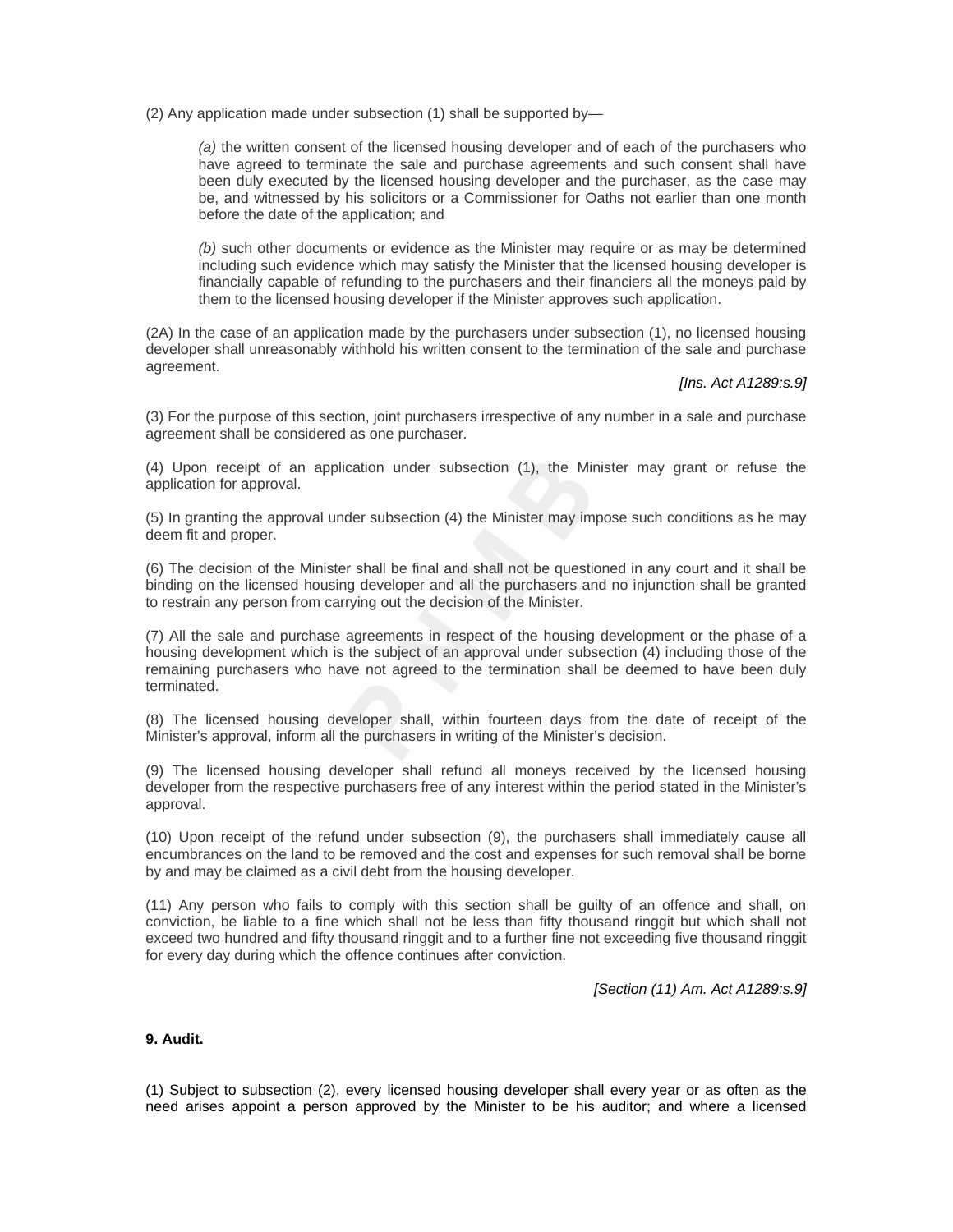housing developer fails to make the appointment or fails to appoint another auditor in place of an auditor who has resigned his office or dies or whose appointment has been terminated, the Minister may appoint any person who in his opinion is or are fit and proper to be an auditor for the licensed housing developer in question and fix remunerations which shall be paid to the auditor so appointed and such remunerations shall be paid by the licensed housing developer for whom the auditor is or are so appointed.

(2) No person having an interest in the business of a licensed housing developer either as a shareholder or otherwise; and no director, officer, employee or agent of a licensed housing developer shall be eligible for appointment as an auditor of the housing developer; and where any person who is appointed as an auditor of a licensed housing developer shall after his appointment acquire an interest in the business of the licensed housing developer or become a director, an officer, employee or agent of the licensed housing developer, he shall forthwith cease to be an auditor of that licensed housing developer.

(3) Every auditor of a licensed housing developer shall make a report to the Controller as to the annual balance-sheet and profit and loss accounts of the licensed housing developer for whom the auditor is appointed and shall state in every such report whether or not in his opinion—

(a) the balance-sheet and the profit and loss accounts are properly drawn up and so as to give a true and fair account of the state of the licensed housing developer's affairs;

(b) the accounting and the records examined by him are properly kept; and

(c) if the auditor has called for an explanation or information from the officers or agents of the licensed housing developer, such explanation or information has been satisfactory.

(4) Every auditor of a licensed housing developer shall have a right of access at all times to the accounting and other records of the licensed housing developer and shall be entitled to require such information and explanation as he desires for the purpose of audit from the officers of the licensed housing developer or from any other person who is in possession of the information or who could give the information or explanation.

(5) In addition to the duties and powers under this section, every auditor of a licensed housing developer may also exercise the powers and perform the duties conferred or imposed upon the Controller and Inspectors under section 10 relating to the investigation into the affairs of a licensed housing developer or his accounting or other records.

# **PART IV INVESTIGATION AND ENFORCEMENT**

## **10. Investigation.**

(1) Either on his own volition or upon being directed by the Minister under subsection (2), the Controller or an Inspector may from time to time under conditions of secrecy investigate the commission of any offence under this Act or investigate into the affairs of or into the accounting or other records of any housing developer.

(2) The Minister may direct the Controller or an Inspector to make an investigation under subsection  $(1)$ —

*(a)* if he has reason to believe that the housing developer in question is carrying on his business in a manner detrimental to his purchasers; or has assets insufficient to meet his liabilities or is contravening any of the provisions of this Act; or

*(b)* if an application for such an investigation is made to him, and every such application shall be supported by not less than five purchasers and accompanied with such evidence and such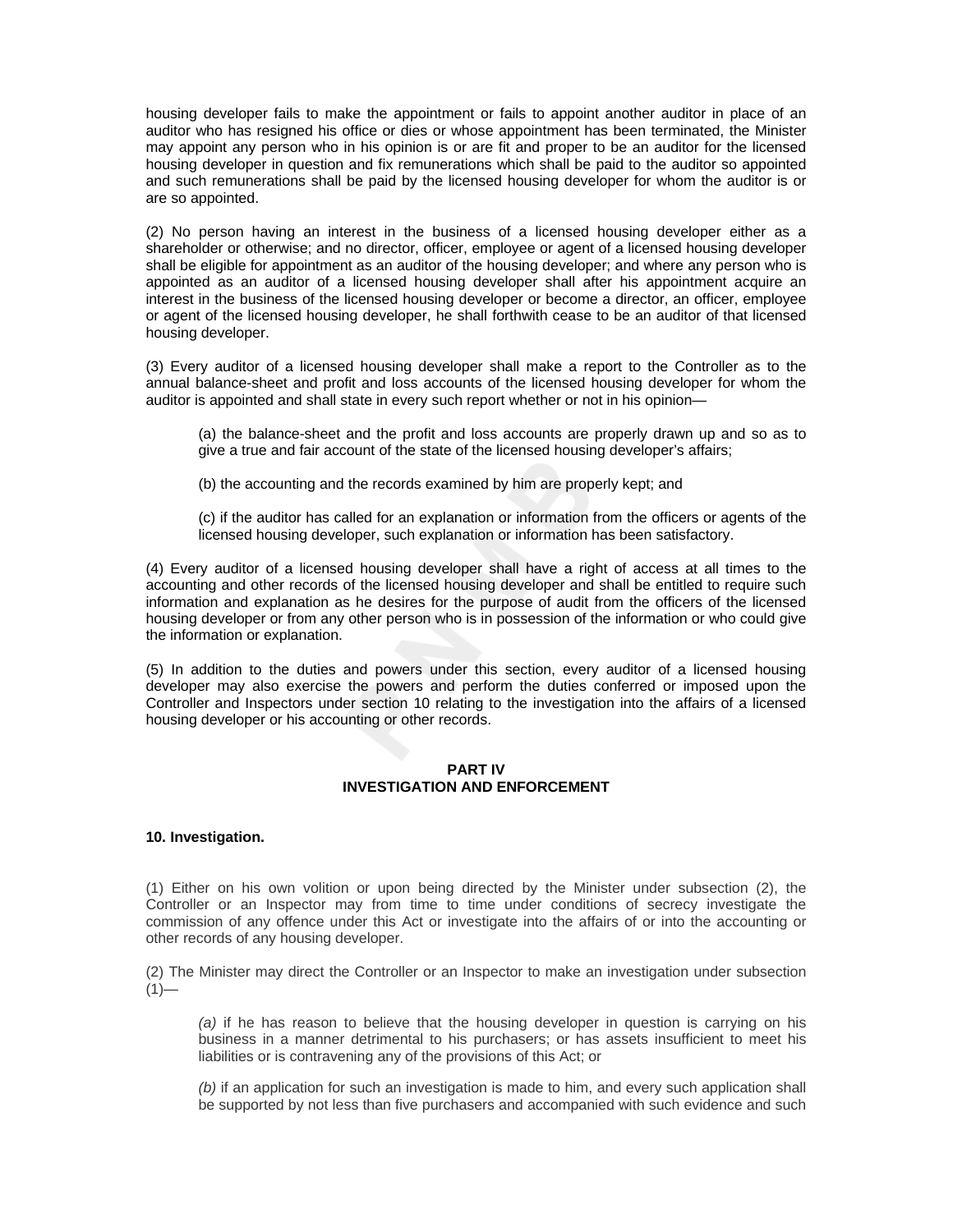security as the Minister may require for the purpose of satisfying himself that the application is made in good faith, and of paying the costs of such an investigation.

(3) (*Deleted by Act A1142*).

### **10A. Powers of entry, search and seizure.**

(1) If it appears to a Magistrate, upon written information on oath and after such inquiry as he considers necessary, that there is reasonable cause to believe that any premises have been used or are about to be used for, or there is in or on any premises evidence necessary to establish, the commission of an offence under this Act, the Magistrate may issue a warrant authorizing an Inspector to whom it is directed, at any reasonable time by day or night and with or without assistance—

*(a)* enter any premises and there search for, seize and detain any property, book or other document;

*(b)* inspect, make copies of, or take extracts from, any book or other document so seized and detained;

*(c)* take possession of, and remove from the premises, any property, book or other document so seized and detained;

*(d)* search any person who is in, or on, such premises, and for the purpose of such search detain such person and remove him to such place as may be necessary to facilitate such search, and seize and detain any property, book or other document found on such person;

*(e)* break open, examine, and search, any article, container or receptacle; or

*(f)* stop, detain or search any conveyance.

(2) An Inspector authorized under subsection (1) may, if it is necessary so to do—

*(a)* break open any outer or inner door of such premises and enter such premises and every part of such premises;

*(b)* remove by force any obstruction to such entry, search, seizure, detention or removal; or

*(c)* detain all or any persons found on any premises, or in any conveyance, searched under subsection (1) until such premises or conveyance have been searched.

(3) If an Inspector has reasonable cause to suspect by reason of delay in obtaining a search warrant under subsection (1) that—

*(a)* the investigation would be adversely affected; or

*(b)* evidence of the commission of an offence is likely to be tampered with, removed, damage or destroyed,

he may enter the premises and exercise in, and in respect of the premises, all the powers referred to in subsections (1) and (2) in as full and ample a manner as if he were authorized to do so by a warrant under subsection (1).

(4) A list of all things seized in the course of a search made under this section and of the places in which they are respectively found shall be prepared by the Inspector conducting the search and signed by him.

(5) The occupant of the premises entered under subsection (1), or some person on his behalf, shall in every instance be permitted to attend during the search, and a copy of the list prepared and signed under subsection (4) shall immediately be delivered to such occupant or person.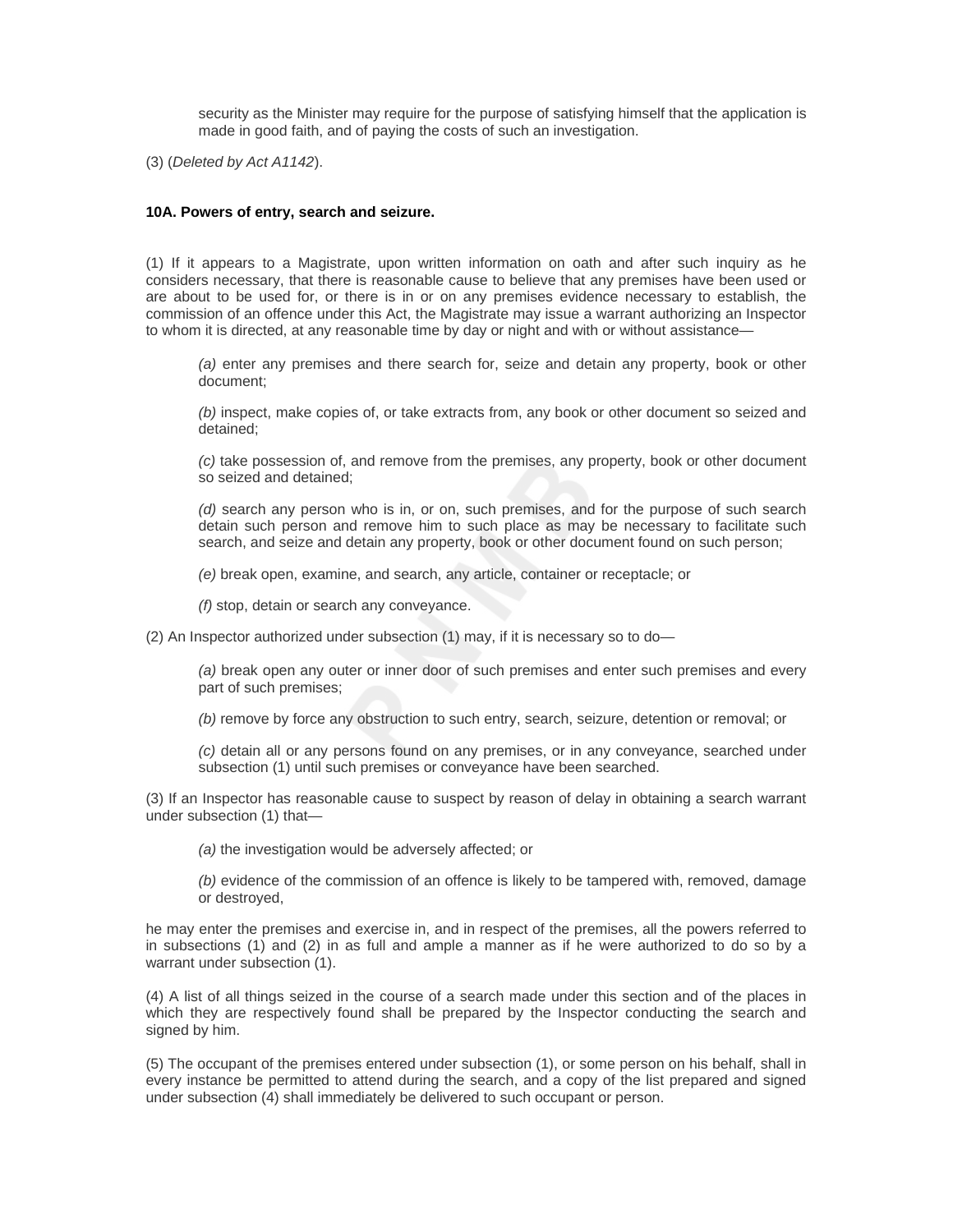(6) An Inspector shall, unless otherwise ordered by any court—

*(a)* on the close of investigations or any proceedings arising there from; or

*(b)* with the prior written consent of the Controller for the Inspector to act on his behalf for this purpose at any time before the close of investigations,

release any property, book or other document seized, detained or removed by him or any other Inspector, to such person as he determines to be lawfully entitled to the property, book or other document if he is satisfied that it is not required for the purpose of any prosecution or proceedings under this Act, or for the purpose of any prosecution under any other written law.

(7) A record in writing shall be made by the Inspector effecting any release of any property, book or other document under subsection (6) in respect of such release specifying therein in detail the circumstances of, and the reason for, such release.

(8) Where the Inspector is unable to determine the person who is lawfully entitled to the property, book or other document or where there is more than one claimant to such property, book or other document, the Inspector shall report the matter to a Magistrate who shall then deal with the property, book or other document as provided for in subsections 413(2), (3) and (4) and sections 414, 415 and 416 of the Criminal Procedure Code [*Act 593*].

## **10B. Search of person.**

(1) An Inspector may search any person whom he has reason to believe has on his person any property, book or other document, or other article necessary, in his opinion, for the purpose of an investigation into any offence under this Act, and for the purpose of such search may detain such person for such period as may be necessary to have the search carried out, which shall not in any case exceed twenty-four hours without the authorization of a Magistrate, and may remove him in custody to such place as may be necessary to facilitate such search.

(2) An Inspector making a search of a person under subsection (1) may seize, detain, or take possession of any property, book or other document, or article, found upon such person for the purpose of the investigation being carried out by him.

(3) No female person shall be searched under this section or under section 10A except by another female person and with strict regard for decency.

#### **10D. Requirement to provide translation.**

No person shall—

*(a)* refuse any Inspector exercising his powers under section 10A or 10B access to any premises or any part of such premises, or fail to submit to the search of his person; (*b)* assault, obstruct, hinder or delay such Inspector in effecting any entrance which he is entitled to effect;

*(c)* fail to comply with any lawful demands of any Inspector in the execution of his duties under section 10A or 10B;

(*d)* refuse to give to an Inspector any information which may reasonably be required of him and which he has it in his power to give:

*(e)* fail to produce to, or conceal or attempt to conceal from, an Inspector, any property, book, other document, or article in relation to which an Inspector has reasonable grounds for suspecting that an offence has been or is being committed under this Act;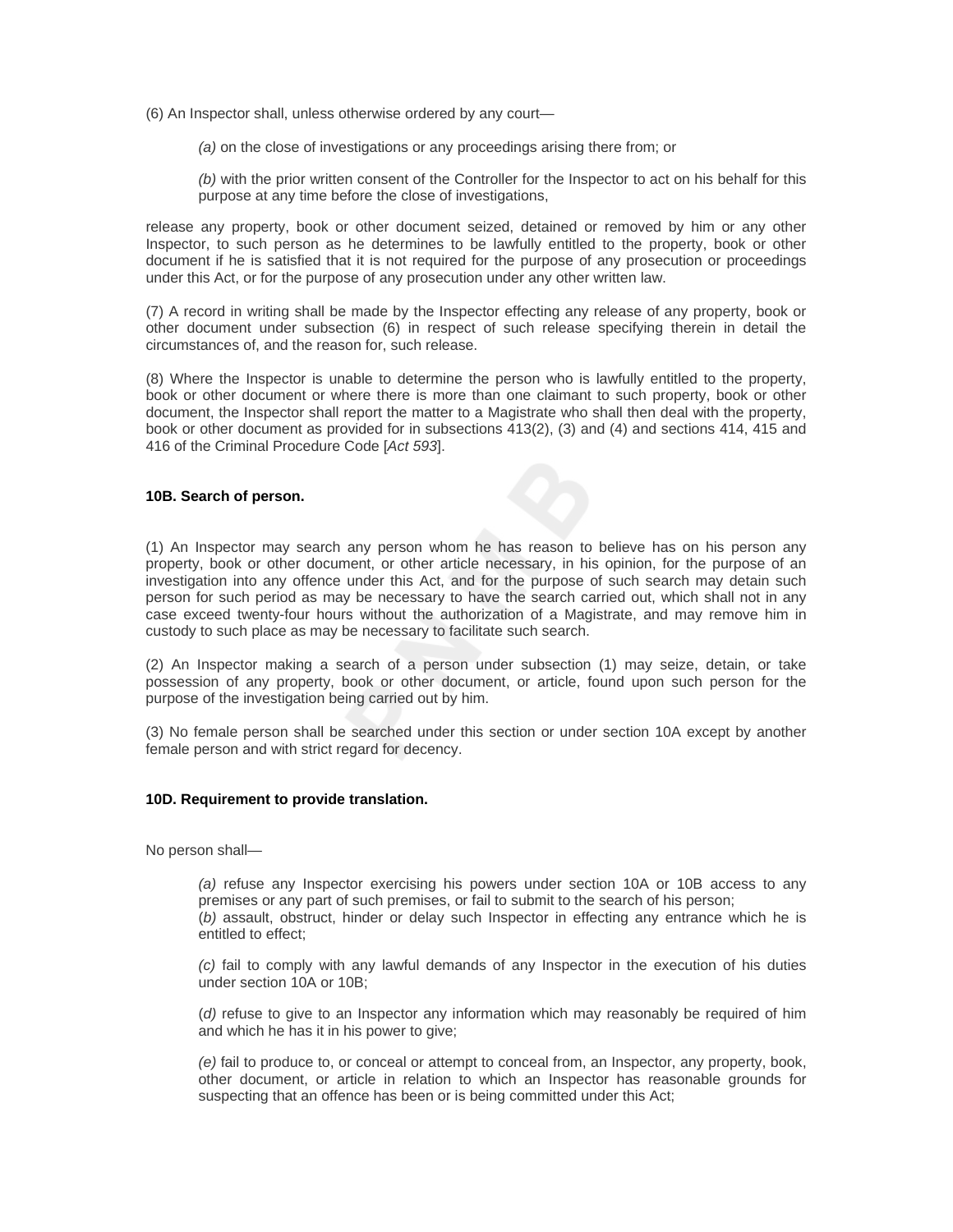*(f)* rescue or endeavour to rescue any thing which has been duly seized;

*(g)* furnish to the Inspector as true any information which he knows or has reason to believe to be false; or

*(h)* before or after any seizure, break or otherwise destroy any thing to prevent the seizure or the securing of the thing.

#### **10E. Power to examine persons.**

(1) Where an Inspector finds, seizes, detains, or takes possession of any book or other document in the exercise of any power under this Act, and such book or other document or any part of it is in a language other than the national language or the English language, or in any sign or code, the Inspector may orally or in writing require the person who had the possession, custody or control of such book or other document, to furnish to the Inspector a translation in the national language of such book or other document within such period as, in the opinion of the Inspector, would be reasonable having regard to the length of the book or other document, or other circumstances relating to it.

(2) No person shall knowingly furnish a translation under subsection (1) which is not an accurate, faithful and true translation, or knowingly make a translation under that subsection which is not accurate, faithful and true.

# **10F. Specific persons in respect of whom powers of investigation may be exercised.**

(1) Where an Inspector suspects any person to have committed an offence under this Act, he may, if in his opinion it is reasonably necessary to do so for the purposes of investigating into such offence—

*(a)* order any person orally or in writing to attend before the Inspector for the purpose of being examined orally by the Inspector in relation to any matter which may, in the opinion of the Inspector, assist in the investigation into the offence;

*(b)* order any person orally or in writing to produce before the Controller or the Inspector books, other documents, property, articles, or things which may, in the opinion of the Controller or the Inspector, assist in the investigation into the offence; or

*(c)* by written notice require any person to furnish a statement in writing made on oath or affirmation setting out in the notice all such information which may be required under the notice, being information which, in the opinion of the Controller, would be of assistance in the investigation into the offence.

(2) A person to whom an order under paragraph (1)*(a)* or *(b),* or a written notice under paragraph  $(1)(c)$ , has been given shall comply with the terms of such order or written notice, as the case may be, and, in particular—

*(a)* a person to whom an order under paragraph (1)*(a)* has been given shall attend in accordance with the terms of the order to be examined, and shall continue to so attend from day to day as directed by the Inspector until the examination is completed, and shall during such examination disclose all information which is within his knowledge, or which is available to him, or which is capable of being obtained by him, in respect of the matter in relation to which he is being examined, whether or not any question is put to him with regard thereto, and where any question is put to him he shall answer the question truthfully and to the best of his knowledge and belief, and shall not refuse to answer any question on the ground that it tends to incriminate him;

*(b)* a person to whom an order has been given under paragraph (1)*(b)* shall not conceal, hide, destroy, alter, remove from or send out of Malaysia, or deal with, expend, or dispose of, any book, other document, property, article, or thing specified in the order, or alter or deface any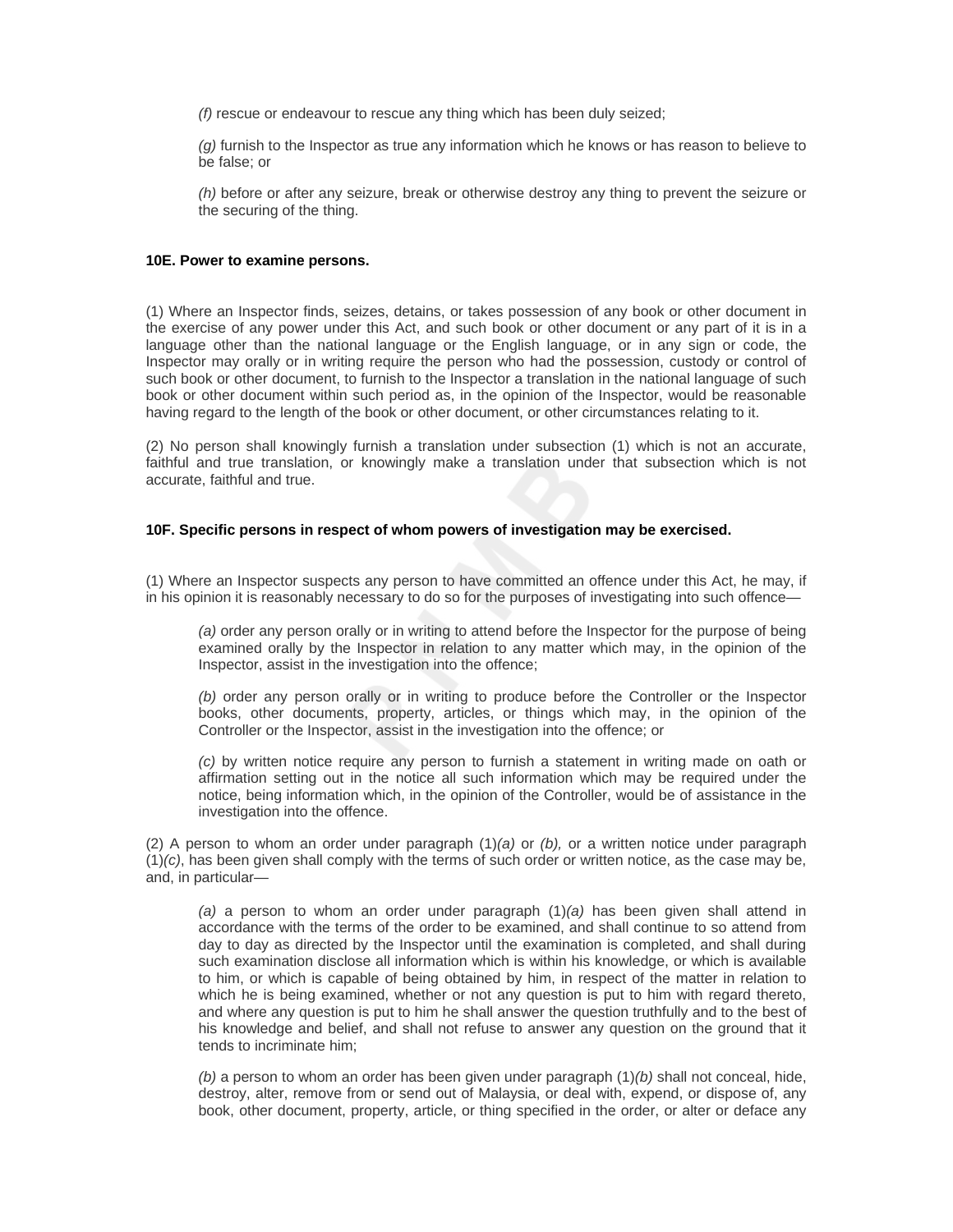entry in any such book or other document, or cause such act to be done, or assist or conspire to do the act; and

*(c)* a person to whom a written notice has been given under paragraph (1)*(c)* shall, in his statement made on oath or affirmation, furnish and disclose truthfully all information required under the notice which is within his knowledge, or which is available to him, or which is capable of being obtained by him, and shall not fail to furnish or disclose the information on the ground that it tends to incriminate him.

(3) A person to whom an order or a notice is given under subsection (1) shall comply with such order or notice and with the provisions of subsection (2) in relation to the order or notice, notwithstanding the provisions of any written law, whether enacted before or after the commencement of this Act, or of any oath, undertaking or requirement of secrecy, to the contrary, or of any obligation under any contract, agreement of arrangement, whether express or implied, to the contrary.

(4) Where any person discloses any information or produces any property, book, other document, article, or thing, pursuant to subsections (1) and (2), neither the first-mentioned person, nor any other person on whose behalf or direction or as whose agent or employee the first-mentioned person may be acting, shall, on account of such disclosure or production, be liable to any prosecution for any offence under or by virtue of any law, or to any proceeding or claim in any form or of any description by any person under or by virtue of any agreement or arrangement, or otherwise.

(5) An Inspector may seize, take possession of and retain for such duration as he deems necessary, any property, book, other document, article or thing produced before him in the course of an investigation under subsection (1), or search the person who is being examined by him under paragraph (1)*(a)*, or who produces anything to him under paragraph (1)*(b)*, for ascertaining whether anything relevant to the investigation is concealed, upon such person or is otherwise upon such person.

(6) An examination under paragraph (1)*(a)* shall be reduced into writing by the Inspector and shall be read to and signed by the person being examined, and where such person refuses to sign the record, the Inspector shall endorse on the record under his hand the fact of such refusal and the reasons for such refusal, if any, stated by the person examined.

(7) The record of an examination under paragraph (1)*(a)*, or a written statement on oath or affirmation made pursuant to paragraph (1)*(c)*, or any property, book, other document, article or thing produced under paragraph (1)*(b)* or in the course of an examination under paragraph (1)*(a)* or under a written statement on oath or affirmation made pursuant to paragraph (1)*(c)*, shall, notwithstanding any written law or rule of law to the contrary, be admissible in evidence in any proceedings in any court—

- *(a)* for, or in relation to, an offence under this Act; or
- *(b)* for, or in relation to, any other matter under this Act,

regardless whether such proceedings are against the person who was examined, or who produced the property, book, other document, article or thing, or who made the written statement on oath or affirmation, or against any other person.

## **10G. Assistance to police or other public officer.**

The Controller may on his own initiative, or on the request of an Inspector—

*(a)* supply to a police officer or any other public officer a copy of any book or other document seized, detained or taken possession of under section 10A or 10B, or of any record of examination under paragraph 10E(1)*(a)*, or of any written statement on oath or affirmation made under paragraph 10E(1)*(c)*, or of any book or other document produced under paragraph 10E(1)*(b)*, or otherwise in the course of any examination under paragraph 10E(1)*(a)*, or under any written statement on oath or affirmation made pursuant to paragraph 10E(1)*(c)*, and such police officer or other public officer may make such use of such copy of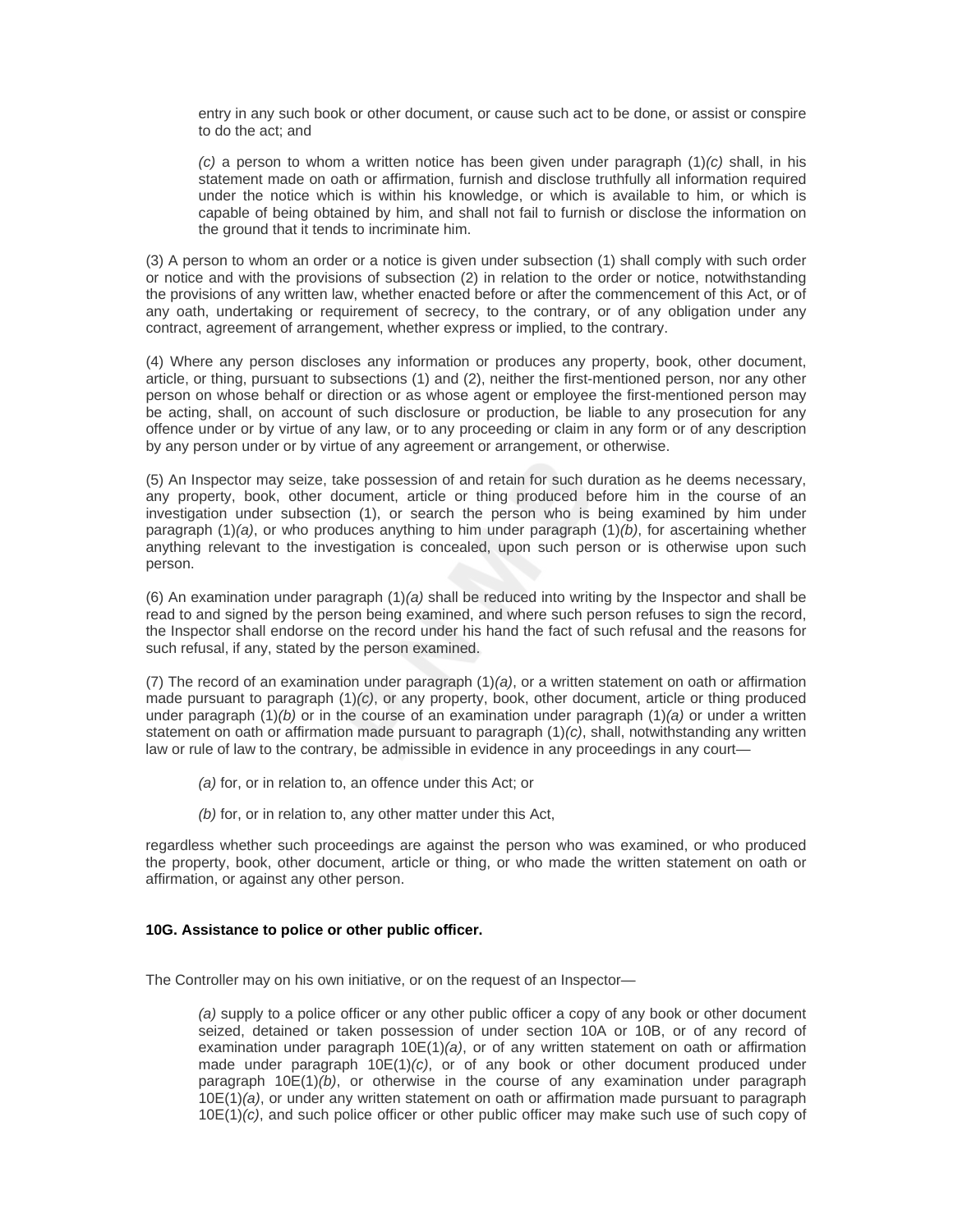such record, statement, book or other document as may be necessary or expedient in relation to the exercise of his powers, the performance of his functions, or the discharge of his duties, in respect of any person; or

*(b)* allow a police officer or any other public officer to have access to and inspect any property, book, other document, article or thing which had been produced before, or seized, detained or taken possession of, by an Inspector under this Act, and such police or other public officer may make such use of any knowledge gained by such access or inspection as may be necessary or expedient in relation to the exercise of his powers, the performance of his functions, or the discharge of his duties, in respect of any person.

## **10H. Protection of informers**

(1) Except as provided in subsection (3), no witness in any civil or criminal proceedings shall be obliged or permitted to disclose the name or address of any informer or the substance and nature of the information received from him or to state any matter which may lead to his discovery.

(2) If any books, documents, records or papers which are in evidence or are liable to inspection in any civil or criminal proceedings contain any entry in which any informer is named or described or which might lead to his discovery, the court shall cause all such passages to be concealed from view or to be obliterated so far only as may be necessary to protect the informer from discovery.

(3) If on trial for any offence under this Act the court after full inquiry into the case believes that the informer willfully made in his complaint a material statement which he knew or believed to be false or did not believe to be true, or if in any other proceeding the court is of the opinion that justice cannot be fully done between the parties to the proceeding without the discovery of the informer, it shall be lawful for the court to require the production of the original complaint, if in writing, and permit enquiry, and require full disclosure, concerning the informer.

## **10I. Authority to act.**

An Inspector when acting under this Part shall on demand declare his office and produce to the person against whom he is acting such written authorization as the Controller may direct to be carried by such Inspector.

## **10J. Limitation on the powers of an Inspector.**

No Inspector shall be entitled to exercise any of the powers under this Part without prior written authorization from the Controller.

# **10K. Penalty for obstruction and failure to provide translation.**

Any person who contravenes section 10C, subsection 10D(2) or section 10E shall be guilty of an offence and shall, on conviction, be liable to a fine which shall not be less than ten thousand ringgit but which shall not exceed one hundred thousand ringgit or to imprisonment for a term not exceeding five years or to both.

[*Ins. Act A1289:s.10*]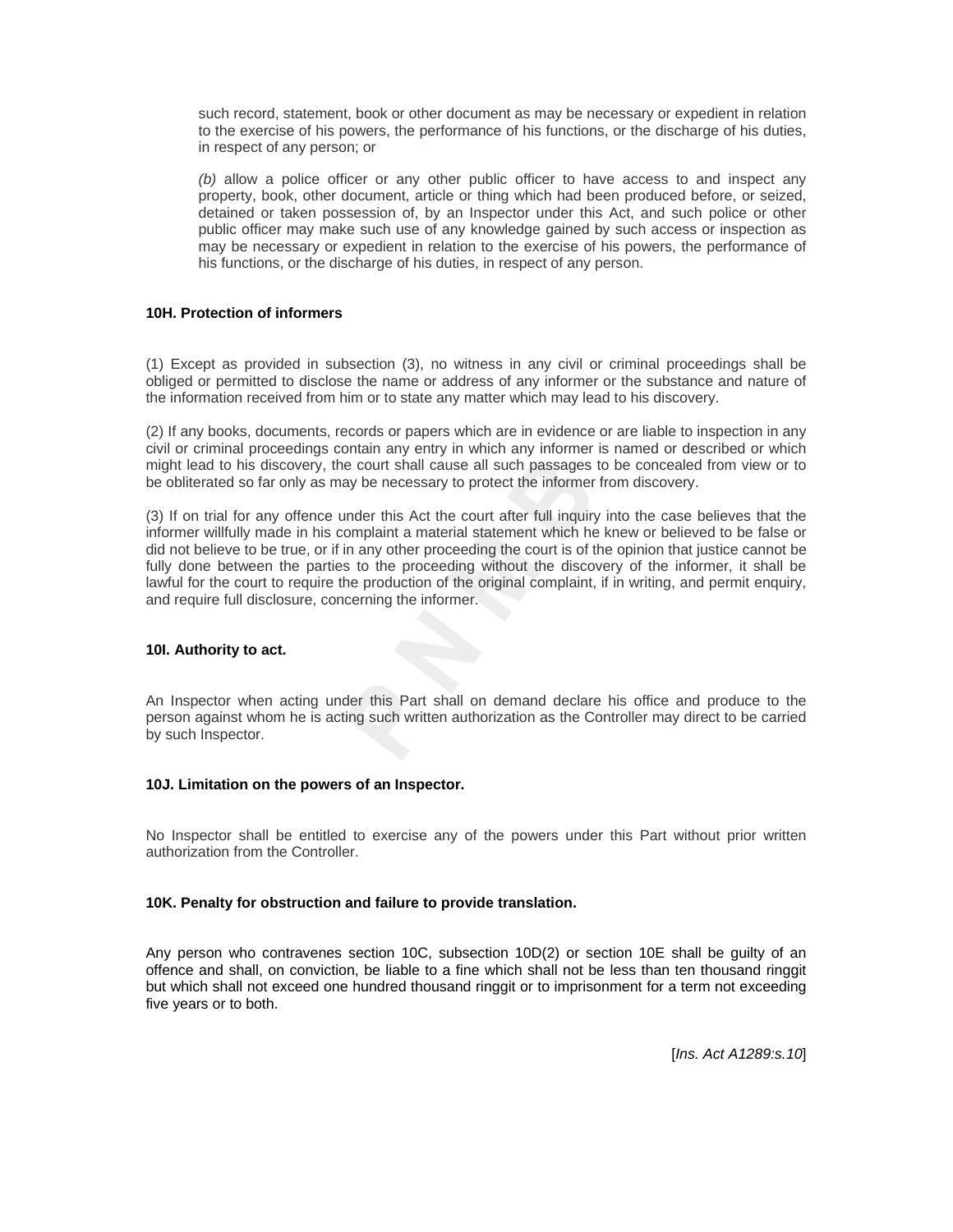# **PART V POWERS OF MINISTER**

### **11. Powers of the Minister to give directions for the purpose of safeguarding the interests of purchasers.**

(1) Where on his own volition a licensed housing developer informs the Controller or where as a result of an investigation made under section 10 or for any other reason the Controller is of the opinion that the licensed housing developer becomes unable to meet his obligations to his purchasers or is about to suspend his building operations or is carrying on his business in a manner detrimental to the interests of his purchasers, the Minister may without prejudice to the generality of the powers of the Minister to give directions under section 12 for the purpose of safeguarding the interests of the purchasers of the licensed housing developer—

*(a)* direct the licensed housing developer in question to take such steps as he may consider necessary to rectify any matter or circumstance;

*(b)* direct that a person be appointed or himself appoint a person to advise the licensed housing developer in the conduct of his business;

*(c)* direct a company to assume control and carry on the business of the housing developer upon such terms and conditions as the Minister may determine;

*[Am. Act A1289:s.11]*

*(ca)* certify that the licensed housing developer has abandoned the housing development;

*(d)* direct that the licensed housing developer present a petition to the High Court for the winding up of his business; or

*(e)* take such action as the Minister may consider necesary in the circumstances of the case for carrying into effect the provisions of this Act.

(1A) In giving his direction or decision under paragraph (1)*(a)*, *(b), (c)* or *(e)*, the Minister may specify that any cost and expense reasonably incurred by such persons as may be specified by the Minister in carrying out such direction or decision of the Minister shall be paid from the Housing Development Account of the housing development or from the moneys due to the Account.

(2) Every such direction of the Minister made under subsection (1) shall be binding on the licensed housing developer and the purchasers.

(3) Where a company has, in pursuance of a direction of the Minister under paragraph (1)*(c),*  assumed control of and carried on the business of a licensed housing developer, the following provisions shall apply:

*(a)* the licensed housing developer in question shall submit his business to the control of the company and shall provide the company with such facilities as the Controller may consider necessary for the purpose of carrying on the business of the licensed housing developer;

*(b)* the company shall take over and become in control of and continue to carry on the business of the licensed housing developer until such time as the Minister may in writing otherwise direct; and

*(c)* every such assumption and cessation of control of the business of a licensed housing developer pursuant to a direction of the Minister made under paragraph (1)*(c)* shall be published by the Controller in the *Gazette*.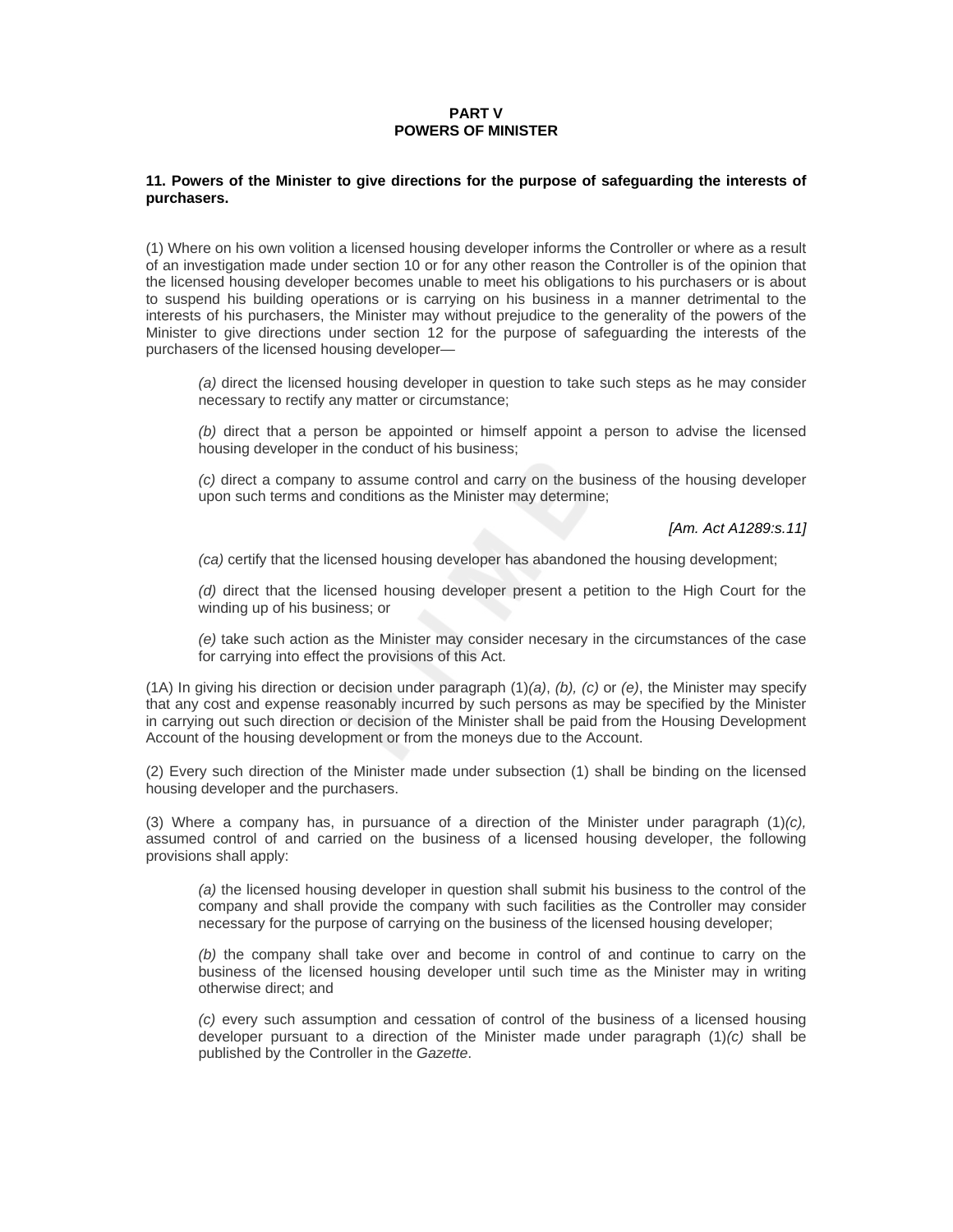# **12. Powers of the Minister to give general directions.**

The Minister may give to a licensed housing developer such directions as he considers fit and proper for the purpose of ensuring compliance with this Act, and any such direction shall be made in writing and shall be binding on the licensed housing developer to whom the direction is made.

# **13. Revocation and suspension of a licence.**

If any licensed housing developer—

*(a)* is carrying on his business, in the opinion of the Controller, in a manner detrimental to the interest of the purchasers or to any member of the public;

- *(b)* has insufficient assets to cover his liabilities;
- *(c)* is contravening any of the provisions of this Act; or
- *(d)* has ceased to carry on housing development in Peninsular Malaysia,

the Controller may subject to section 14 relating to the giving of opportunity of being heard revoke the licence issued to the licensed housing developer or suspend it for such period as the Controller may determine.

# **13A. Controller to report the conduct of an architect or engineer.**

Where the Controller is satisfied that the conduct of an architect or engineer of a housing developer has prejudiced the interest of the purchaser of the licensed housing developer, the Controller may report such conduct of the architect or engineer to his respective professional body.

## **13B. Transfer or assignment of a licence.**

No licence or any right to the licence issued to a housing developer under this Act shall be transferred or assigned and any such transfer or assignment shall be void.

# **14. Opportunity of being heard to be afforded before revocation or suspension of a licence and in certain other cases.**

Before revoking or suspending a licence under section 13 or before varying, cancelling or altering any conditions imposed on a licence or before imposing thereon any new or additional conditions under subsection 5(5), the Controller shall notify the housing developer who is affected by the action proposed to be taken by the Controller of the aforesaid proposed action and shall give the licensed housing developer an opportunity to submit reasons or an explanation why the aforesaid proposed action should not be carried out.

# **15. Individual not eligible to take part in management of the business of a licensed housing developer.**

(1) Without prejudice to anything contained in any written law relating to companies, cooperative societies, societies and partnerships, any person who acts or holds office of a director, manager or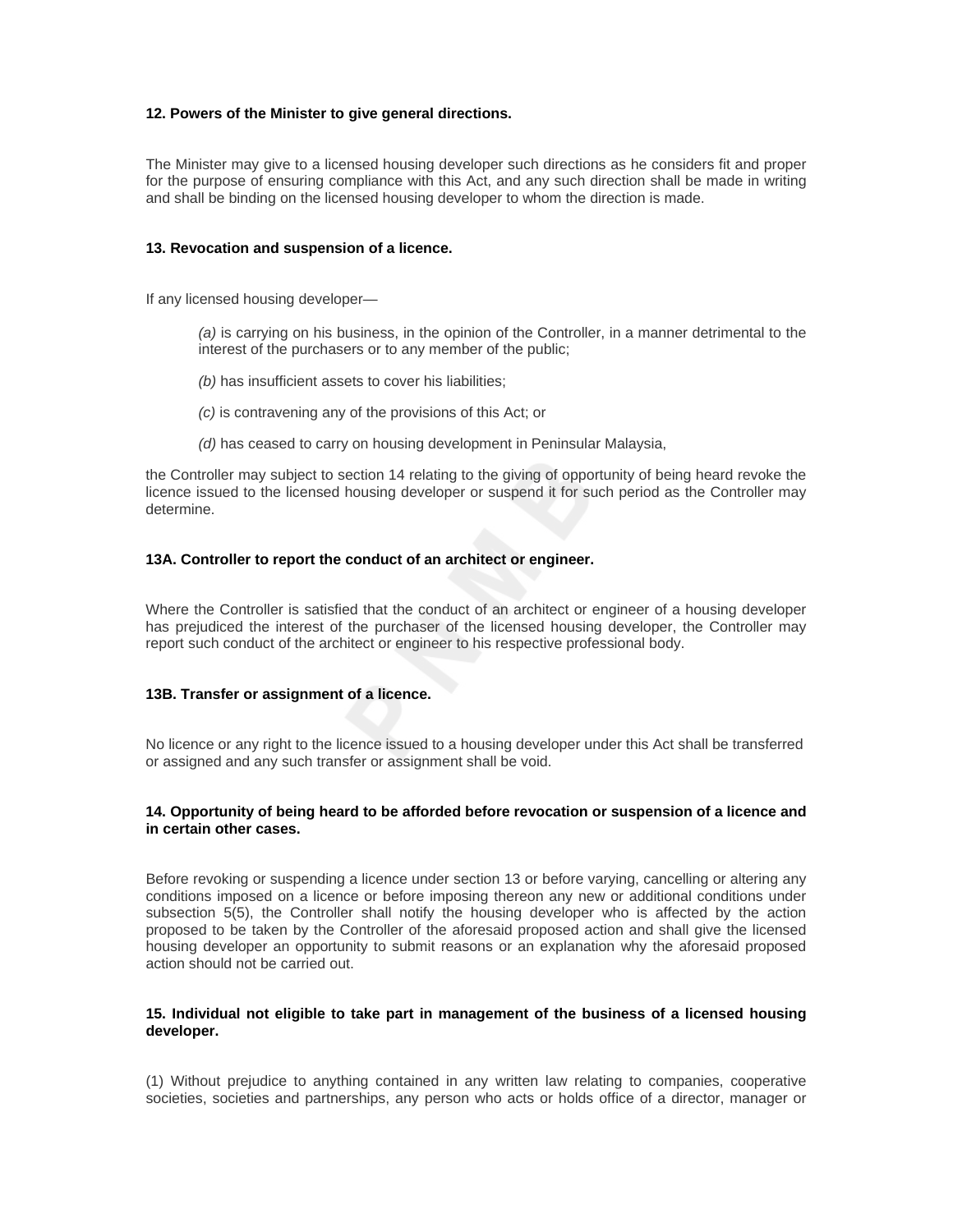secretary of a licensed housing developer or a similar office or position shall cease to hold that office or position—

- *(a)* if he becomes bankrupt or suspends payment or compounds with his creditors; or
- *(b)* if he is convicted of an offence involving dishonesty or fraud.

(2) No person who has been a director of, or been directly concerned in the management of, the business of a licensed housing developer which has been wound up by a court shall, without the approval in writing of the Minister, act or continue to act as a director of, or be directly concerned in, the management of the business of any licensed housing developer.

### **16. Right of appeal to the Minister by an aggrieved licensed housing developer against the decision of the Controller.**

An applicant applying under subsection 5(3) or a licensed housing developer, as the case may be, who is aggrieved by the action or decision of the Controller—

*(a)* in refusing to grant a licence to him under section 5;

*(b)* in varying, altering or cancelling any conditions of his licence or imposing thereon any new or additional conditions under subsection 5(5);

*(c)* in refusing to give approval to an arrangement or agreement proposed to be entered into by a licensed housing developer under section 8, or in approving the same but subject to conditions being imposed thereon; or

*(d)* in revoking or suspending his licence under section 13,

may, within fourteen days after having been notified of the action or decision of the Controller appeal against that action or decision to the Minister; and the decision of the Minister made thereon shall be final and shall not be questioned in any court.

### **PART VI TRIBUNAL FOR HOMEBUYER CLAIMS**

## **16A. Meaning of "homebuyer".**

For the purpose of this Part, "homebuyer" means a purchaser and includes a person who has subsequently purchased a housing accommodation from the first purchaser of the housing accommodation.

### **16B. Establishment of Tribunal for Homebuyer Claims.**

A tribunal to be known as the "Tribunal for Homebuyer Claims" is established.

## **16C. Membership of Tribunal.**

(1) The Tribunal shall consist of the following members:

(a) a Chairman and a Deputy Chairman to be appointed by the Minister from amongst members of the Judicial and Legal Service; and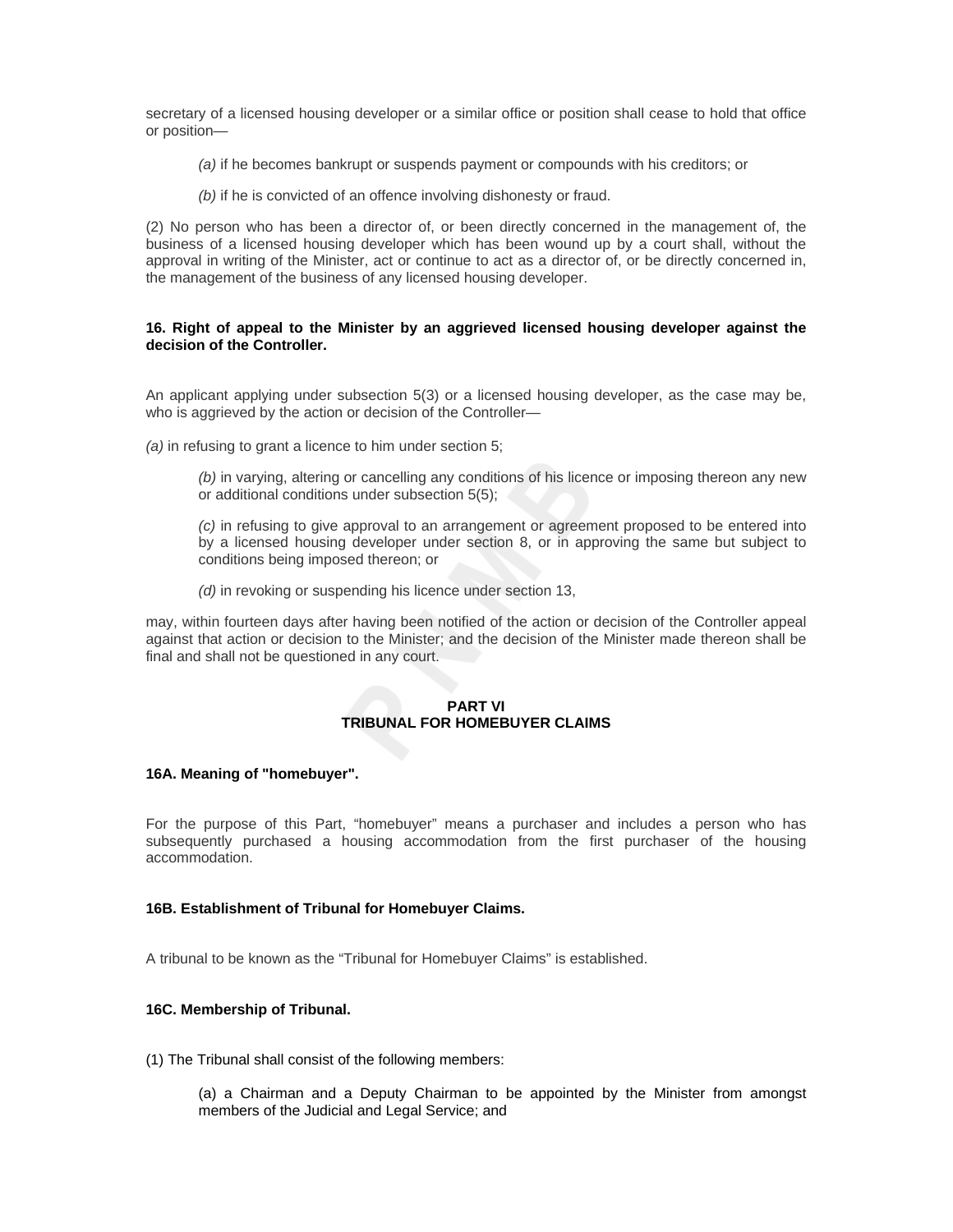(b) not less than five other members to be appointed by the Minister from amongst persons who are members of or who have held office in the Judicial and Legal Service or advocates and solicitors admitted and enrolled under the Legal Profession Act 1976 [Act 166], the Advocates Ordinance of Sabah [Sabah Cap. 2] or the Advocates Ordinance of Sarawak [Sarawak Cap. 110] and who have not less than seven years' standing.

[*Subs. Act A1289:s.12*]

(2) The members referred to in paragraph  $(1)(b)$ —

(a) shall hold office for a term not exceeding three years; and

(b) shall be eligible for reappointment upon the expiry of his term of office but shall not be appointed for more than three consecutive terms.

# **16D. Temporary exercise of functions of Chairman.**

Where the Chairman is for any reason unable to perform his functions or during any period of vacancy in the office of the Chairman, the Deputy Chairman shall perform the functions of the Chairman.

#### **16E. Vacation of office.**

The office of a member of the Tribunal shall become vacant—

(a) upon the death of the member;

(b) upon the member resigning from such office by giving three months' written notice to the Minister;

(c) upon the expiry of his term of office; or

(d) upon the member ceasing to be an advocate and solicitor under the Legal Profession Act 1976, the Advocates Ordinance of Sabah or the Advocates Ordinance of Sarawak.

[*Section (d) Subs. Act A1289:s.13*]

#### **16F. Revocation of appointment.**

The Minister may revoke the appointment of a member of the Tribunal appointed under paragraph  $16C(1)(b)$ —

(a) if his conduct, whether in connection with his duties as a member of the Tribunal or otherwise, has been such as to bring discredit to the Tribunal;

(b) if he has become incapable of properly carrying out his duties as a member of the Tribunal;

(c) if there has been proved against him, or he has been convicted on, a charge in respect of—

(i) an offence involving fraud, dishonesty or moral turpitude;

(ii) an offence under a law relating to corruption;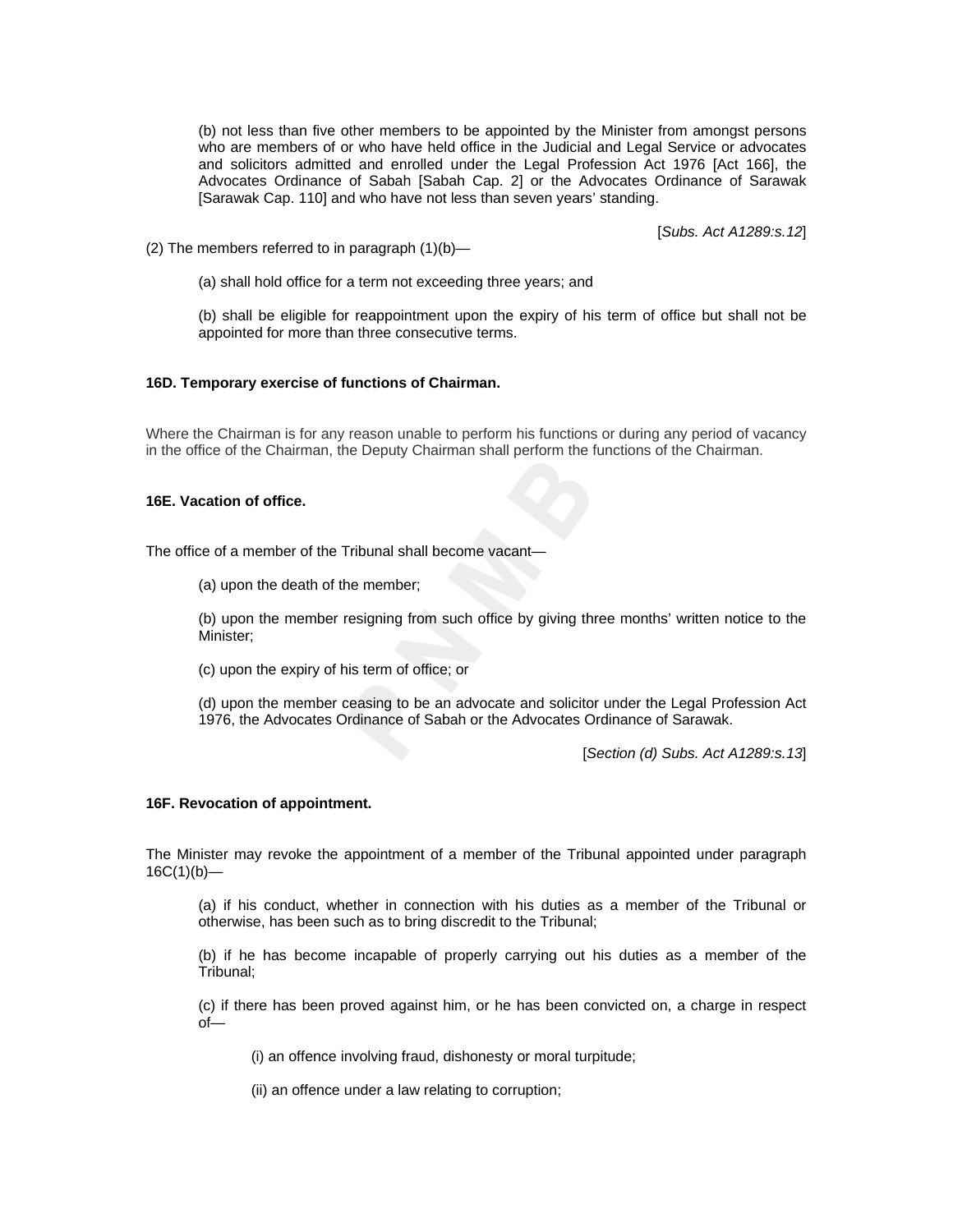(iii) an offence under this Act; or

(iv) any other offence punishable with imprisonment for more than two years;

(d) if he is adjudicated a bankrupt;

(e) if he has been found or declared to be of unsound mind or has otherwise become incapable of managing his affairs; or

(f) if he absents himself from three consecutive sittings of the Tribunal without leave of the Chairman.

## **16G. Resignation.**

A member of the Tribunal appointed under paragraph 16C(1)*(b)* may at any time resign his office by giving three months' written notice to the Minister.

#### **16H. Filling of vacancy.**

Where a member ceases to be a member of the Tribunal, the Minister may appoint another person to fill the vacancy.

## **16I. Remuneration.**

(1) The members of the Tribunal appointed under paragraph 16C(1)(a) shall be paid such fixed allowances and other allowances as the Minister may determine.

(2) The members of the Tribunal appointed under paragraph  $16C(1)(b)$  shall be paid—

- (a) a daily sitting allowance during the sitting of the Tribunal; and
- (b) such lodging, travelling and subsistence allowances,

as the Minister may determine.

(3) The remuneration provided for in subsections (1) and (2) shall be charged on the Consolidated Fund.

# **16J. Secretary to Tribunal and other officers.**

(1) There shall be appointed a Secretary to the Tribunal and such number of officers as may be necessary for carrying out the functions of the Tribunal.

(2) The Chairman shall have general control of the officers of the Tribunal.

(3) For the purposes of this Act, the Secretary to the Tribunal shall be deemed to be an officer of the Tribunal.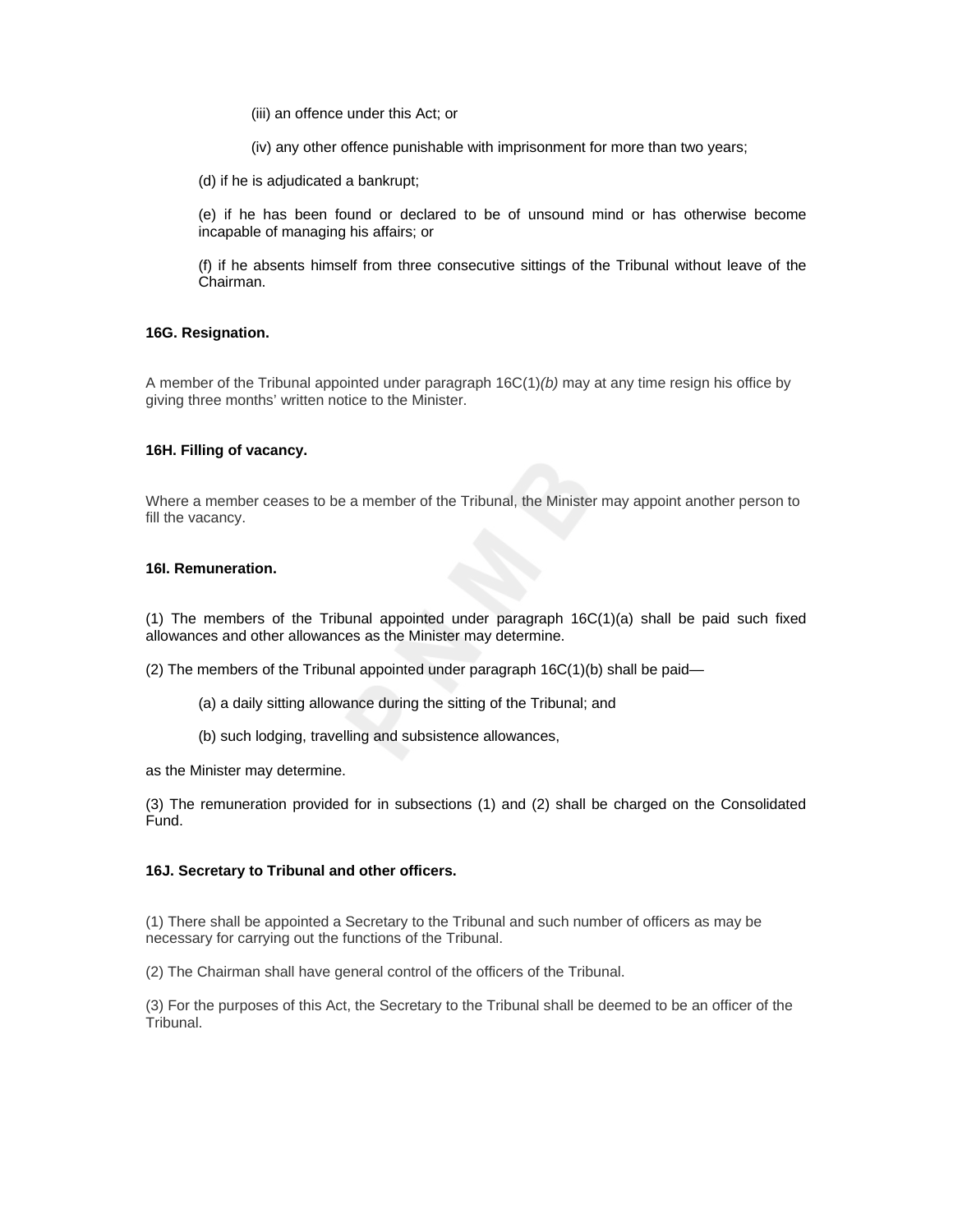# **16K. Sittings of Tribunal.**

(1) The jurisdiction of the Tribunal shall be exercised by any of the following persons sitting alone:

- *(a)* the Chairman of the Tribunal;
- *(b)* the Deputy Chairman of the Tribunal; or
- *(c)* any member of the Tribunal determined by the Chairman.

(2) The Tribunal may sit in one or more sittings on such day and at such time and place as the Chairman may determine.

(3) If the person presiding over any proceedings in respect of a claim dies or becomes incapacitated, or is for any other reason unable to complete or dispose of the proceedings, the claim shall be heard afresh by another member of the Tribunal, unless the parties agree that the claim be continued by another member of the Tribunal.

(4) Where the term of appointment of any member of the Tribunal under this section expires during the pendency of any proceedings in respect of a claim, the term of his appointment shall be deemed to be extended until the final disposal of the claim.

## **16L. Commencement of proceedings.**

A homebuyer may lodge with the Tribunal a claim in the prescribed form together with the prescribed fee claiming for any loss suffered or any matter concerning his interests as a homebuyer under this Act.

# **16M. Jurisdiction of Tribunal.**

(1) Subject to sections 16N and 16O, the Tribunal shall have jurisdiction to determine a claim lodged under section 16L where the total amount in respect of which an award of the Tribunal is sought does not exceed fifty thousand ringgit.

[*Am. Act A1289:s.14*]

(2) Subject to subsection (1), a respondent to a claim may raise a debt or liquidated demand as—

- (a) a defence; or
- (b) a counterclaim.

(3) Where a respondent raises a debt or liquidated demand under subsection (2) and the debt or demand is proved the Tribunal shall—

(a) give effect to the defence; or

(b) hear and determine the counterclaim notwithstanding that the original claim is withdrawn, abandoned or struck out.

(4) Any claim lodged with the Tribunal may include loss or damage of a consequential nature.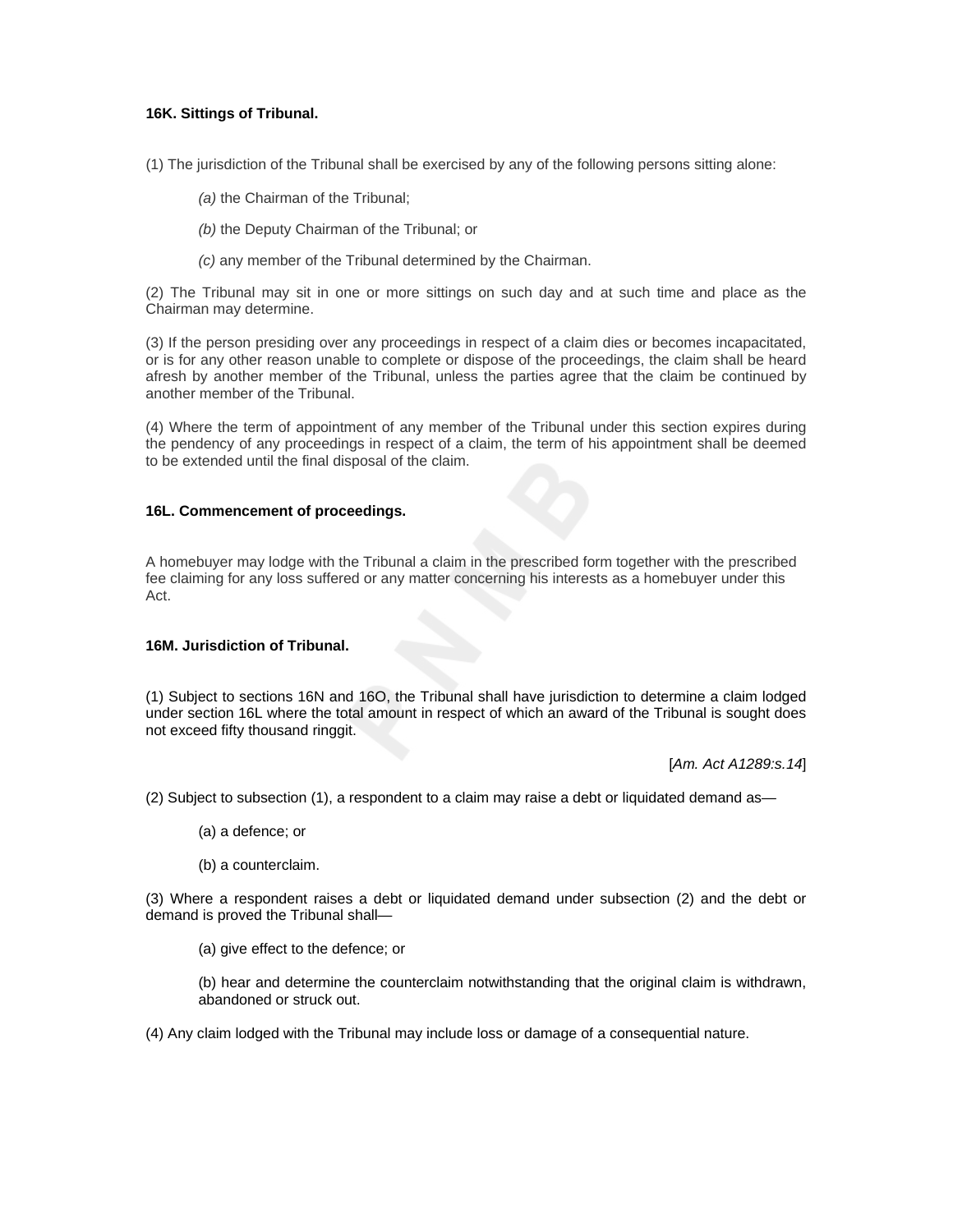## **16N. Limitation of jurisdiction.**

(1) Except as expressly provided under this Act, the Tribunal shall have no jurisdiction in respect of any claim—

- (a) for the recovery of land, or any estate or interest in land; and
- (b) in which there is a dispute concerning—

(i) the entitlement of any person under a will or settlement, or on intestacy (including partial intestacy);

- (ii) goodwill;
- (iii) any chose in action; or
- (iv) any trade secret or other intellectual property right.

(2) The jurisdiction of the Tribunal shall be limited to a claim that is based on a cause of action arising from the sale and purchase agreement entered into between the homebuyer and the licensed housing developer which is brought by a homebuyer not later than twelve months from—

(a) the date of issuance of the certificate of completion and compliance for the housing accommodation or the common facilities of the housing accommodation intended for subdivision, whichever is later;

(b) the expiry date of the defects liability period as set out in the sale and purchase agreement; or

(c) the date of termination of the sale and purchase agreement by either party and such termination occurred before the date of issuance of the certificate of completion and compliance for the housing accommodation or the common facilities of the housing accommodation intended for subdivision, whichever is later.

[*Section (2 )Subs. Act A1289:s.15*]

(3) Notwithstanding subsection (2) no claim shall be affected or defeated on the ground that no sale an purchase agreement has been entered into between the homebuyer and the licensed housing developer at the time when the cause of action accrues if there exists a previous dealing between the homebuyer and the licensed housing developer in respect of the acquisition of the housing accommodation.

(4) Nothing in this section shall be deemed to authorize the Tribunal to deal with a claim arising from personal injury or death.

(5) For the purposes of subsection (1), "land" does not include fixtures.

## **16O. Extension of jurisdiction by agreement.**

(1) Notwithstanding that the amount or value of the subject matter claimed or in issue exceeds fifty thousand ringgit, the Tribunal shall have jurisdiction to hear and determine the claim if the parties have entered into an agreement in writing that the Tribunal shall have jurisdiction to hear and determine the claim.

*[Am. Act A1289:s.16]*

(2) An agreement may be made under subsection (1)—

*(a)* before a claim is lodged under section 16L; or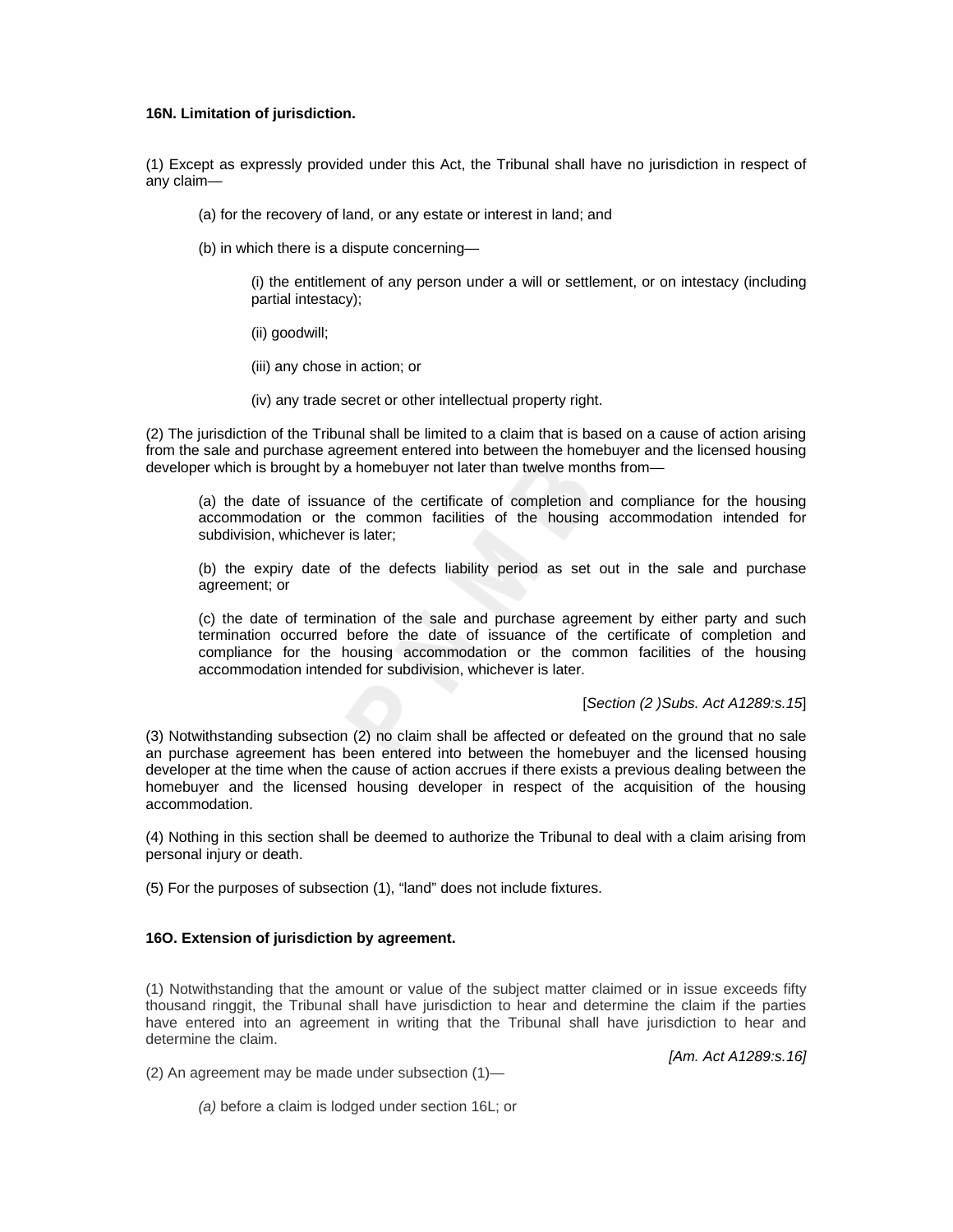*(b)* where a claim has been lodged under section 16L, at any time before the Tribunal has recorded an agreed settlement in respect of the claim under subsection 16T(3) or has determined the claim under section 16Y, as the case may be.

## **16P. Abandonment to bring claim within jurisdiction.**

(1) A claimant may abandon so much of a claim as exceeds fifty thousand ringgit in order to bring the claim within the jurisdiction of the Tribunal.

[*Am. Act A1289:s.17*]

(2) Where a part of a claim has been abandoned under subsection (1), the Tribunal's record of an agreed settlement under subsection 16T(3) or the Tribunal's award under section 16Y, as the case may be, in relation to the claim shall operate to discharge the person—

- (a) who is a party to that agreed settlement; or
- (b) against whom the claim is brought and the subsequent award is made,

from liability in respect of the amount so abandoned.

### **16Q. Cause of action not to be split.**

Claims may not be split, nor more than one claim brought, in respect of the same matter against the same party for the purpose of bringing it within the jurisdiction of the Tribunal.

# **16R. Exclusion of jurisdiction of court.**

(1) Where a claim is lodged with the Tribunal and the claim is within the Tribunal's jurisdiction, the issues in dispute in that claim, whether as shown in the initial claim or as emerging in the course of the hearing, shall not be the subject of proceedings between the same parties in any court unless—

(a) the proceedings before the court were commenced before the claim was lodged with the Tribunal; or

(b) the claim before the Tribunal is withdrawn, abandoned or struck out.

(2) Where paragraph (1)(a) applies, the issues in dispute in the claim to which those proceedings relate, whether as shown in the initial claim or emerging in the course of the hearing, shall not be the subject of proceedings between the same parties before the Tribunal unless the claim before the court is withdrawn, abandoned or struck out.

## **16S. Notice of claim and hearing.**

Upon a claim being lodged under section 16L, the Secretary to the Tribunal shall give notice of the details of the day, time and place of hearing in the prescribed form to the claimant and the respondent.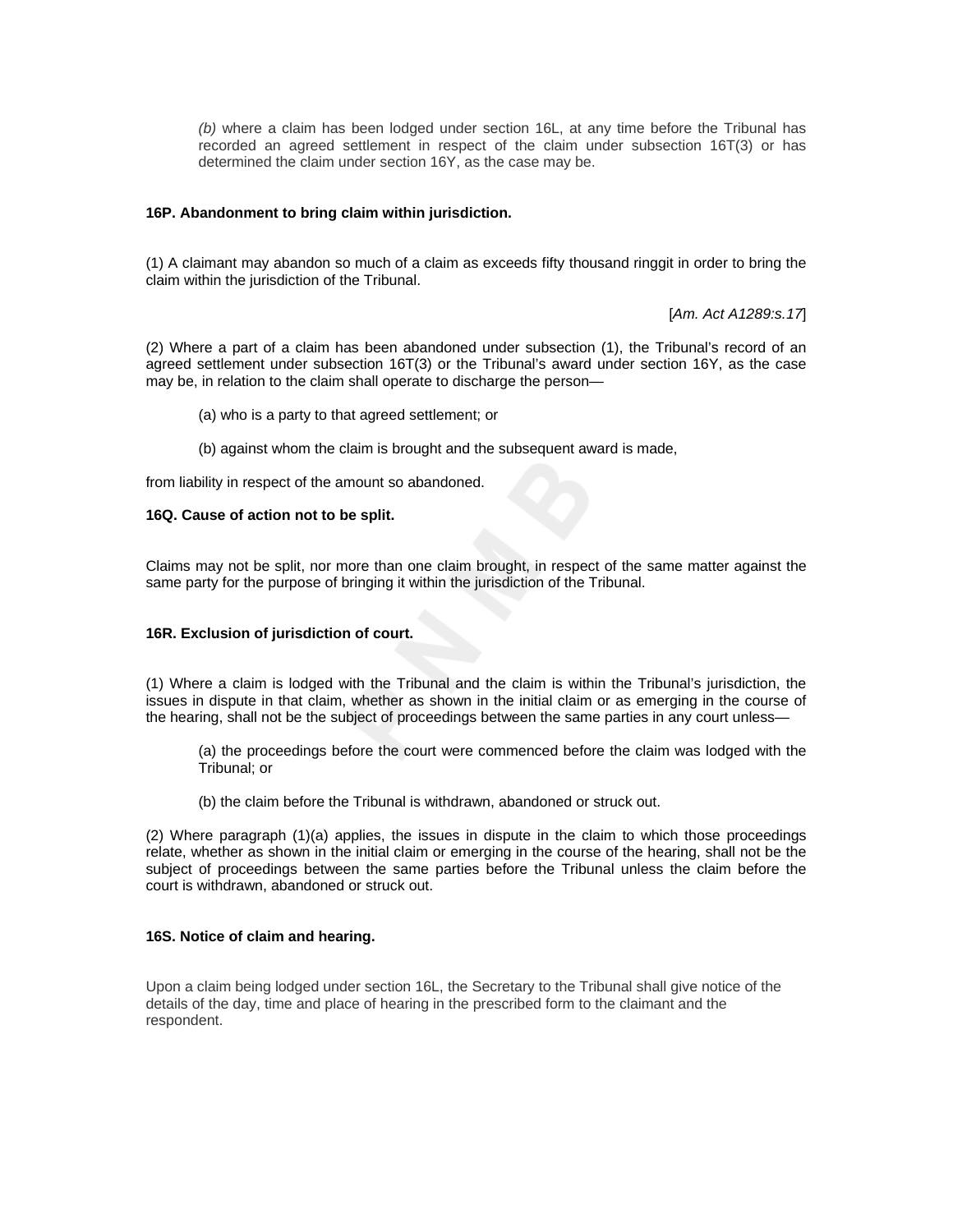### **16T. Negotiation for settlement.**

(1) The Tribunal shall, as regards every claim within its jurisdiction, assess whether, in all the circumstances, it is appropriate for the Tribunal to assist the parties to negotiate an agreed settlement in relation to the claim.

(2) Without limiting the generality of subsection (1), in making an assessment the Tribunal shall have regard to any factors that, in the opinion of the Tribunal, are likely to impair the ability of either or both of the parties to negotiate an agreed settlement.

(3) Where the parties reach an agreed settlement, the Tribunal shall approve and record the settlement and the settlement shall then take effect as if it were an award of the Tribunal.

(4) Where—

*(a)* it appears to the Tribunal that it would not be appropriate for it to assist the parties to negotiate an agreed settlement in relation to the claim; or

*(b)* the parties are unable to reach an agreed settlement in relation to the claim, the Tribunal shall proceed to determine the dispute.

### **16U. Right to appear at hearings.**

(1) At the hearing of a claim every party shall be entitled to attend and be heard.

(2) No party shall be represented by an advocate and solicitor at a hearing unless in the opinion of the Tribunal the matter in question involves complex issues of law and one party will suffer severe financial hardship if he is not represented by an advocate and solicitor; but if one party is subsequently allowed to be represented by an advocate and solicitor then the other party shall also be so entitled.

(3) Subject to subsection (2) but notwithstanding section 37 of the Legal Profession Act 1976 [Act 166]—

(a) a corporation or an unincorporated body of persons may be represented by a full-time paid employee of the corporation or body;

(b) a minor or any other person under a disability may be represented by his next friend or guardian ad litem.

(4) Where a party is represented as permitted under subsection (3), the Tribunal may impose such conditions as it considers necessary to ensure that the other party to the proceedings is not substantially disadvantaged.

Federal Territory of Labuan (Extension and Modification of Housing Development (Control and Licensing) Act 1966) Order 2010- P.U.(A) 441/2010 c.i.f. 01-01-2011

\_\_\_\_\_\_\_\_\_\_\_\_\_\_\_\_\_\_\_\_\_\_\_\_\_\_\_\_\_\_\_\_\_\_\_\_\_\_\_\_\_\_\_\_\_\_\_\_\_\_\_\_\_\_\_\_\_\_\_\_\_\_\_\_\_\_\_\_\_\_\_\_\_\_\_\_\_\_\_\_\_

(3) Subject to subsection (2) but notwithstanding section 16 of the Advocates Ordinance 1953 [Sabah Cap. 2]-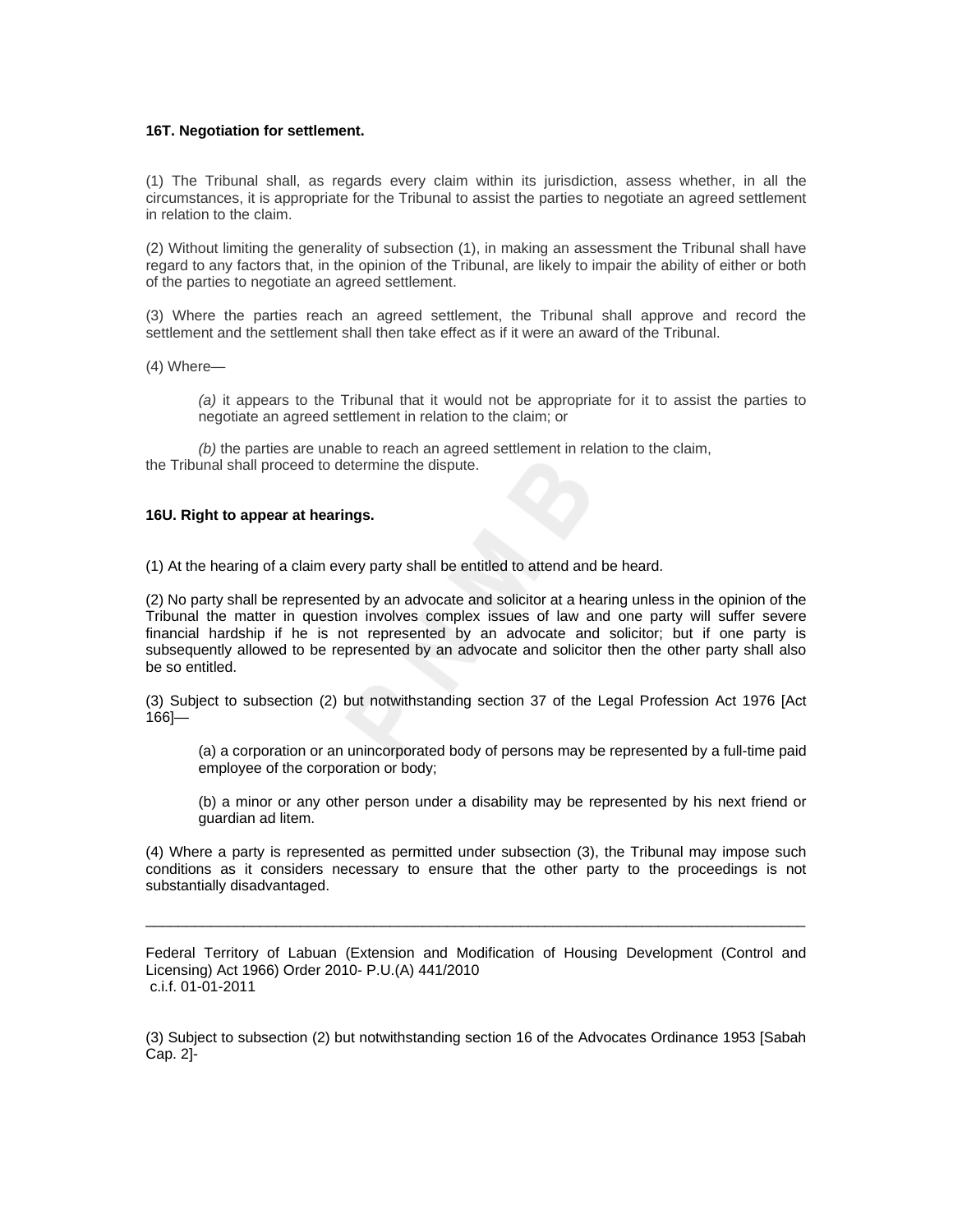(a) a corporation or an unincorporated body of persons may be represented by a full-time paid employee of the corporation or body;

(b) a minor or any other person under a disability may be represented by his next friend or guardian ad litem.

## **16V. Proceedings to be public.**

All proceedings before the Tribunal shall be open to the public.

### **16W. Evidence.**

(1) The Tribunal may—

*(a)* procure and receive all such evidence on oath or affirmation, whether written or oral, and examine all such persons as witnesses, as the Tribunal thinks necessary to procure, receive or examine;

*(b)* require the production before it of books, papers, documents, records and things;

*(c)* administer such oath, affirmation or statutory declaration as the case may require;

*(d)* seek and receive such other evidence and make such other inquiries as it thinks fit;

*(e)* summon the parties to the proceedings or any other person to attend before it to give evidence or to produce any document, records or other thing in his possession or otherwise to assist the Tribunal in its deliberations;

*(f)* receive expert evidence; and

*(g)* generally direct and do all such things as may be necessary or expedient for the expeditious determination of the claim.

(2) A summons issued under this section shall be served and enforced as if it were a summons issued by a subordinate court.

## **16X. Tribunal may act in absence of party.**

The Tribunal may hear and determine the claim before it notwithstanding the absence of any party to the proceedings if it is proved to the satisfaction of the Tribunal that a notice of the hearing has been duly served on the absent party.

# **16Y. Awards of the Tribunal.**

(1) The Tribunal shall make its award without delay and, where practicable, within sixty days from the first day the hearing before the Tribunal commences.

(2) An award of the Tribunal under subsection (1) may require one or more of the following:

(a) that a party to the proceedings pay money to any other party;

(b) that the price or other consideration paid by the homebuyer or any other person be refunded to the homebuyer or that person;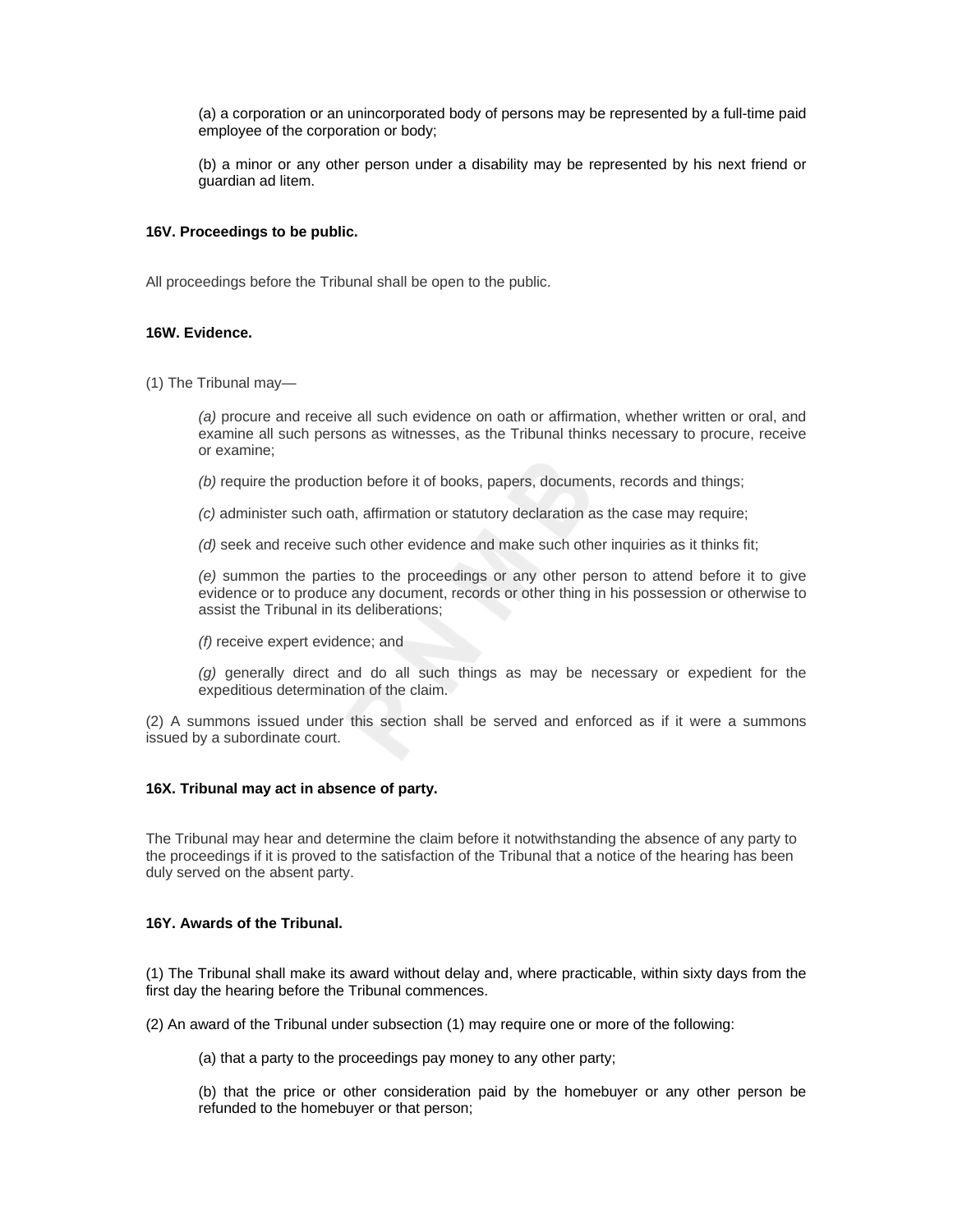(c) that a party comply with the sale and purchase agreement;

(d) that money be awarded to compensate for any loss or damage suffered by the claimant;

(e) that the contract be varied or set aside, wholly or in part;

(f) that costs to or against any party be paid;

(g) that interest be paid on any sum or monetary award at a rate not exceeding eight per centum per annum, unless it has been otherwise agreed between the parties;

(h) that the claim is dismissed.

(3) Nothing in paragraph (2)(d) or (f) shall be deemed to empower the Tribunal to award any damages for any non-pecuniary loss or damage.

(4) The Tribunal may at any time rectify or correct clerical mistake in any award or errors arising therein from any accidental slip or omission.

[*Section (4) Ins. Act A1289:s.18*]

### **16Z. Reference to a Judge of the High Court on a question of law.**

(1) Before the Tribunal makes an award under section 16Y, it may, in its discretion, refer to a Judge of the High Court a question of law—

(a) which arose in the course of the proceedings;

(b) which, in the opinion of the Tribunal, is of sufficient importance to merit such reference; and

(c) the determination of which by the Tribunal raises, in the opinion of the Tribunal, sufficient doubt to merit such reference.

(2) If the Tribunal refers any question of law under subsection (1) for the decision of a Judge of the High Court, it shall make its award in conformity with such decision.

(3) A Federal Counsel authorized by the Attorney General for the purpose may appear on behalf of the Tribunal in any proceedings before a Judge of the High Court under this section.

#### **16AA. Reasons for decision.**

The Tribunal shall in all proceedings give its reasons for its award in the proceedings.

#### **16AB. Orders and settlement to be recorded in writing.**

The Tribunal shall make or cause to be made a written record of the terms of—

(a) every agreed settlement reached by the parties under subsection 16T(3); and

(b) every award made by it under section 16Y.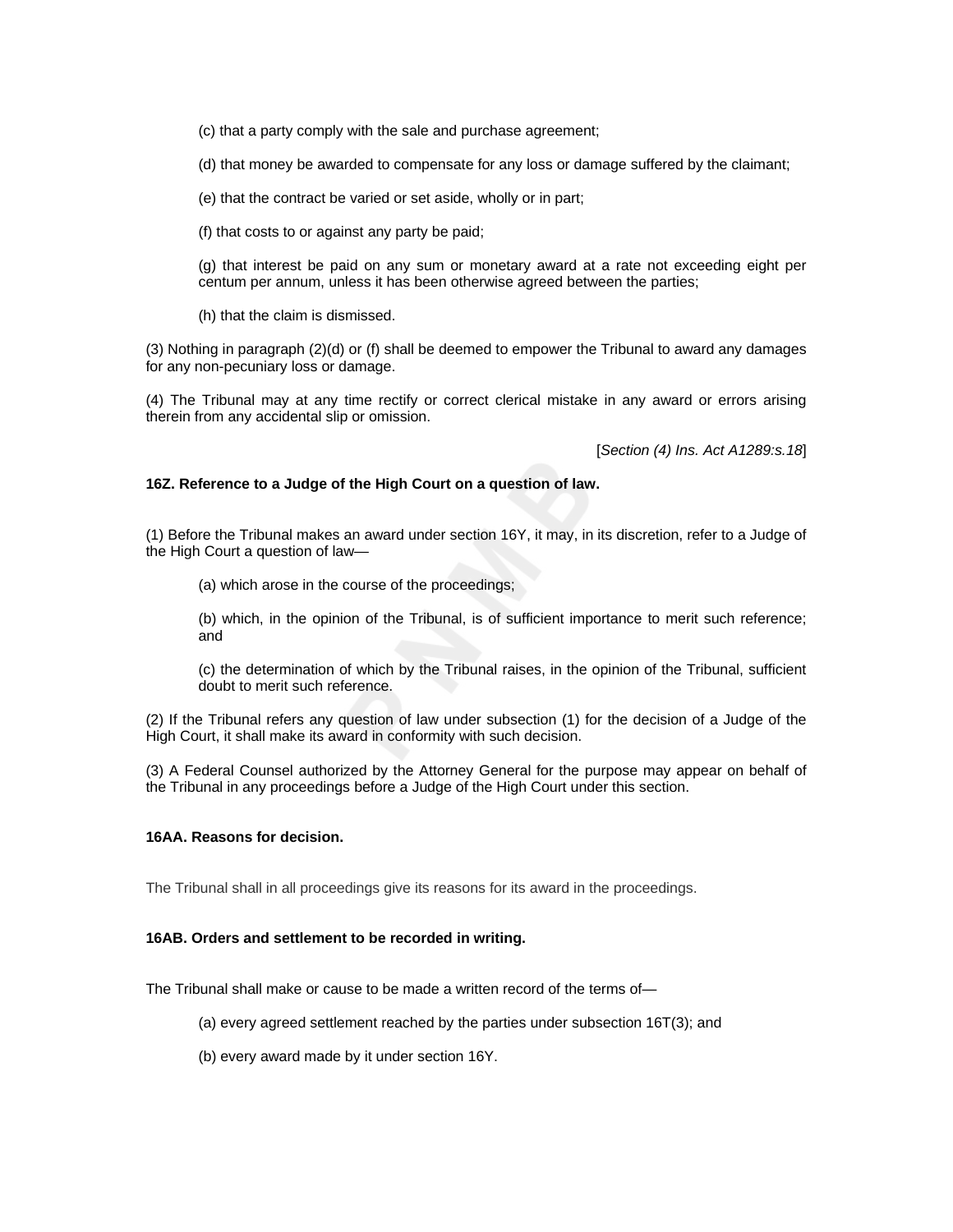# **16AC. Decisions of Tribunal to be final.**

(1) Every agreed settlement recorded by the Tribunal under subsection 16T(3) and every award made by the Tribunal under section 16Y—

(a) shall be final and binding on all parties to the proceedings; and

(b) shall be deemed to be an order of a Magistrate's Court or a Sessions Court, as the case may be, and be enforced accordingly by any party to the proceedings;

[*Am. Act A1289:s.19*]

(2) For the purpose of paragraph (1)(b), in cases where the award made by the Tribunal has not been complied with, the Secretary to the Tribunal shall send a copy of the award made by the Tribunal to the Magistrate's Court or the Sessions Court, as the case may be, having jurisdiction in the place to which the award relates or in the place where the award was made and the Court shall cause the copy to be recorded.

[*Subs. Act A1289:s.19*]

# **16AD. Criminal penalty for failure to comply.**

(1) Any person who fails to comply with an award made by the Tribunal within the period specified by the Tribunal commits an offence and shall on conviction be liable to a fine which shall not be less than five thousand ringgit but which shall not exceed ten thousand ringgit or to imprisonment for a term not exceeding two years or to both.

[*Subs. Act A1289:s.20*]

(2) In the case of a continuing offence, the offender shall, in addition to the penalties under subsection (1), be liable to a fine not exceeding one thousand ringgit for each day or part of a day during which the offence continues after conviction.

## **16AE. Procedure where no provision is made**

Subject to this Act and to any regulations, the Tribunal shall adopt such procedure as it thinks fit and proper.

## **16AF. Want of form.**

No proceedings of the Tribunal or award or other document of the Tribunal shall be set aside or quashed for want of form.

# **16AG. Disposal of documents, etc.**

No action or suit shall be instituted or maintained in any court against—

- (a) the Tribunal;
- (b) a member of the Tribunal; or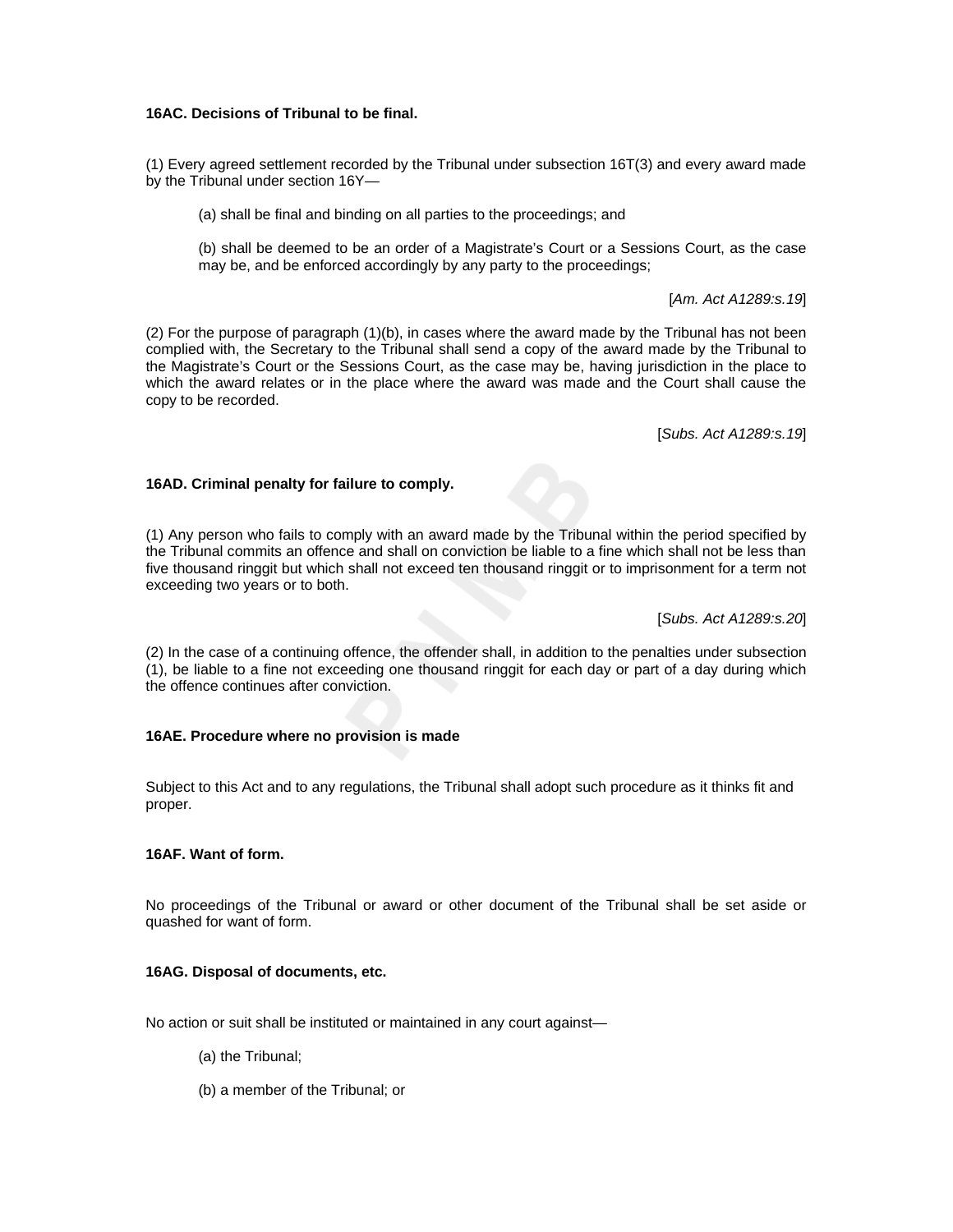(c) a person authorized to act for or on behalf of the Tribunal,

for any act or omission done in good faith in the performance of its or his functions and the exercise of its or his powers under this Act.

## **16AH. Act or omission done in good faith.**

(1) The Minister may make such regulations as may be necessary or expedient in respect of the Tribunal.

(2) Without prejudice to the generality of subsection (1), regulations may be made for—

(a) prescribing the responsibilities of members of the Tribunal;

(b) prescribing the procedure of the Tribunal;

(c) prescribing the forms to be used in proceedings under this Part;

(d) prescribing and imposing fees and providing for the manner for collecting and disbursing such fees;

(e) prescribing anything required to be prescribed under this Part.

### **16AI. Regulations in respect of the Tribunal.**

(1) The Minister may make such regulations as may be necessary or expedient in respect of the Tribunal.

(2) Without prejudice to the generality of subsection (1), regulations may be made for—

- (a) prescribing the responsibilities of members of the Tribunal;
- (b) prescribing the procedure of the Tribunal;

(c) prescribing the forms to be used in proceedings under this Part;

(d) prescribing and imposing fees and providing for the manner for collecting and disbursing such fees;

(e) prescribing anything required to be prescribed under this Part.

## **PART VII MISCELLANEOUS.**

## **17. Indemnity and protection against suit and proceedings.**

No action shall lie against the Government, the Minister, the Controller, Inspector or against any officer of the Government or any person acting under the direction of the Minister, the Controller or Inspector for damages in any civil court for anything bona fide done, ordered or omitted to be done pursuant to this Act; and all actions which may lawfully be brought in respect of anything done, ordered or omitted to be done pursuant to this Act shall be instituted within six months from the date of the act or omission complained of, and not afterwards.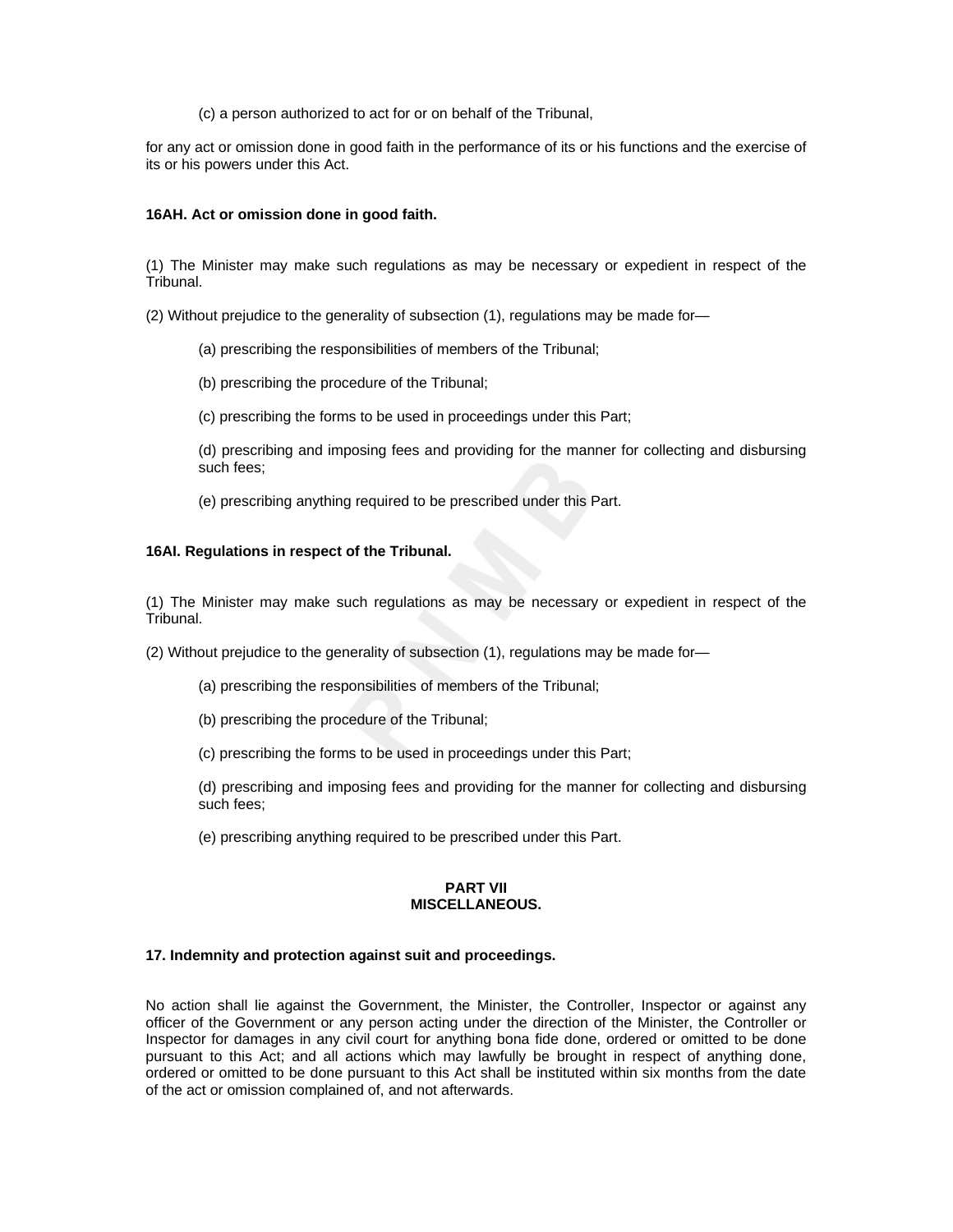### **18. Offences relating to a licence under section 5.**

Any housing developer who—

(a) in contravention of subsection 5(1) engages in, carries out, or undertakes housing development without having been duly licensed under that section;

(b) in contravention of subsection 5(2) assumes or uses in relation to his business or any part of his business the words "housing developer" or any of the derivatives or any other word indicating the carrying on of the business of housing development; or

(c) fails to comply with any of the conditions imposed on the licence granted under section 5,

shall be guilty of an offence and shall, on conviction, be liable to a fine which shall not be less than two hundred and fifty thousand ringgit but which shall not exceed five hundred thousand ringgit or to imprisonment for a term not exceeding five years or to both.

[*Am. Act A1289:s.21*]

## **18A. Offences relating to abandonment of housing development by a licensed housing developer.**

(1) Any licensed housing developer who abandons or causes to be abandoned a housing development or any phase of a housing development which the licensed housing developer is engaged in, carries on, undertakes or causes to be undertaken shall be guilty of an offence and shall, on conviction, be liable to a fine which shall not be less than two hundred and fifty thousand ringgit but which shall not exceed five hundred thousand ringgit or to imprisonment for a term not exceeding three years or to both.

(2) For the purpose of this section, "abandons" means refuses to carry out or delays or suspends or ceases work continuously for a period of six months or more or beyond the stipulated period of completion as agreed under the sale and purchase agreement.

[*Ins. Act A1415 of the year 2012*]

## **19. Offences by a housing developer.**

Any housing developer who—

(a) in contravention of any of the provisions of section 7 fails to perform any of the duties imposed by that section;

(aa) enters into an arrangement or agreement in contravention of section 8 or fails to comply with any condition imposed pursuant to subsection (2) of that section;

(b) (Deleted by Act A1142);

(c) after the Minister has, pursuant to paragraph  $11(1)(c)$ , directed a company to assume control of and carry on the business of the housing developer, in contravention of subsection 11(3) fails to submit his business to the control of that company or fails to provide the company with such facilities as the Controller may consider necessary for the purpose of carrying on the business of the licensed housing developer;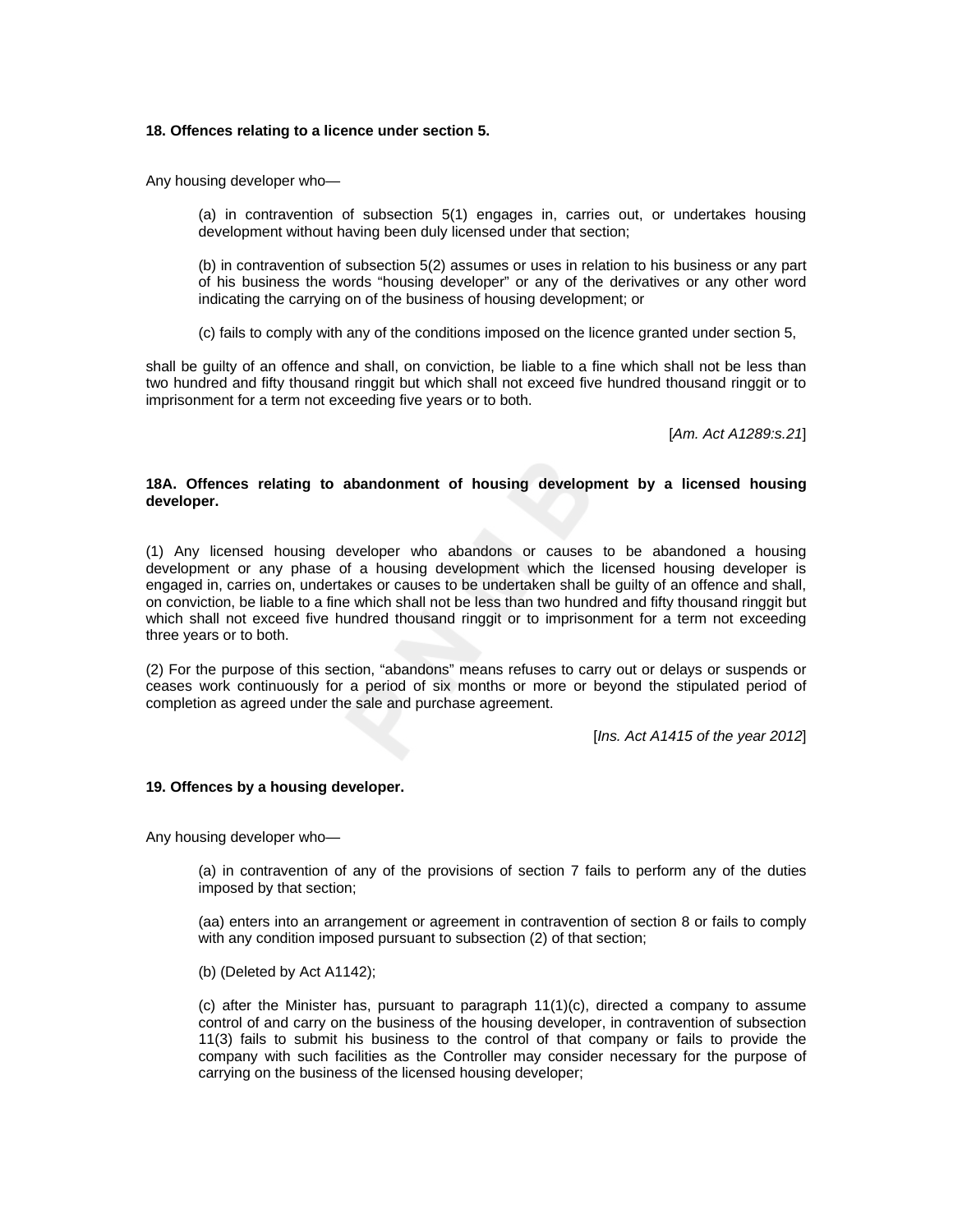(cc) fails to comply with any direction given by the Minister under paragraph 11(1)(a), (b), (d) or (e); or

(d) in contravention of section 12, fails to comply with any direction given by the Minister under that section,

shall be guilty of an offence and shall, on conviction, be liable to a fine which shall not be less than fifty thousand ringgit but which shall not exceed two hundred and fifty thousand ringgit or to imprisonment for a term not exceeding three years or to both and shall also be liable to a further fine not exceeding five hundred ringgit for every day during which the offence is continued after the conviction.

[*Am. Act A1289:s.22*]

### **20. Offences by a director of or a person connected with the business of a licensed housing developer in certain cases.**

Any person who—

(a) in contravention of subsection 15(1) continues to act as or hold office of a director, manager or secretary of a licensed housing developer or any similar office or position in the employ of the licensed housing developer notwithstanding that he has become bankrupt or suspended payment to or compounded with his creditors or is convicted of an offence involving fraud or dishonesty; or

(b) in contravention of subsection 15(2) acts as or holds or continues to act as or hold office of a director or is directly concerned in the management of the business of any licensed housing developer without the approval in writing of the Minister after the business of that licensed housing developer has been wound up by a court,

shall be guilty of an offence and shall, on conviction, be liable to imprisonment for a term which shall not be less than twelve months but which shall not exceed three years and shall also be liable to a fine which shall not be less than fifty thousand ringgit but which shall not exceed two hundred and fifty thousand ringgit.

[*Am. Act A1289:s.23*]

## **21. Penalty for offences not otherwise provided for.**

Any housing developer guilty of an offence against this Act for which no penalty is expressly provided shall, on conviction, be liable to a fine not exceeding two hundred and fifty thousand ringgit or to imprisonment for a term not exceeding three years or to both.

[*Am. Act A1289:s.24*]

### **22. Liability of director, manager and other officials for offences committed by companies and liability of a person for acts done by others.**

(1) Where any offence against any provision of this Act has been committed by a housing developer, any person who at the time of the omission of the offence was a director, manager or secretary or holds any similar office or position or was an agent, clerk or servant of the housing developer shall be deemed to be guilty of that offence, unless he proves that the offence was committed without his consent or connivance and that he exercised all such diligence to prevent the commission of the offence as he ought to have exercised, having regard to the nature of his functions in that capacity and to all the circumstances and shall, on conviction, be liable to imprisonment for a term which shall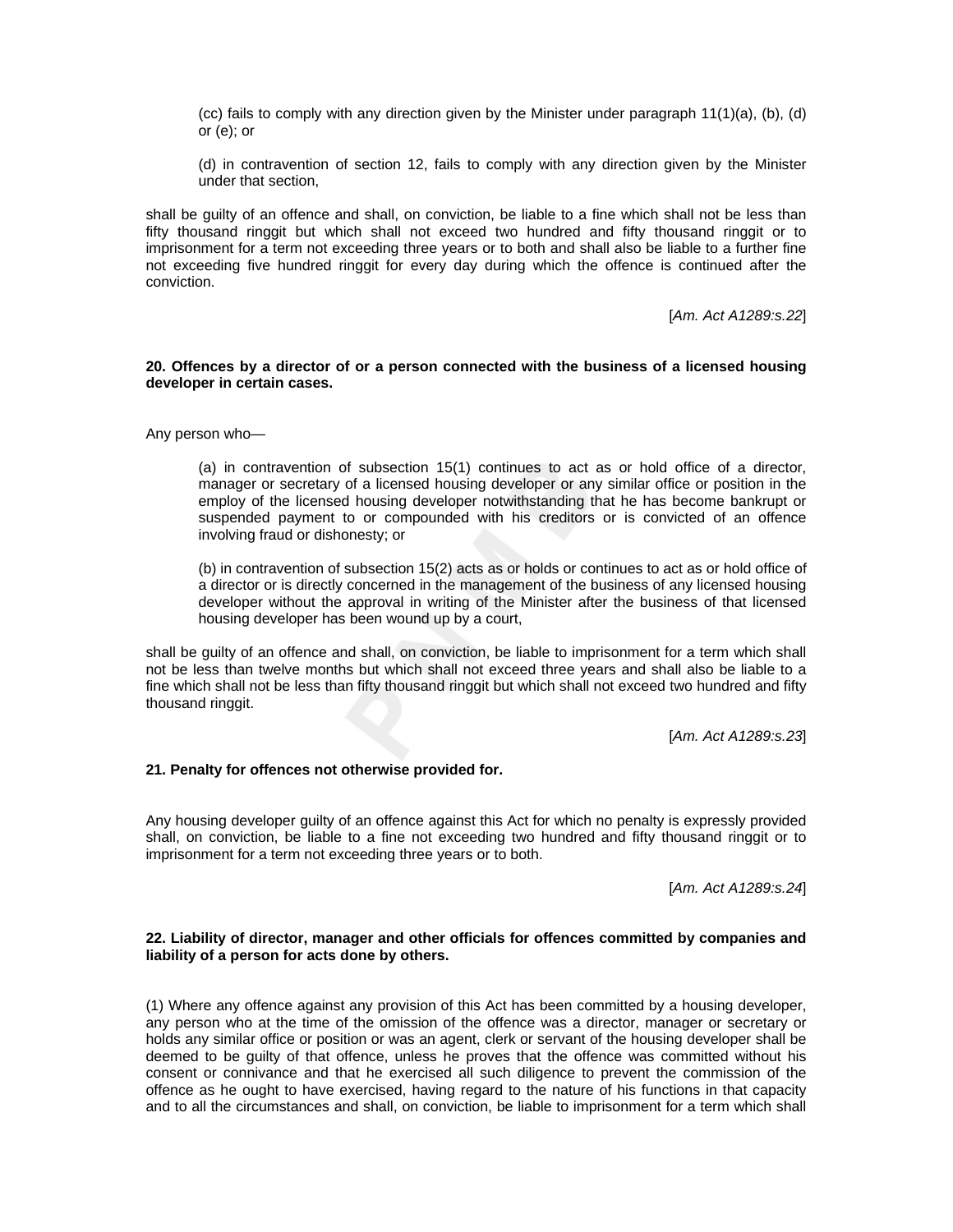not be less than twelve months but which shall not exceed three years and shall also be liable to a fine which shall not be less than fifty thousand ringgit but shall not exceed two hundred and fifty thousand ringgit.

[*Am. Act A1289:s.25*]

(2) Any person liable under this Act to any punishment or penalty for any act or omission shall be liable to the same punishment or penalty for any such act or omission by—

- (a) his partner;
- (b) his agent acting on his behalf;
- (c) his clerk or servant acting in the course of his employment; or

(d) the clerk or servant of his partner or agent acting in the course of employment in circumstances that had the act or omission been committed by the partner or agent the aforesaid person would have been liable under this subsection:

Provided that nothing herein shall relieve the partner, agent, clerk or servant or the clerk or servant of that partner or agent from liability to prosecution.

## **22A. Public servants and public officers.**

The Controller, every Deputy Controller, every Inspector and all members and officers of the Tribunal shall be deemed to be public servants for the purposes of the Penal Code [Act 574], and to be public officers for the purposes of the Criminal Procedure Code or any other written law which the Minister may from time to time prescribe.

## **22B. Application of Public Authorities Protection Act 1948.**

The Public Authorities Protection Act 1948 [Act 198] shall apply to any action, suit, prosecution or proceedings against the Minister, Controller, any Deputy Controller, any Inspector, the Tribunal or any member or officer of the Tribunal in respect of any act, neglect or default done or committed by him in such capacity.

## **22C. Right to initiate and maintain actions.**

Notwithstanding anything contained in any written law or any rule of law, agreement, assignment or charge lawfully entered into between a homebuyer as defined in section 16A and his financier, a homebuyer shall be entitled on his own volition and in his own name to initiate, commence, institute and maintain in any court or tribunal any action, suit or proceeding against a housing developer or any other person in respect of any matter arising out of the sale and purchase agreement entered into between the homebuyer and the housing developer provided the homebuyer's financier under a deed of absolute assignment is notified in writing either before or within fourteen days after the action, suit or proceeding against the housing developer has been filed before any court or tribunal.

[*Sub. Act A1289:s.26*]

## **22D. Assignment.**

(1) For the avoidance of any doubt, an absolute assignment in writing, under the hand of the assignor of the housing accommodation, not purporting to be by way of charge only, of the proprietary right or interest in the housing accommodation and the legal chose in action in the sale and purchase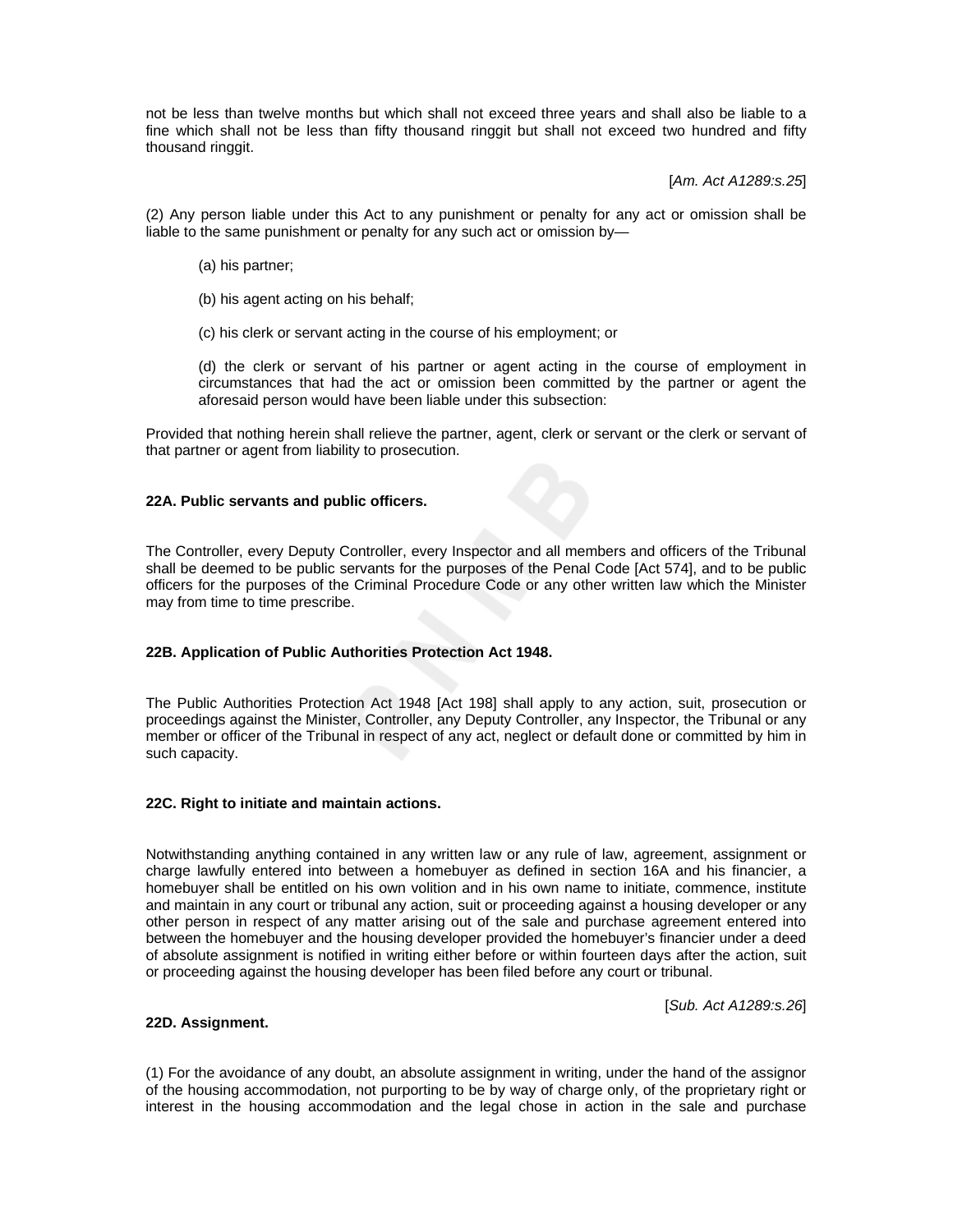agreement in respect of a housing accommodation, of which express notice in writing has been given to the housing developer by the assignor in the manner set out in subsection (2) shall be deemed to have been effectual in law to pass and transfer the proprietary right, interest, chose in action and all legal and other remedies for the same to the assignee, from the date of the receipt of such notice by the housing developer, and the concurrence of the housing developer shall not be required.

(2) Subject to subsection (8), every notice of assignment given to the housing developer pursuant to subsection (1) shall be delivered by the assignor or his solicitors to the housing developer at or after the completion of the sale and purchase between the assignor and the new purchaser of the housing accommodation and shall be accompanied by—

(a) duly stamped sale and purchase agreement between the assignor and the new purchaser of the housing accommodation, if any;

(b) duly executed deed of absolute assignment between the assignor and the new purchaser of the housing accommodation together, if applicable, with a letter of undertaking from the new purchaser or the new purchaser's financier, as the case may be, to deliver the duly stamped deed of absolute assignment within fourteen days after the same has been stamped; and

(c) full payment of all sums and outgoings due to the housing developer under the sale and purchase agreement.

(3) A housing developer shall keep and maintain an up-to-date, proper and accurate register of all purchasers of the housing accommodation until separate or strata titles for all the housing accommodation in the housing development have been issued by the appropriate authority and registered in the names of all the purchasers of the housing accommodation in that housing development.

(4) The housing developer shall provide all necessary and accurate confirmation of the records in the register whenever requested by a purchaser of the housing accommodation or his solicitors or his financier or his financier's solicitors subject to a payment of a fee not exceeding fifty ringgit or such amount as may be prescribed from time to time for meeting every request for confirmation in respect of all of the following:

- (a) full particulars of the housing accommodation;
- (b) the postal address of the housing accommodation;
- (c) the current purchaser of the housing accommodation;
- (d) the current chargee or assignee of the housing accommodation;

(e) the total amount due to the developer under the sale and purchase agreement as at the date of the confirmation; and

(f) such other matter as may be prescribed from time to time.

(5) Any person who requires any consent from a housing developer to any absolute assignment or assignment by way of charge in contravention of subsection (2) shall be guilty of an offence and shall, on conviction, be liable to a fine which shall not be less than fifty thousand ringgit but which shall not exceed one hundred thousand ringgit or to imprisonment for a term not exceeding three years or to both.

(6) Any housing developer who—

(a) requires any consent to any absolute assignment in contravention of subsection (1);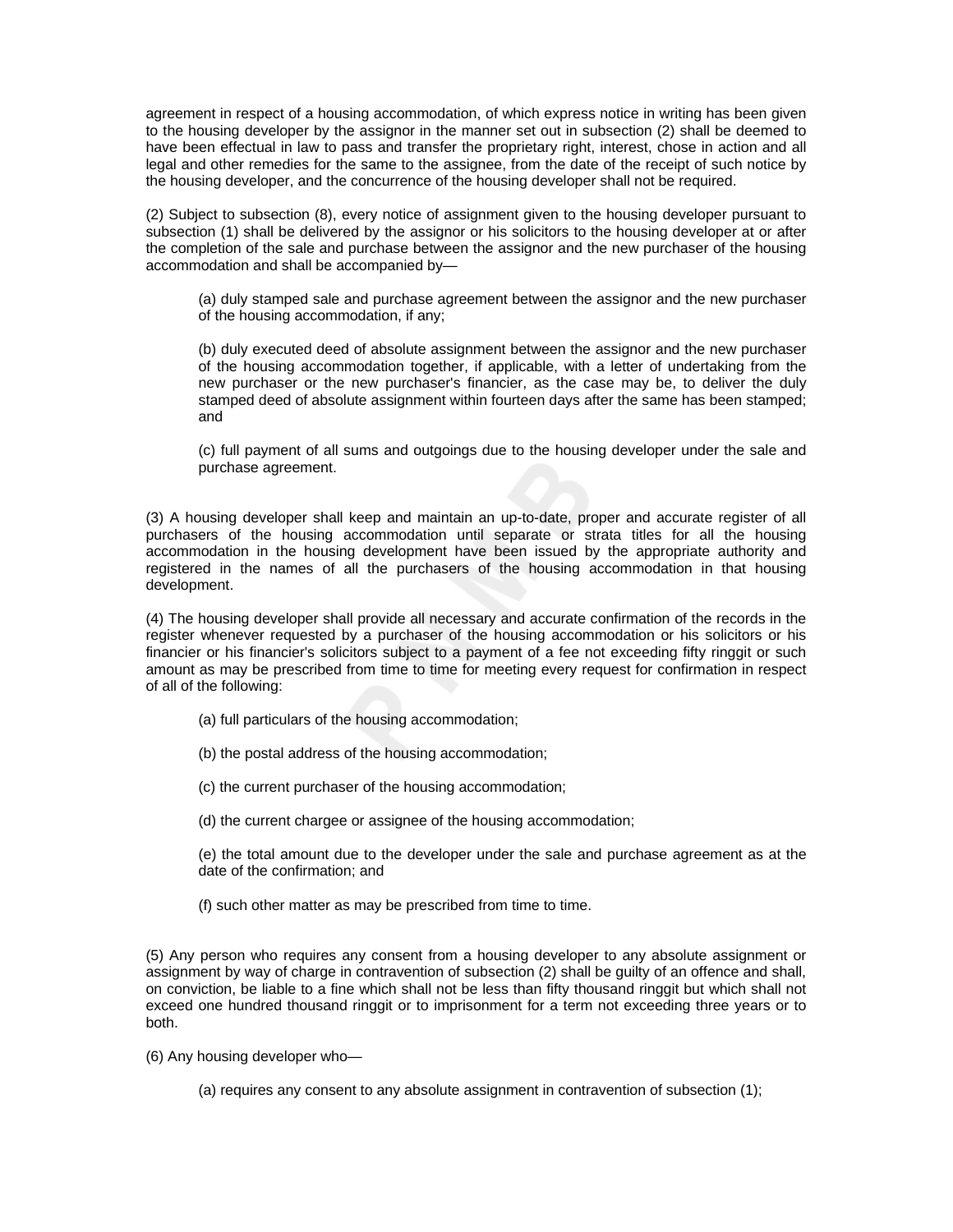(b) imposes any condition to any absolute assignment or assignment by way of charge including requiring the new purchaser to execute any additional agreement or make any other payment in contravention of this section;

(c) fails to comply with subsection (3); or

(d) fails or refuses to provide any confirmation in contravention of subsection (4) or imposes any condition or any other fee in respect of any matter arising from subsection (4),

shall be guilty of an offence and shall, on conviction, be liable to a fine which shall not be less than fifty thousand ringgit but which shall not exceed one hundred thousand ringgit or to imprisonment for a term not exceeding three years or to both.

(7) For the purpose of this section, references to "new purchaser" wherever appearing shall include a purchaser's financier or any beneficiary under the estate of a deceased purchaser or an assignee under an absolute assignment whether with or without consideration.

(8) The expression "completion of the sale and purchase" in subsection (2) in relation to a deed of absolute assignment executed in favour of a purchaser's financier or any beneficiary under the estate of a deceased purchaser or an assignee under an absolute assignment whether with or without consideration not in pursuance of a sale and purchase agreement shall mean the date of that deed of absolute assignment in which case paragraph (2)(a) shall not apply.

(9) This section shall apply to any housing accommodation where separate or strata title for the housing accommodation has not been issued by the appropriate authority.

[*Ins. Act A1289:s.27*]

## **22E. Release of moneys by a stakeholder.**

(1) Any stakeholder who releases any money to a housing developer or to any other person knowing that such an act is contrary to the provisions of the sale and purchase agreement shall be guilty of an offence and shall, on conviction, be liable to a fine which shall not be less than ten thousand ringgit but which shall not exceed one hundred thousand ringgit or to imprisonment for a term not exceeding five years or to both.

(2) Any person who knowingly and wilfully aids, abets, counsels, procures or commands the commission of an offence against subsection (1) shall be liable to be punished with the punishment provided for the offence.

[*Ins. Act A1289:s.27*]

## **22F. Progress certification.**

(1) Any architect or engineer, as the case may be, who issues a progress certification knowing that the works therein referred to have not been completed in accordance with the provisions of the sale and purchase agreement shall be guilty of an offence and shall, on conviction, be liable to a fine which shall not be less than ten thousand ringgit but which shall not exceed one hundred thousand ringgit or to imprisonment for a term not exceeding five years or to both.

(2) Any person who knowingly and willfully aids, abets, counsels, procures or commands the commission of an offence under subsection (1) shall be liable to be punished with the punishment provided for the offence.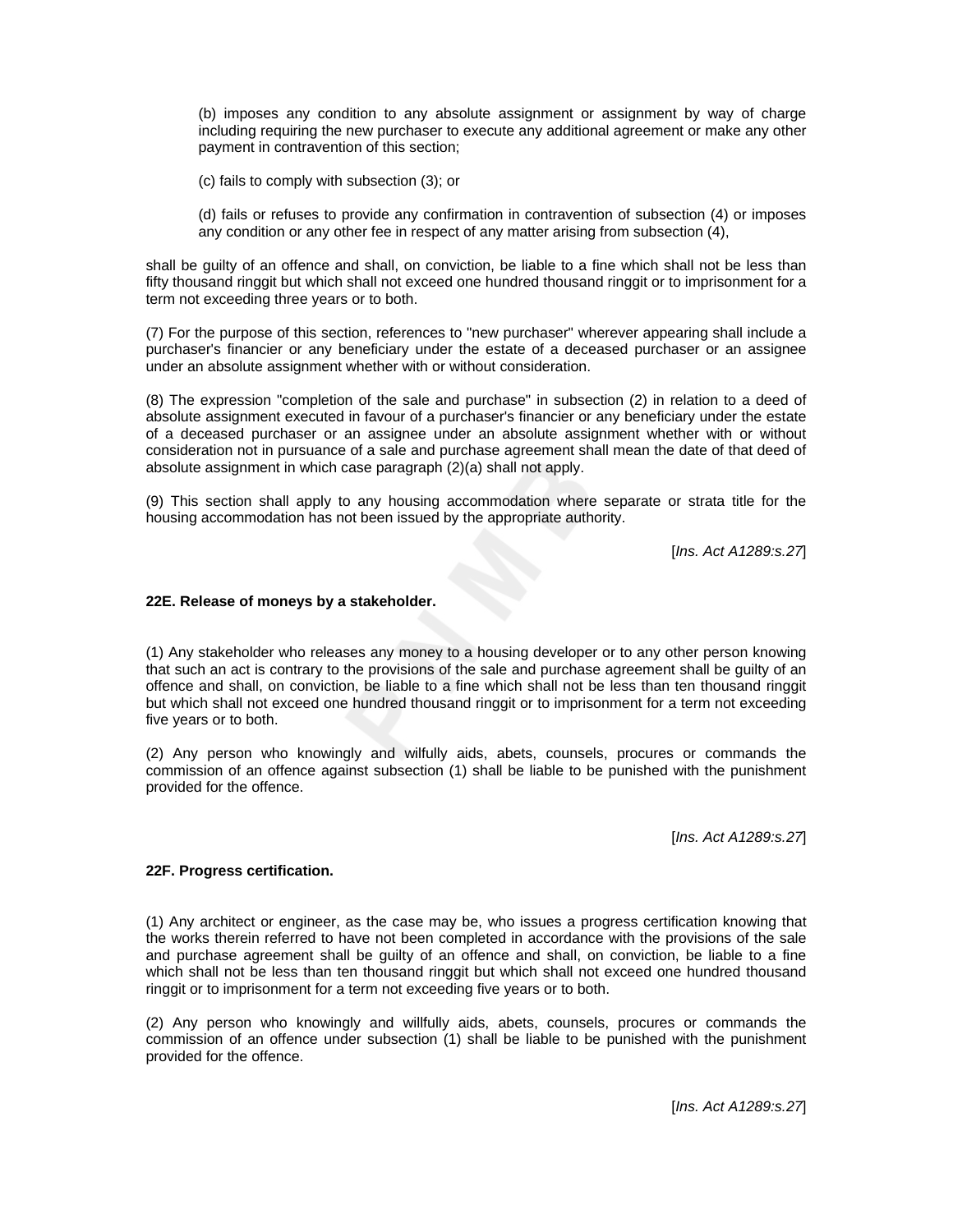### **23. Prosecution.**

No prosecution for any offence under this Act shall be instituted save by or under the direction of or with the consent of the Public Prosecutor.

### **23A. Power to compound.**

(1) The Controller may compound any offence against this Act or any regulations made under this Act which has been prescribed under paragraph 24(2)(i) to be a compoundable offence by collecting from the person reasonably suspected of having committed the offence a sum of money not exceeding the maximum fine prescribed for that offence.

(2) Where an offence has been compounded under subsection (1), no prosecution shall thereafter be instituted in respect of the compounded offence.

(3) Any moneys paid to the Controller under this section shall be paid into and form part of the Consolidated Fund.

### **24. Powers to make regulations.**

(1) Subject to this section, the Minister may make regulations for the purpose of carrying into effect the provisions of this Act.

(2) In particular and without prejudice to the generality of the foregoing power, the regulations may—

- (a) regulate the advertisements of a licensed housing developer;
- (b) regulate the use of names of housing estates developed by a licensed housing developer;

(c) prescribe the form of contracts which shall be used by a licensed housing developer, his agent, nominee or purchaser both as a condition of the grant of a licence under this Act or otherwise;

(d) regulate payments (under whatever name these may be described) which may be made by a purchaser either before, during or after the construction or completion of the house, flat or other accommodation for which that purchaser is required to make the payments, including the amount of the payments, the time when the payments become due and conditions that shall be fulfilled by a licensed housing developer before he may ask for the payments;

[*Am. Act A1289:s.28*]

(e) regulate and prohibit the conditions and terms of any contract between a licensed housing developer, his agent or nominee and his purchaser;

(f) prescribe the fees which are payable under this Act;

(g) prescribe that any act or omission in contravention of any of the regulations shall be an offence and provide for the penalties therefor either by way of fine or imprisonment or both: provided that any fine so provided shall not exceed twenty thousand ringgit and a term of imprisonment so provided shall not exceed five years, and in addition thereto may also provide for the cancellation and suspension of a licence issued under this Act;

[*Am. Act A1289:s.28*]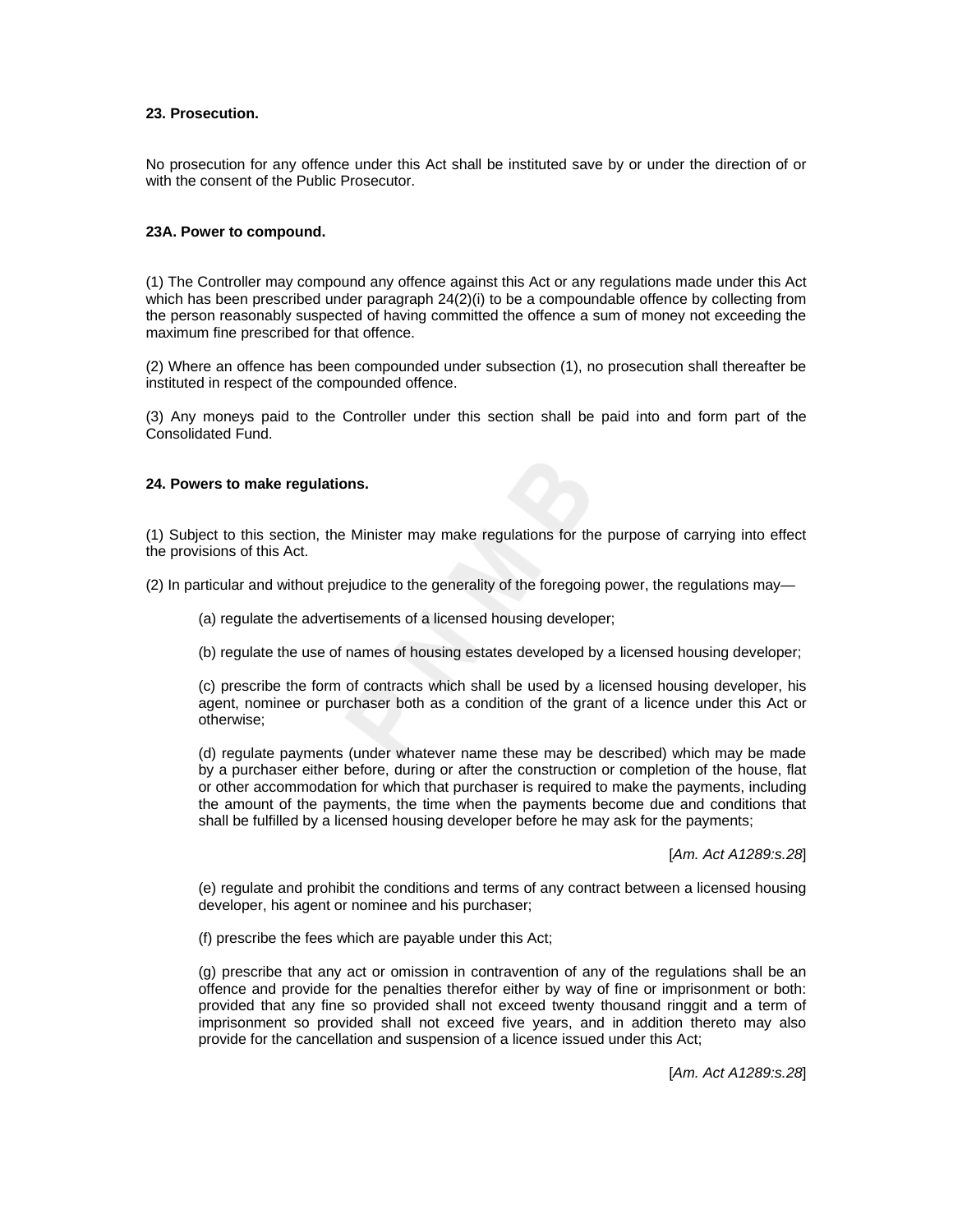(h) prescribe the moneys which shall be paid into or withdrawn from the Housing Development Account and the conditions for such withdrawals;

(i) prescribe offences which may be compounded and the forms to be used in and the method and the procedure for compounding such offences;

[*Am. Act A1289:s.28*]

(ia) provide for an exemption from the operation of this Act of such housing developer or housing accommodation as the Minister deems expedient and prescribe the form, limitations, restrictions or conditions of such exemption; and

[*Ins. Act A1289:s.28*]

(j) provide for any matter which under this Act is required or permitted to be prescribed or which is necessary or expedient to be prescribed to give effect to this Act.

(3) A copy of all regulations made under this section shall be published in the Gazette and laid before each House of Parliament as soon as possible after they have been made.

### **Notes: Saving and transitional [Act A1142].**

(1) The provisions of the principal Act as amended by this Act, except Part VI and sections 22, 23 and 24 in so far as they relate to an offence under section 16AD of the principal Act, shall not apply to any housing development engaged in, carried on, undertaken or caused to be undertaken under the principal Act by—

(a) a society registered or incorporated under any written law relating to co-operative societies; or

(b) anybody or agency established and incorporated by statute and under the control of the Federal Government or the Government of any State,

as the case may be, if housing accommodation had been offered for sale.

(2) For the purpose of subsection (1), the term "licensed housing developer" in Part VI of the principal Act shall be deemed to include a society, body or agency referred to in that subsection.

(3) Any such society, body or agency as is referred to in paragraphs (1)(a) and (b) engaged in, carrying on, undertaking or causing to be undertaken any housing development where housing accommodation had not been offered for sale before the appointed date shall, not later than six months from the appointed date, apply to the Controller for a licence under the principal Act.

(4) Pending the decision by the Controller on the application for a licence made under subsection (3), the applicant shall be deemed to be licensed under this Act.

[*Ins. Act A1142: s.35*]

### **Saving and transitional [Act A1289]**

(1) Any person who is undertaking any housing development erected on any land designated for or approved for commercial development and vacant possession of any housing accommodation in the housing development has not been handed over on the appointed date shall, at any time immediately after the appointed date but not later than six months after such date, apply for a licence under this Act.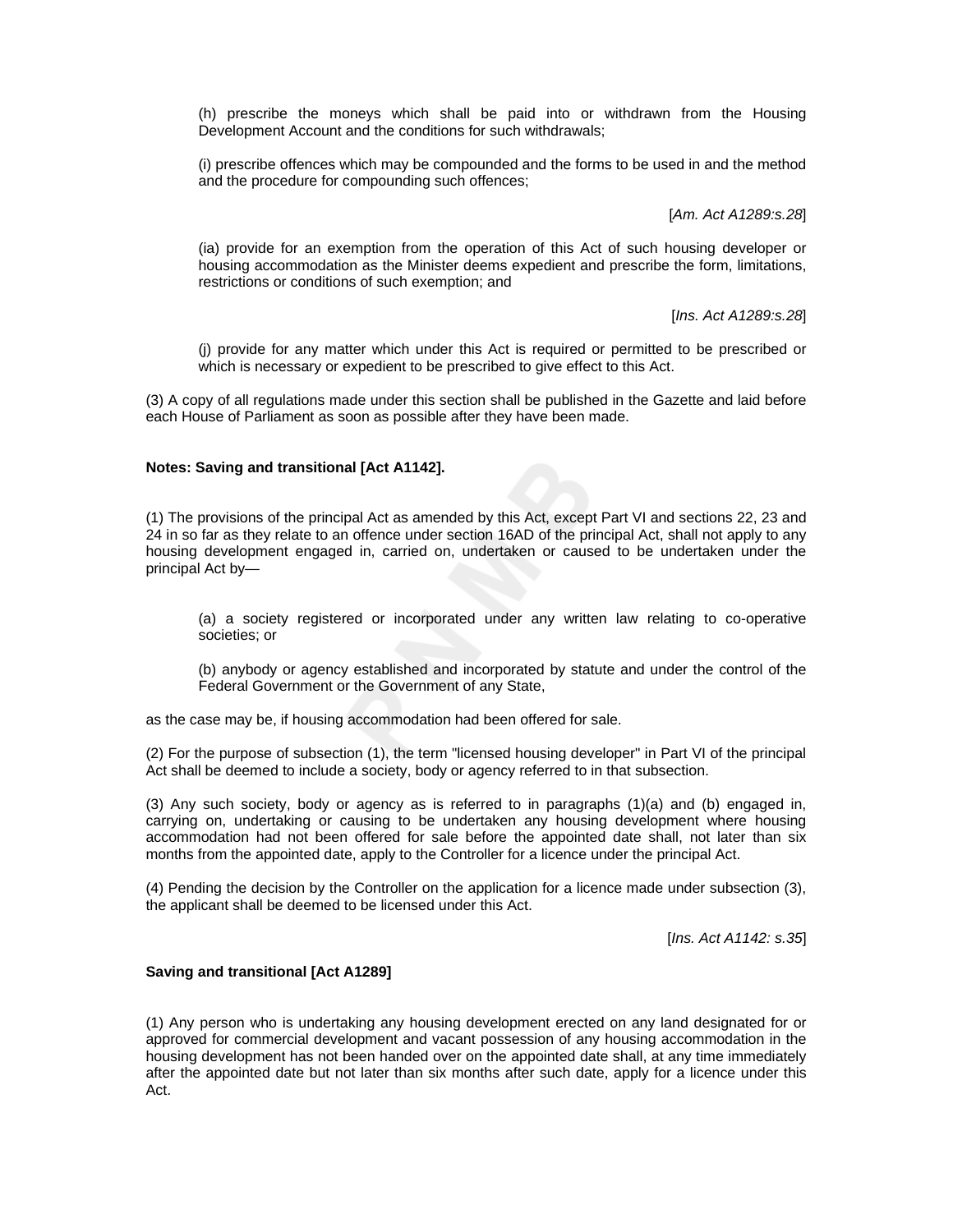(2) The provision of section 22C of the principal Act as amended by this Act shall be applicable to any agreement, assignment or charge lawfully entered into between a homebuyer and his financier before the appointed date.

[*Act A1289:s.29*]

# **SCHEDULE [Subsection 5(3)]**

| (1)             | (2)                                                                                                                                       | (3)                                                                                                  |
|-----------------|-------------------------------------------------------------------------------------------------------------------------------------------|------------------------------------------------------------------------------------------------------|
| Applicant       | Documents to be submitted                                                                                                                 | By whom document to be verified                                                                      |
| Person          | 1.A copy of the latest audited<br>balance-sheet, if any, relating to<br>all housing developments<br>undertaken by that person             | That person himself                                                                                  |
| Body of persons | 1.A copy of an agreement<br>between or amongst persons<br>forming that body                                                               | Any of the persons forming that<br>body                                                              |
|                 | 2.A copy of the latest audited<br>balance-sheet, if any, relating to<br>all housing developments<br>undertaken by that body of<br>persons |                                                                                                      |
| Company         | 1. A copy of memorandum of<br>association                                                                                                 | A director, managing director.<br>General manager, secretary or any<br>senior officer of the company |
|                 | 2. A copy of articles of association                                                                                                      |                                                                                                      |
|                 | 3. A copy of the latest audited<br>balance-sheet                                                                                          |                                                                                                      |
| Firm            | 1. A copy of the partnership<br>agreement                                                                                                 | A partner                                                                                            |
|                 | 2. A copy of the latest audited<br>balance-sheet                                                                                          |                                                                                                      |
| Society         | 1. A copy of the rules or by-laws of President or secretary<br>the society                                                                |                                                                                                      |
|                 | 2. A copy of the latest audited<br>balance-sheet                                                                                          |                                                                                                      |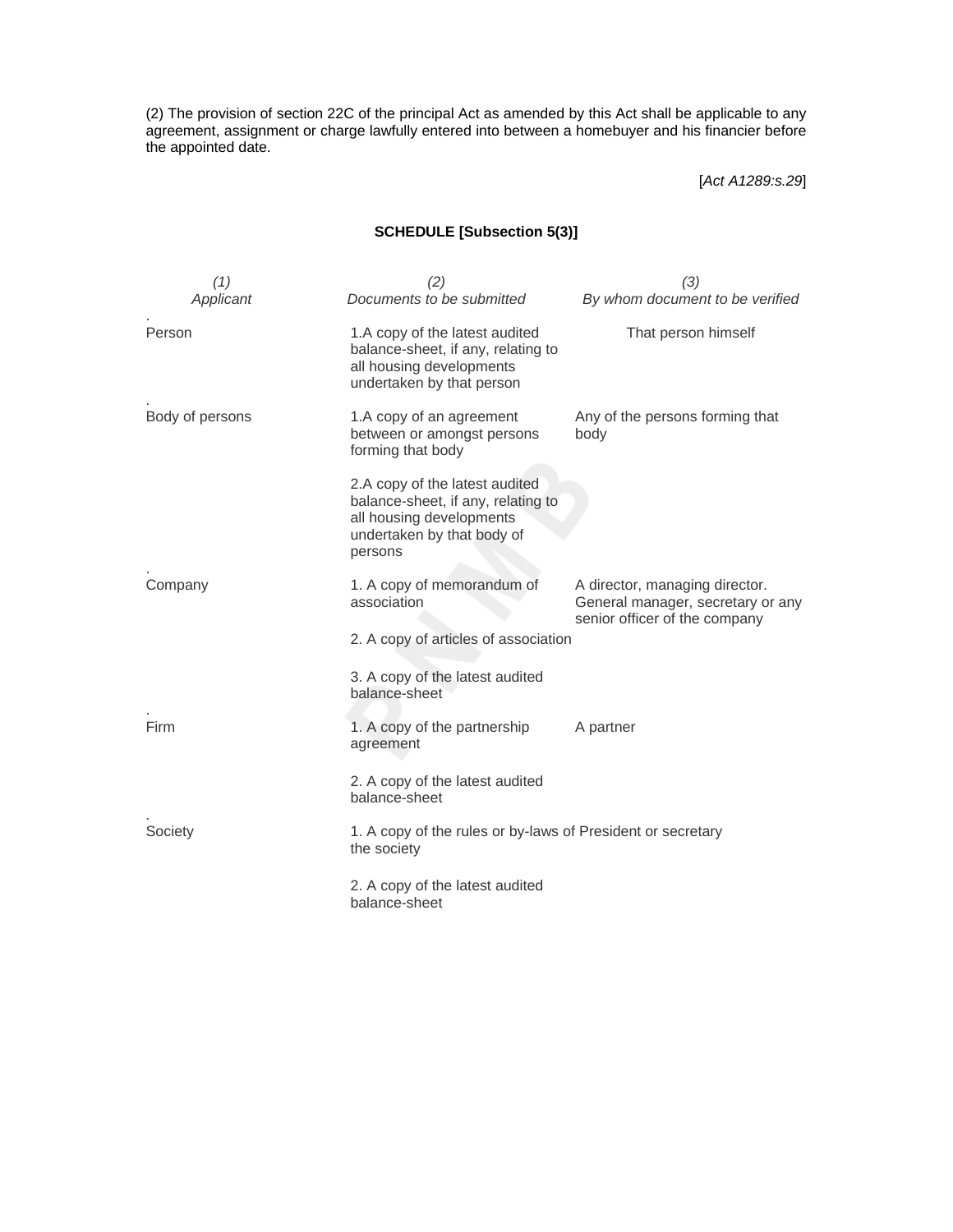# **Savings and transitional Act A1415 of the year 2012**

(1) Any action or proceedings commenced or pending immediately before the date of coming into operation of this Act shall, after the date of coming into operation of this Act, be continued as if the principal Act had not been amended by this Act.

(2) Where a licensed housing developer has been granted a licence immediately before the date of coming into operation of this Act but has not paid the deposit under subsection 6(1), the provisions of the principal Act applicable to the payment of deposit shall continue to apply as if the principal Act had not been amended by this Act.

# **LIST OF AMENDMENTS**

| Amending law                  | Short title                                                                                                                                 | In force from                    |
|-------------------------------|---------------------------------------------------------------------------------------------------------------------------------------------|----------------------------------|
| Ord. 41/1970 (P.U.(A) 259/70) | <b>Emergency (Essential</b><br>Powers) Ordinance No.<br>41, 1970                                                                            | 23-07-1970                       |
| <b>Act A116</b>               | <b>Housing Developers</b><br>(Control and Licensing)<br>(Amendment) Act 1972                                                                | 04-04-1972                       |
| Act 160                       | <b>Malaysian Currency</b><br>(Ringgit) Act 1975                                                                                             | 29-08-1975                       |
| Act A402                      | <b>Housing Developers</b><br>(Control and Licensing)<br>(Amendment) Act 1977                                                                | 10-06-1977                       |
| <b>Act A703</b>               | <b>Housing Developers</b><br>(Control 1988 and<br>Licensing) (Amendment)<br>Act                                                             | 01-12-1988                       |
| Act A996                      | Interpretation<br>(Amendment) Act 1997                                                                                                      | 24-07-1997                       |
| <b>Act A1142</b>              | <b>Housing Development</b><br>(Control and Licensing)<br>(Amendment) Act 2002                                                               | 01-12-2002<br>P.U.(B) 353/2002]  |
| <b>Act A1289</b>              | <b>Housing Development</b><br>(Control and Licensing)<br>(Amendment) Act 2007                                                               | 12-04-2007<br>[P.U.(B) 134/2007] |
| P.U. (A) 441/2010             | Federal Territory of<br>Labuan (Extension and<br>Modification of Housing<br>Development (Control<br>and Licensing) Act 1966)<br>Order 2010. | 1 January 2011                   |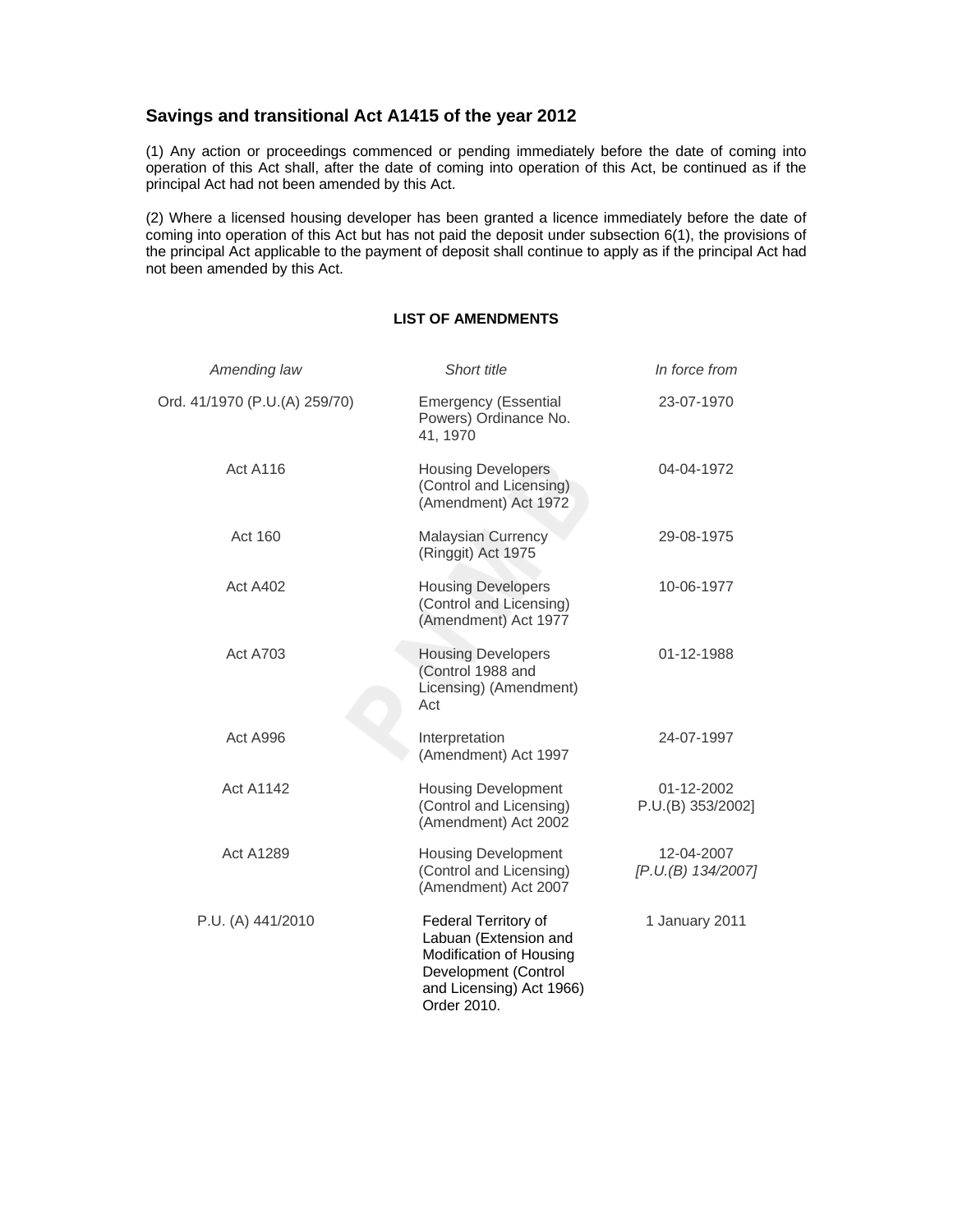# **LIST OF SECTIONS AMENDED**

| Sections       | Amending authority                                            | In force form                                        |
|----------------|---------------------------------------------------------------|------------------------------------------------------|
| Long title     | Act A996                                                      | 24-07-1997                                           |
| Part I         | <b>Act A1142</b>                                              | 01-12-2002                                           |
| 1              | Act A996<br><b>Act A1142</b>                                  | 24-07-1997<br>01-12-2002                             |
| $\overline{2}$ | P.U. (A) 259/1970<br>Act A116<br><b>Act A1142</b>             | 23-07-1970<br>04-04-1972<br>01-12-2002               |
| 3              | P.U. (A) 259/1970<br>Act A116<br>Act A703<br><b>Act A1142</b> | 23-07-1970<br>04-04-1972<br>01-12-1988<br>01-12-2002 |
| $\overline{4}$ | <b>Act A1142</b>                                              | 01-12-2002                                           |
| Part II        | <b>Act A1142</b>                                              | 01-12-2002                                           |
| 5              | Act A703<br><b>Act A1142</b>                                  | 01-12-1988<br>01-12-2002                             |
| 6              | P.U. (A) 259/1970<br>Act A116<br>Act 160<br><b>Act A1142</b>  | 23-07-1970<br>04-04-1972<br>29-08-1975<br>01-12-2002 |
| 6A             | <b>Act A1142</b>                                              | 01-12-2002                                           |
| 6B             | Act A996<br><b>Act A1142</b>                                  | 24-07-1997<br>01-12-2002                             |
| Part III       | <b>Act A1142</b>                                              | 01-12-2002                                           |
| $\overline{7}$ | Act A996<br><b>Act A1142</b>                                  | 24-07-1997<br>01-12-2002                             |
| 7A             | Act A703<br><b>Act A1142</b>                                  | 01-12-1988<br>01-12-2002                             |
| 7B             | <b>Act A1142</b>                                              | 01-12-2002                                           |
| 8              | <b>Act A1142</b>                                              | 01-12-2002                                           |
| 8A             | <b>Act A1142</b>                                              | 01-12-2002                                           |
| 9              | P.U. (A) 259/1970<br>Act A116                                 | 23-07-1970<br>04-04-1972                             |
| Part IV        | <b>Act A1142</b>                                              | 01-12-2002                                           |
| 10             | Act A703<br><b>Act A1142</b>                                  | 01-12-1988<br>01-12-2002                             |